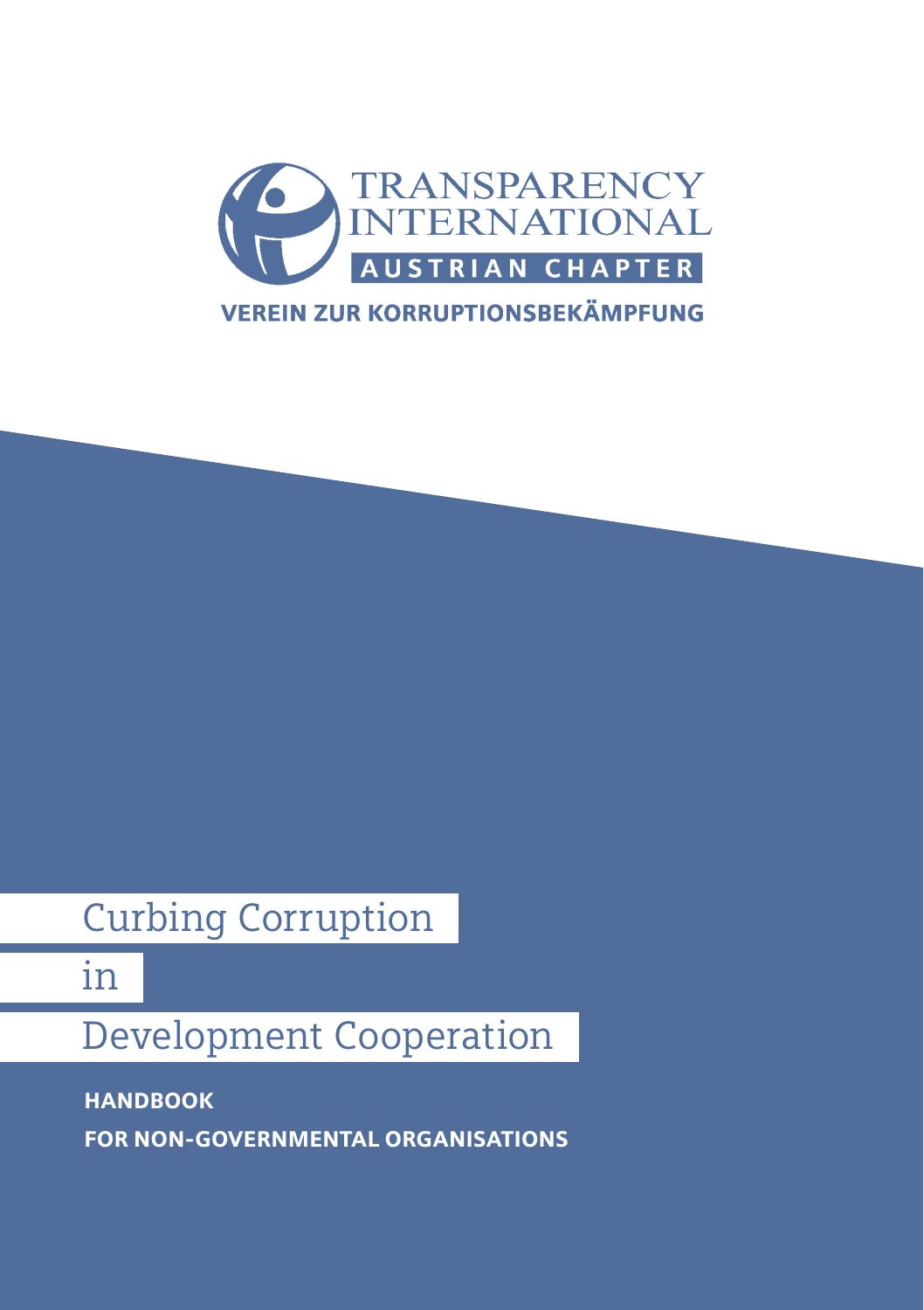with funding from

# Austrian Development Cooperation

English translation prepared by Nora G. Morrison (nora.morrison@chello.at)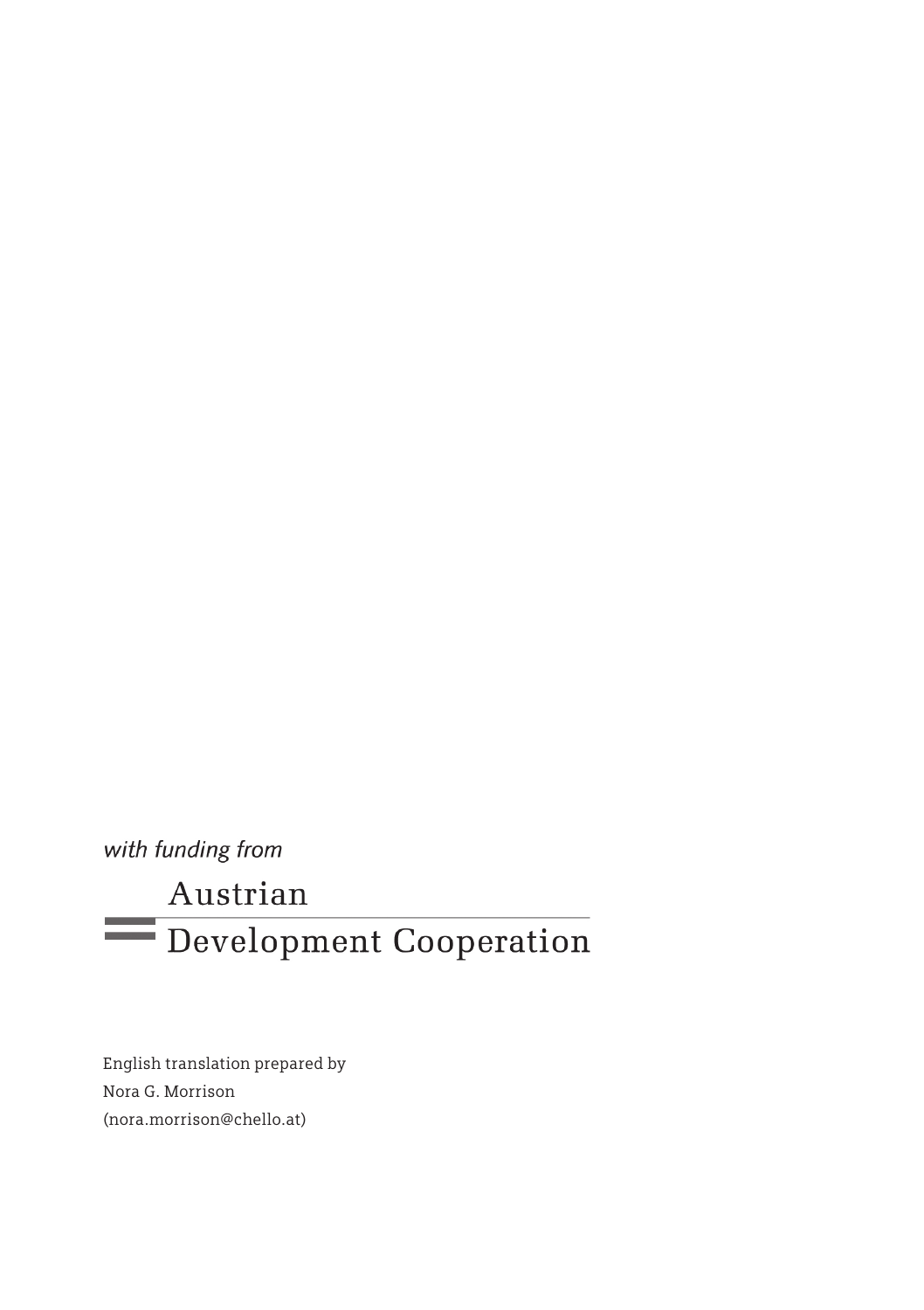This Handbook addresses organisations and institutions committed to counter-acting corruption in the context of their work. Particular emphasis is attached to practical tools for preventing abuse of power, bribery and corruption in the context of international development cooperation (IDC). In particular, this Handbook intends to enable non governmental organisations (NGOs) operating in the development sector to draw up their own, specific anti-corruption policies to reduce incidents of corruption in their work to a minimum in the long term.

The first section (Chapter 2) defines the term 'corruption' and shows how to measure corruption. Chapter 2.2 explains frequently used terms, thus giving the reader an insight on the issue. It gives brief descriptions of terms, such as active and passive bribery, granting and accepting undue advantage, baiting, grease money, kickback, material and immaterial benefit, nepotism, and lobbying. Moreover, reference is made to relevant criminal offences under applicable Austrian law.

Chapters 2.3 and 2.4 are dedicated to measuring corruption and provide figures of donations to NGOs that are operating under Austrian Development Cooperation (ADC). Chapter 3 explains why NGOs should combat corruption. In addition to corruption being unlawful, major reasons include curtailed effectiveness of development cooperation, or potential loss of reputation.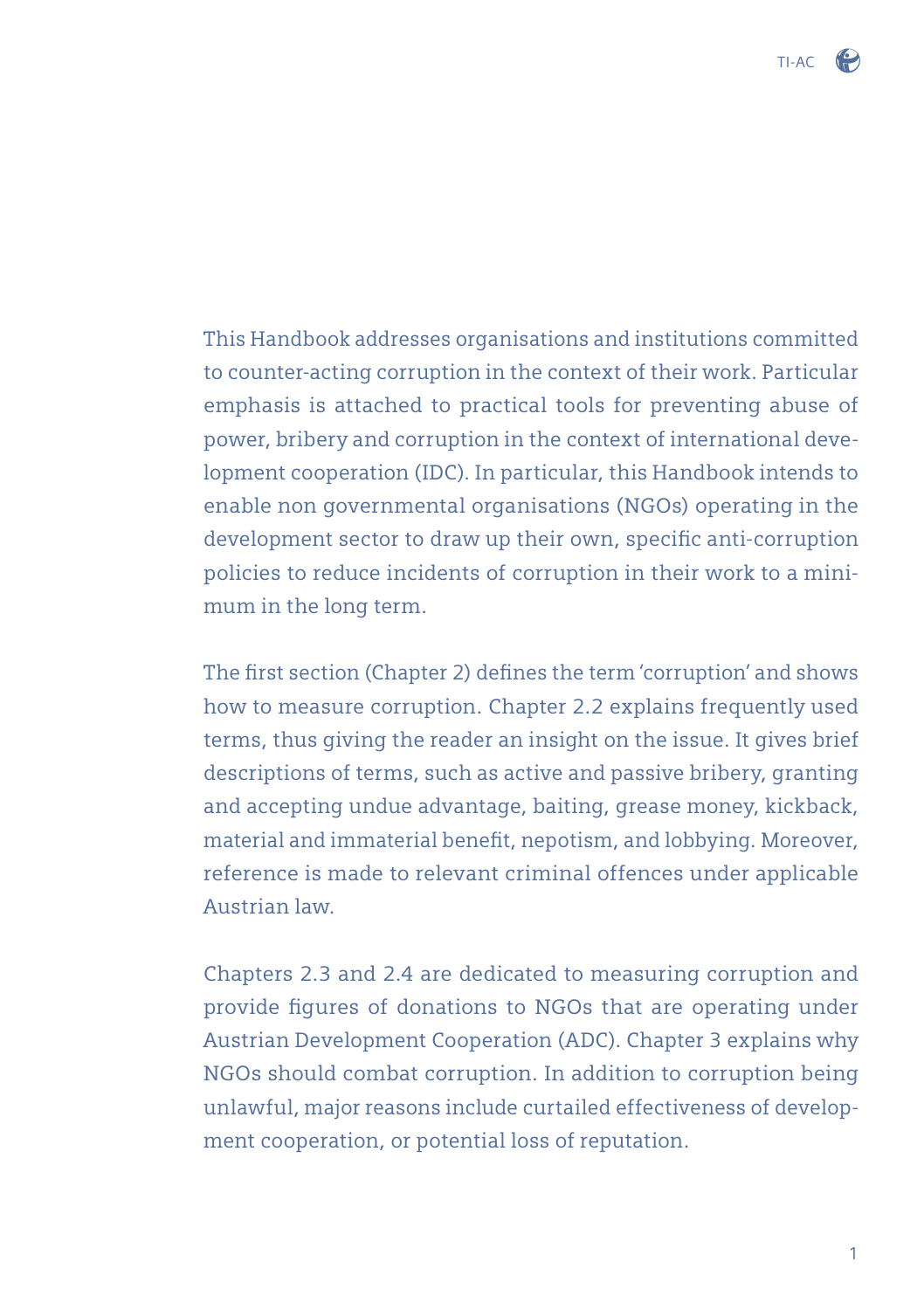

Chapter 4 offers advice on how NGOs can manage corruption risks in the context of their activities. It explains, for example, the TCR principle (task, competency and responsibility) and points out the essential significance of executives in this context. Moreover, Chapter 4 includes suggestions concerning various aspects to be included in the risk analysis. Chapter 5 – "Drafting an anti-corruption programme"  $-$  introduces subsequent chapters and briefly describes the elements of an anti corruption programme.

Chapter 6 identifies important organisational measures, such as creating an organisational culture that is defined by openness, transparency and integrity; clearly defining the supervisory function of the board, which, besides drafting anti-corruption policies, should also be responsible for implementing these; comprehensive training and further training measures; implementing the four-eye principle, respectively multiple-signature principle, and the principle of separation of functions, or job rotation, with regard to important (particularly budget-related) processes; setting up whistleblower reporting offices or putting in place internal control mechanisms (internal control system – ICS), including internal and/ or external audits.

Chapter 7 illustrates in detail issues that should be addressed in codes of conduct. In addition to a policy statement, where the relevant organisation declares that it rejects any form of corruption, the code of conduct should include regulations on how to deal with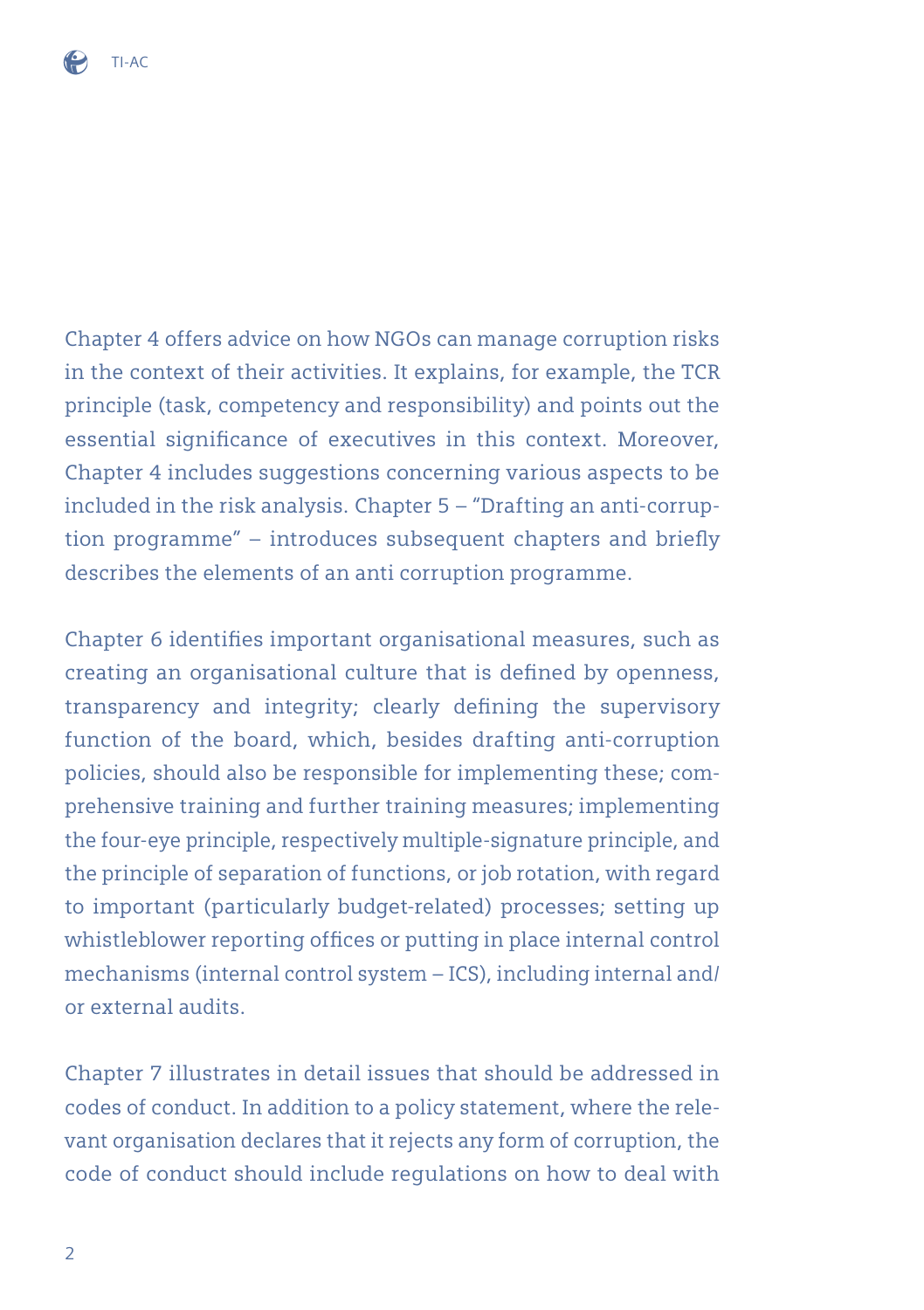attempts at bribery, offers of grease money, gifts, invitations and conflicts of interest. Moreover, the code of conduct should indicate specific sanctions to be expected in cases of misconduct, and it should advise on how to deal with development partner organisations and cooperating businesses. Finally, this Chapter points out the importance of anti-corruption clauses to be included in agreements and gives examples of other NGOs and Austrian Development Agency.

Chapter 8 points out the importance of communication in dealing with corruption, in order to eradicate existing taboos, and thereby enhance transparency in project work. In addition to notes on internal communication with the organisations' employees, this Chapter closely examines the topic of external communication including, in particular, how to deal with the media. This Chapter specifically explains the necessity to act in a transparent manner and disclose comprehensive information, as far as possible, in order to prevent corruption ex ante. Finally, this Chapter addresses communication with (local) project partners and, in this context, primarily recommends open communication, rather than top-down approaches, to create confidence and participation.

Section 9 briefly describes peculiarities that occur, at least in part, in the context of humanitarian action in the project country. These are due to the need for acting quickly, severe cash outflow pressure and, in many cases, an altogether ruined infrastructure. Moreover,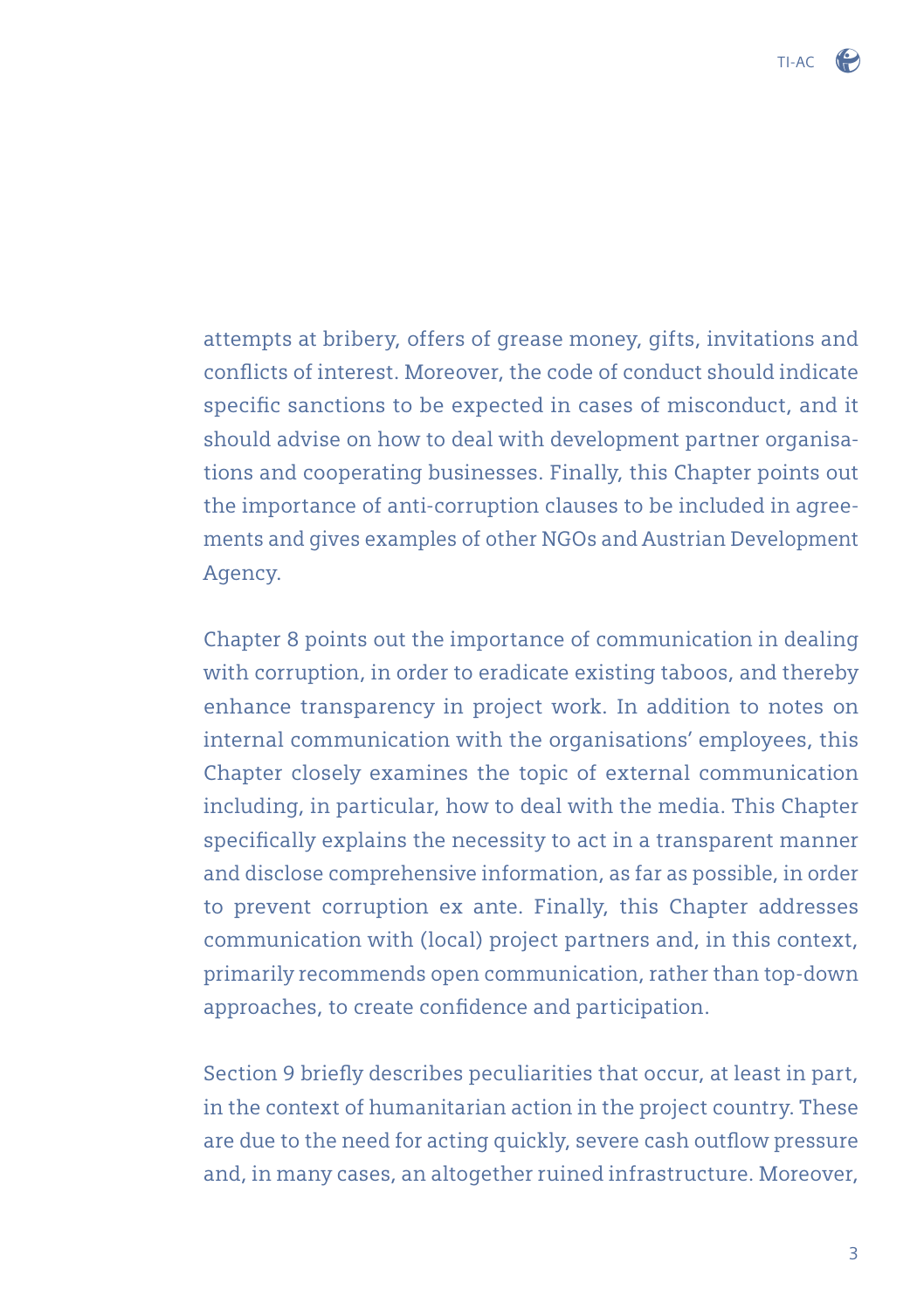

Annex 12.1 includes a risk chart that illustrates specific types of corruption risks, which may arise in various phases of humanitarian action.

Annex 12.2 states useful web links and contact details to address questions concerning corruption and report relevant incidents. For the sake of practical relevance, several example cases supplement theoretical information provided. Besides specifically illustrating the problems facing protagonists of development cooperation, these cases show how mistakes made in the past can initiate a learning process in the future. Learning from incidents of corruption that have been addressed openly is an indispensable element of any anti-corruption programme. Consequently, this Handbook can provide but initial assistance, while the continued efforts of various organisations to refine these programmes remain vital.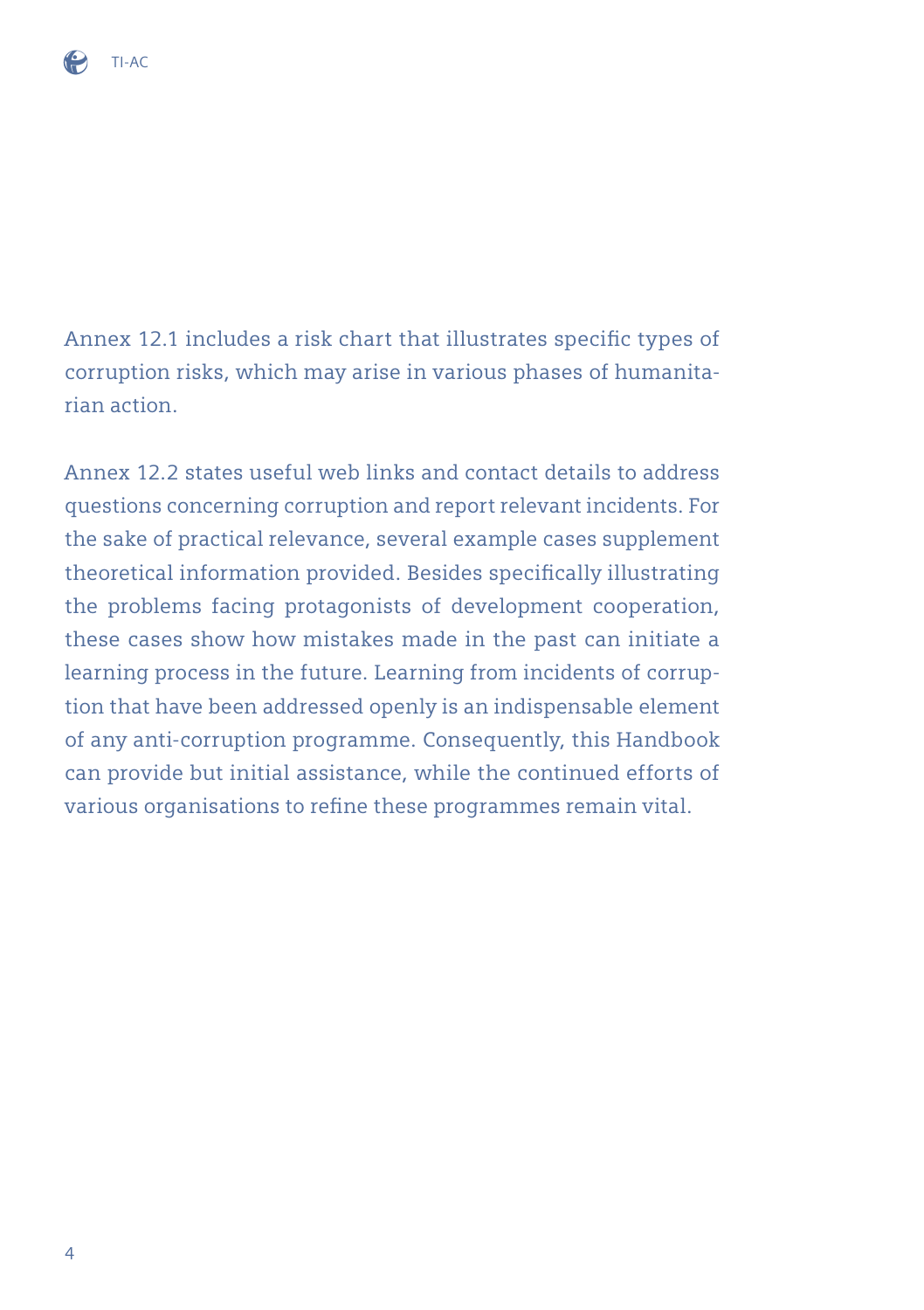

# **CONTENT**

|   | Preface                                          | 7  |
|---|--------------------------------------------------|----|
| 1 | Introduction                                     | 9  |
| 2 | What is corruption?                              | 11 |
|   | Definition and causes of corruption<br>2.1       | 11 |
|   | Definitions<br>2.2                               | 11 |
|   | Perception of corruption<br>2.3                  | 15 |
|   | Facts and figures on NGOs operating under<br>2.4 |    |
|   | Austrian Development Cooperation                 | 16 |
| 3 | Fighting corruption                              | 17 |
| 4 | Assessing risks                                  | 20 |
| 5 | Drafting an anti-corruption programme            | 25 |
| 6 | Organisational measures                          | 27 |
|   | 6.1<br>Organisational culture                    | 28 |
|   | 6.2<br>Internal control system                   | 29 |
|   | 6.3<br>Staff                                     | 30 |
|   | 6.4<br>Training                                  | 31 |
|   | 6.5<br>Reporting office                          | 32 |
|   | 6.6<br>Verifying measures                        | 34 |
| 7 | Codes of conduct                                 | 37 |
|   | Principles<br>7.1                                | 37 |
|   | Bribery and grease money<br>7.2                  | 38 |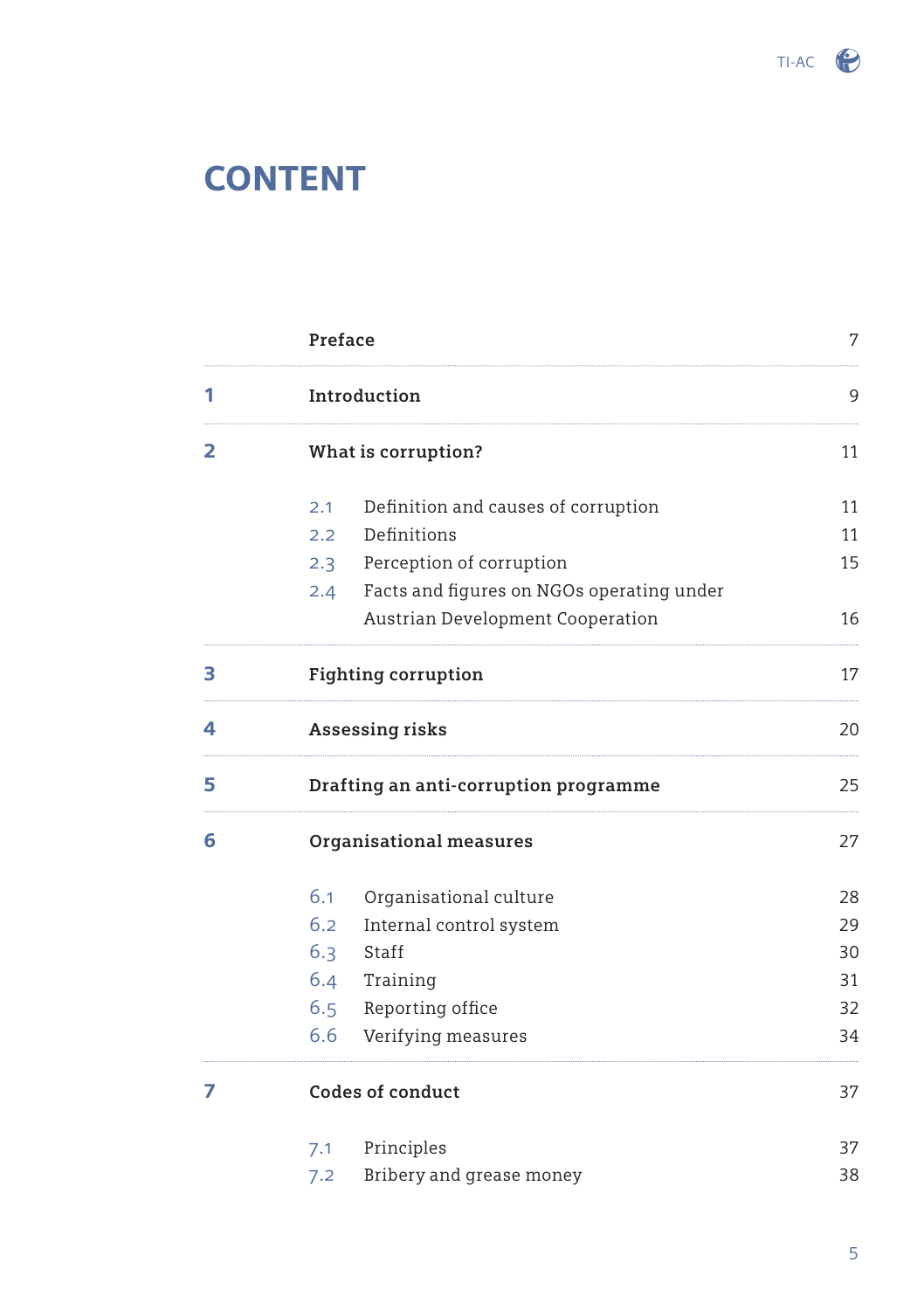

|    | Gifts, catering expense accounts<br>7.3<br>Conflicts of interest<br>7.4<br>Sanctions<br>7.5<br>7.6<br>Conduct vis à vis development<br>partner organisations & cooperating businesses | 39<br>39<br>43<br>44 |
|----|---------------------------------------------------------------------------------------------------------------------------------------------------------------------------------------|----------------------|
|    | Project agreements, funds<br>7.7<br>7.8<br>Anti-corruption clause                                                                                                                     | 47<br>48             |
| 8  | Communication                                                                                                                                                                         | 50                   |
|    | $8.1 -$<br>Internal communication                                                                                                                                                     | 50                   |
|    | 8.2 External communication                                                                                                                                                            | 54                   |
|    | 8.3 Communication with local partner organisations                                                                                                                                    | 59                   |
| 9  | Particularities in the context                                                                                                                                                        |                      |
|    | of humanitarian aid                                                                                                                                                                   | 60                   |
| 10 | Conclusions                                                                                                                                                                           | 63                   |
| 11 | List of abbreviations                                                                                                                                                                 | 64                   |
| 12 | Annex                                                                                                                                                                                 | 65                   |
|    | 12.1 Corruption risks in humanitarian aid                                                                                                                                             | 65                   |
|    | 12.2 Useful links and contacts                                                                                                                                                        | 69                   |
|    |                                                                                                                                                                                       |                      |
| 13 | Literature                                                                                                                                                                            | 71                   |
|    |                                                                                                                                                                                       |                      |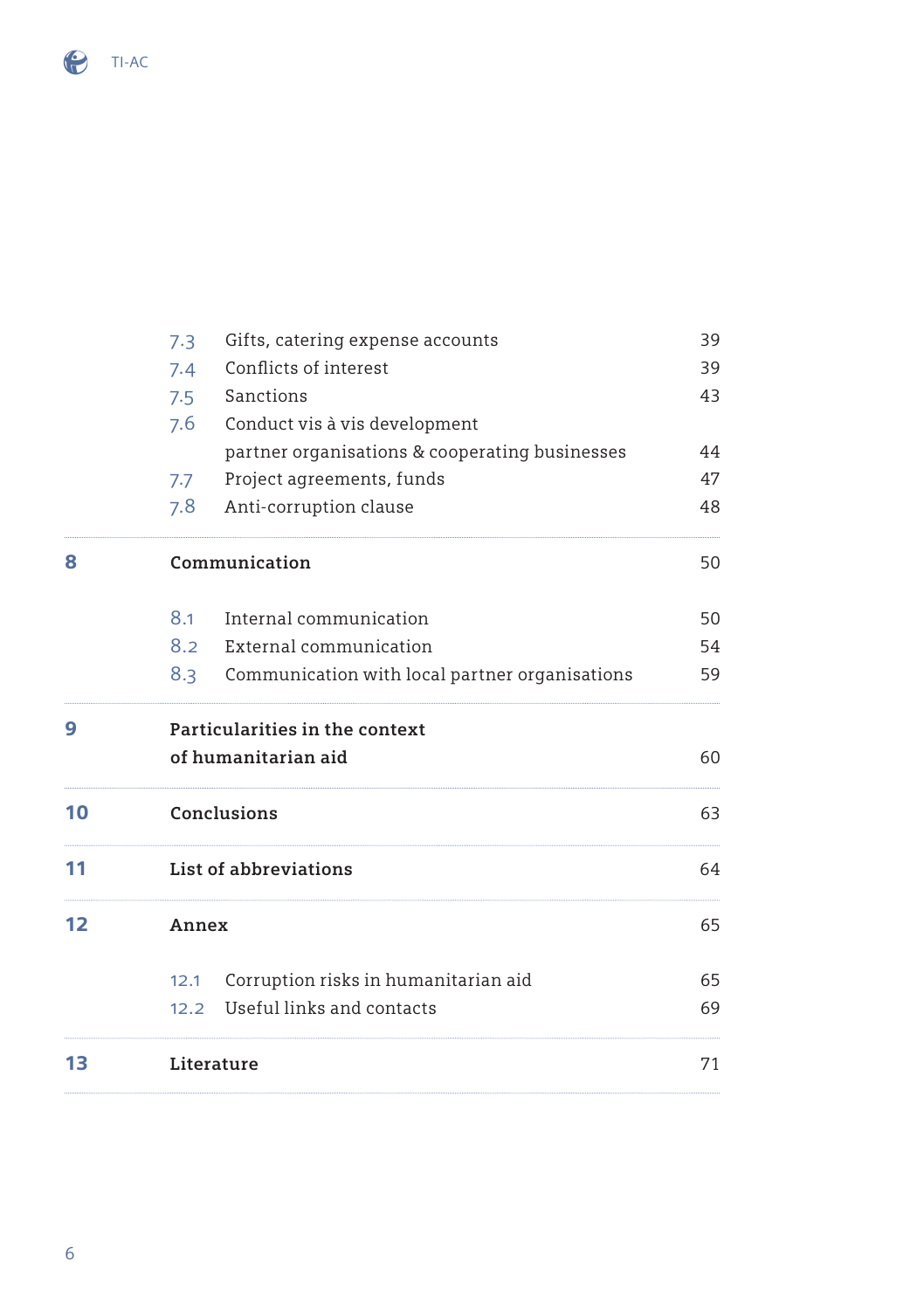# PREFACE

Several years ago, Transparency International – Austrian Chapter (TI AC) conducted a survey among major actors of Austrian Development Cooperation (ADC) to identify anti-corruption measures that existed at the time and to determine how the interviewed organisations and institutions perceived (anti ) corruption. When asked whether corruption was a common phenomenon in development cooperation, 50 % of interviewees replied affirmatively, at the time. Such an unexpectedly high percentage was due to a process of eliminating taboos on bribery and abuse in the context of development cooperation, which had evolved in the 1990's. That process had been initiated by the World Bank, which, in light of various measures taken over the past twenty years, may indeed be deemed a pioneer of anti-corruption.

EU institutions joined this trend and began to take seriously anti-corruption in the wake of a major scandal at the close of the past millennium, which culminated in the European Commission's mass resignation. The ramifications of this event are evident in the Austrian development cooperation community as well. For example, the survey also showed that NGOs engaged in development policy, whose operations were co-financed by EU institutions, were encouraged to draw up individual 'anti-corruption programmes'. That was a problem for relevant organisations since the EU provided neither support nor clear requirements in this respect. Consequently, each organisation initially had to consider individual measures to be included theoretically in such programmes, and how these could be implemented in practice in the organisation's work. It soon became evident how very arduous and time-consuming it can be to design and implement a coherent anti-corruption programme that includes the most important measures.

<sup>&</sup>lt;sup>1</sup> Cf. Böckmann, A./Bachmayer, R. (2009), Österreichische Entwicklungs zusammenarbeit und Maßnahmen gegen Korruption, www.ti-austria.at/uploads/ media/Entwicklungszusammenarbeit\_u\_Massnahmen\_gg\_Korruption.pdf.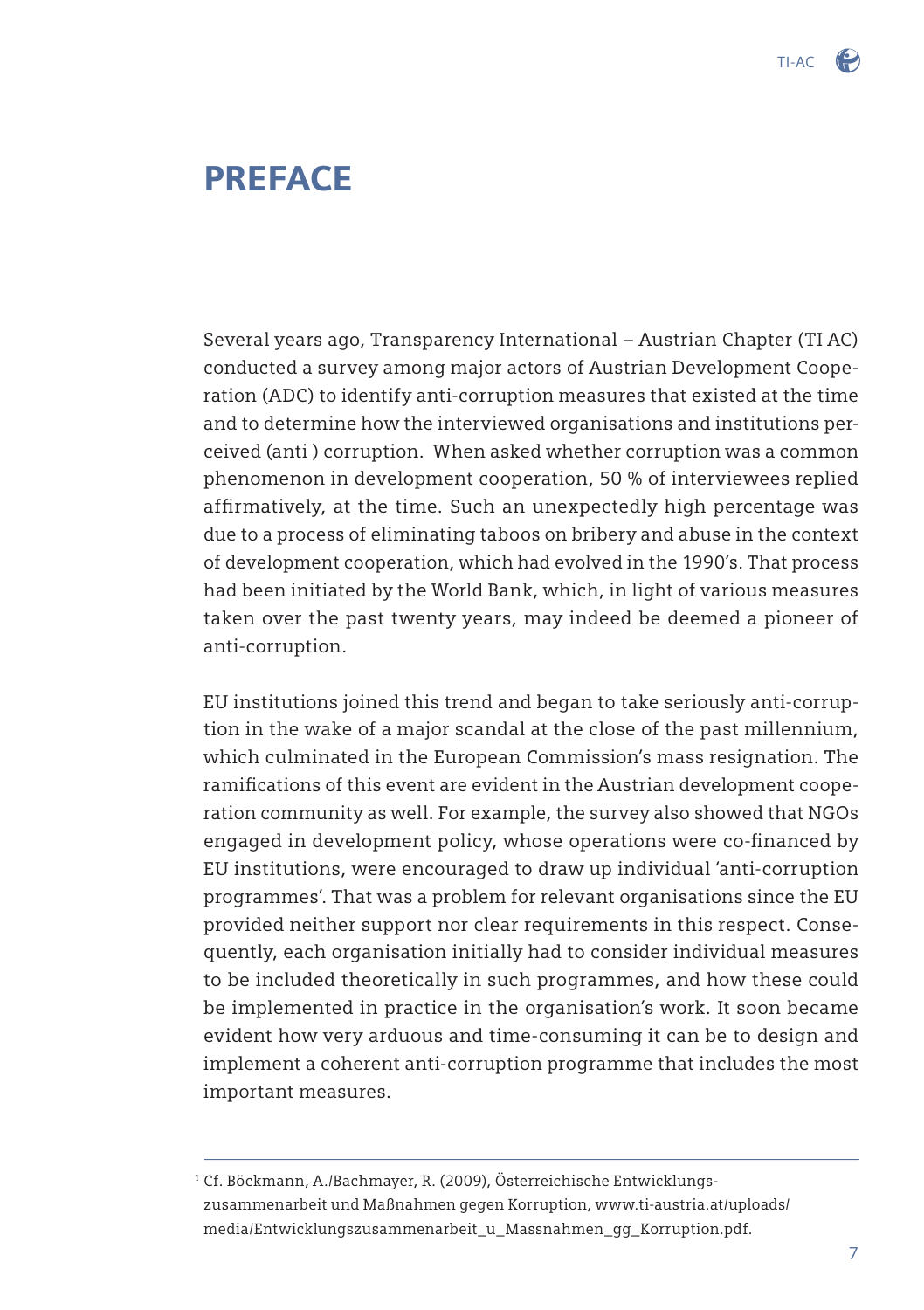

In 2010, with the intention of putting an end to this shortcoming, the national Chapter of Transparency International (TI) in Switzerland, in cooperation with the Bread for All NGO, published a handbook that addresses this issue. Based on these guidelines, which were generously provided by TI Switzerland, and most of which we have adopted, the present Handbook has been prepared with massive support provided by the Austrian Development Agency (ADA) and with the much appreciated participation of individuals representing Austrian NGOs engaging in development cooperation.

The phenomenon of corruption is not confined to modern times; it equally affects the North and the South. It is addressed most effectively through preventive measures that help avoid it altogether.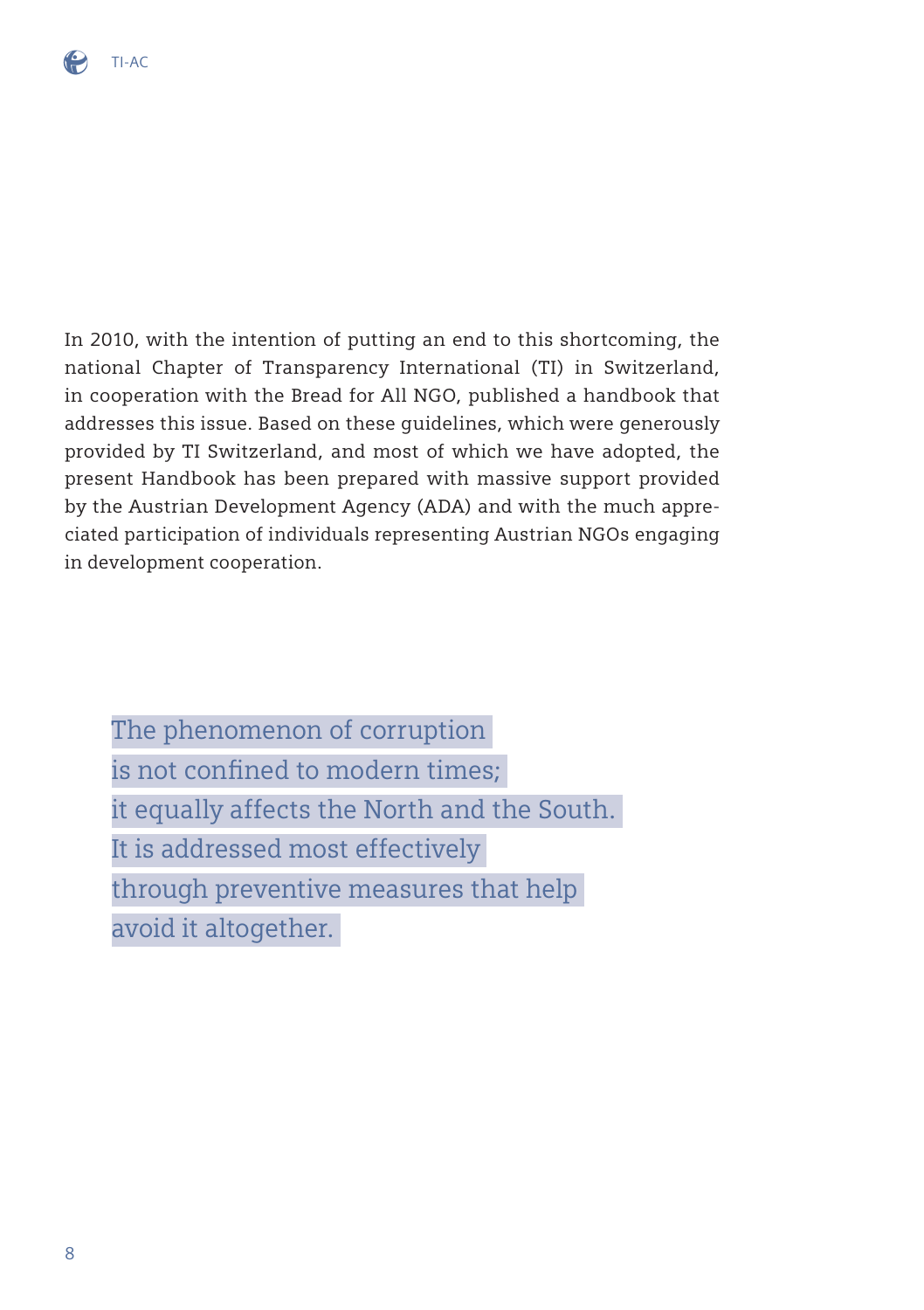

# 1 INTRODUCTION

Abuse of entrusted power for private gain is an issue that affects societies of the North as well as the global South. It permeates nearly all sectors, and conditions prevailing in Austria in 2012 indicate that what had remained hidden in the shadows over decades is now increasingly coming to light. The South is no longer being singled out as the place of corruption and serious efforts are being made to sweep in front of our own doorstep. In this context, the development cooperation sector has repeatedly emerged as a spearhead in terms of anti-corruption. Organisations and institutions of this sector define themselves through achieving things that are good and useful. Therefore, squandering or misappropriation of funds for personal gain would appear as an even more serious offence. This Handbook further highlights the part played by development cooperation as a forerunner in terms of constructively counteracting corruption.

After the Cold War had ended, an international atmosphere of conversation evolved, which has since allowed corruption to be directly addressed and debated. Similarly, the establishment of Transparency International (TI) in the mid-1990's significantly contributed toward

this trend. Moreover, an uninterrupted sequence of scandals indicates a longstanding systemic problem of social decision-making that, on principle, should be in the interest of general welfare, rather than that of a specific group within society. Where donor organisations are concerned, donations should serve the designated purpose to the highest possible degree. Unfortunately, however, even here, funds are occasionally misappropriated. This, in turn, negatively affects the image of the entire development cooperation sector, in many cases.

Nevertheless, rather than being a modern phenomenon, the issue of corruption, from ever since, has been affecting basically all hierarchic societies, where a few individuals are vested with the powers to decide on behalf of many. Terms, such as misuse of power, disloyalty, accepting advantage, granting advantage (resp. procuring advantage), as well as bribery and venality, are common terms in Austrian law that indicate concrete crimes. From a broader perspective, other terms evolve, such as cronyism, back scratching, patronage or nepotism, which indicate the systematic nature of corruption in social co-existence.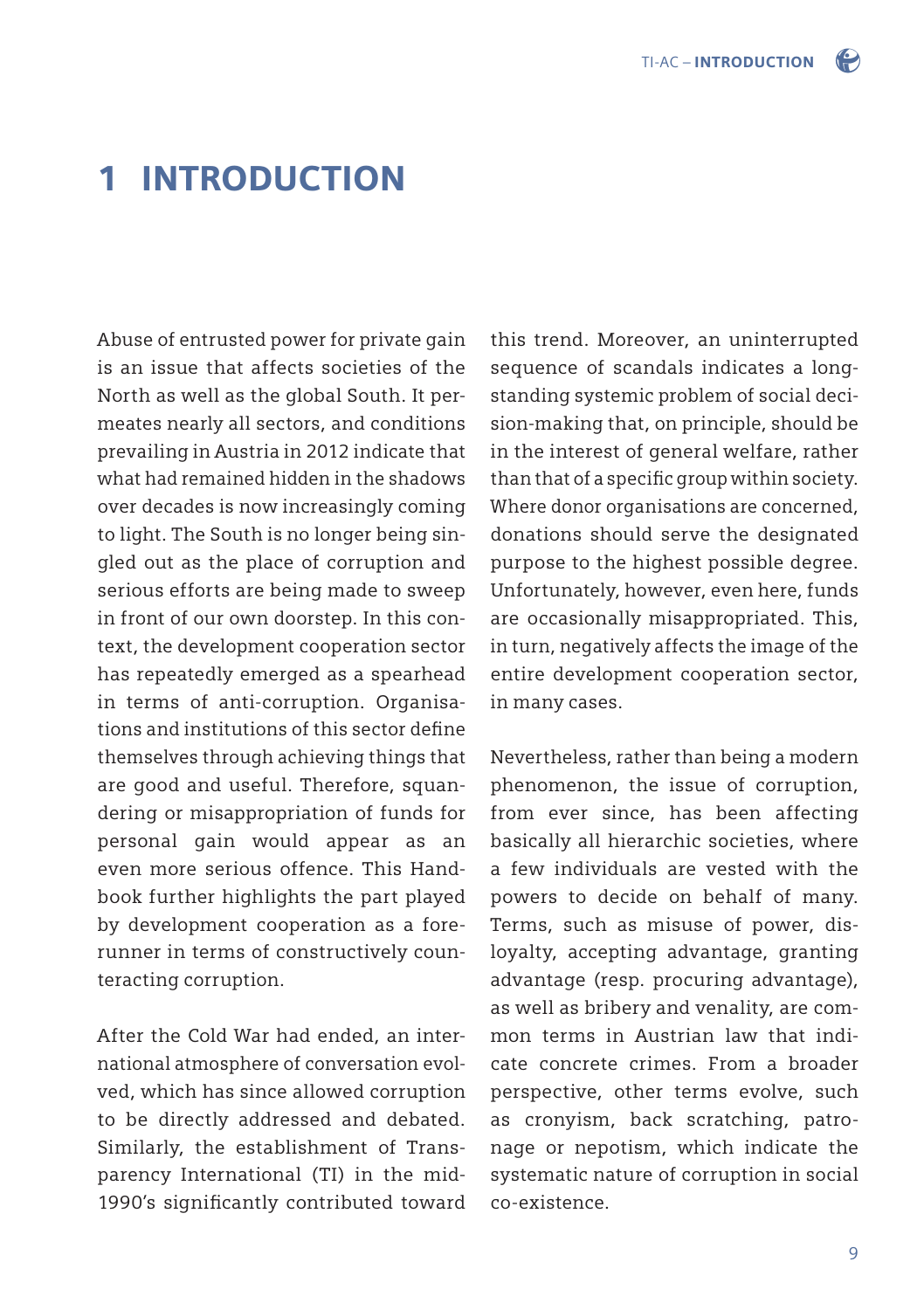All of these are systemic problems. Therefore, solutions should preferably attempt to identify the roots of the trouble in order to allow preventive measures to be taken. Therefore, in the long term, a preventive approach is preferable to a repressive stance. This does not imply that sanctions should be waived. Rather, it is an attempt to explain that penalty alone cannot provide a suitable remedy to eliminate the basis for corrupt activities in a sustainable manner. It is necessary, instead, to address openly the questions of where and why corrupt machinations evolve in order to engage subsequently in systematic counteraction.

One of the measures TI has proposed repeatedly is the one it carries in its name, i.e., transparency. Experience suggests that utmost openness and transparency limit opportunities to misappropriate entrusted funds. Thus, development cooperation is particularly committed to this aspect and many organisations are already publishing a great part of their project data. It is important not to act too timidly on this issue. Therefore, this Handbook advises, among other things, on how to substantiate this measure, not only on project level, but also in internal and external communication concerning incidents of corruption.

Unfortunately, there is no sure formula against corruption. Hence, the approach proposed in this Handbook is to implement a broadly conceived anti-corruption programme that includes a variety of measures, as a glance at the table of contents will illustrate. Proposed measures include, for example, detailed risk analysis, specific employee motivation, efficient and effective controlling measures, informative instruction and training, an organised reporting system, and clear sanctions.

Experience will show whether the cocktail here proposed will lead to success. Therefore, regular observation and continuous further development are additional central components of any serious anticorruption policy. Moreover, the Annex includes various sources of information that serve to intensify specific issues. The intention is to provide the most comprehensive support possible to any individual or organisation who wishes to counteract corruption actively. Finally, this Handbook should contribute toward preventing the fight against corruption from turning into a fight against windmills and ensure instead that, with determination and perseverance, implementation and continuous progress of anti-corruption programmes eventually will make corruption a rare and marginal phenomenon, not only in development cooperation, but also in society as a whole.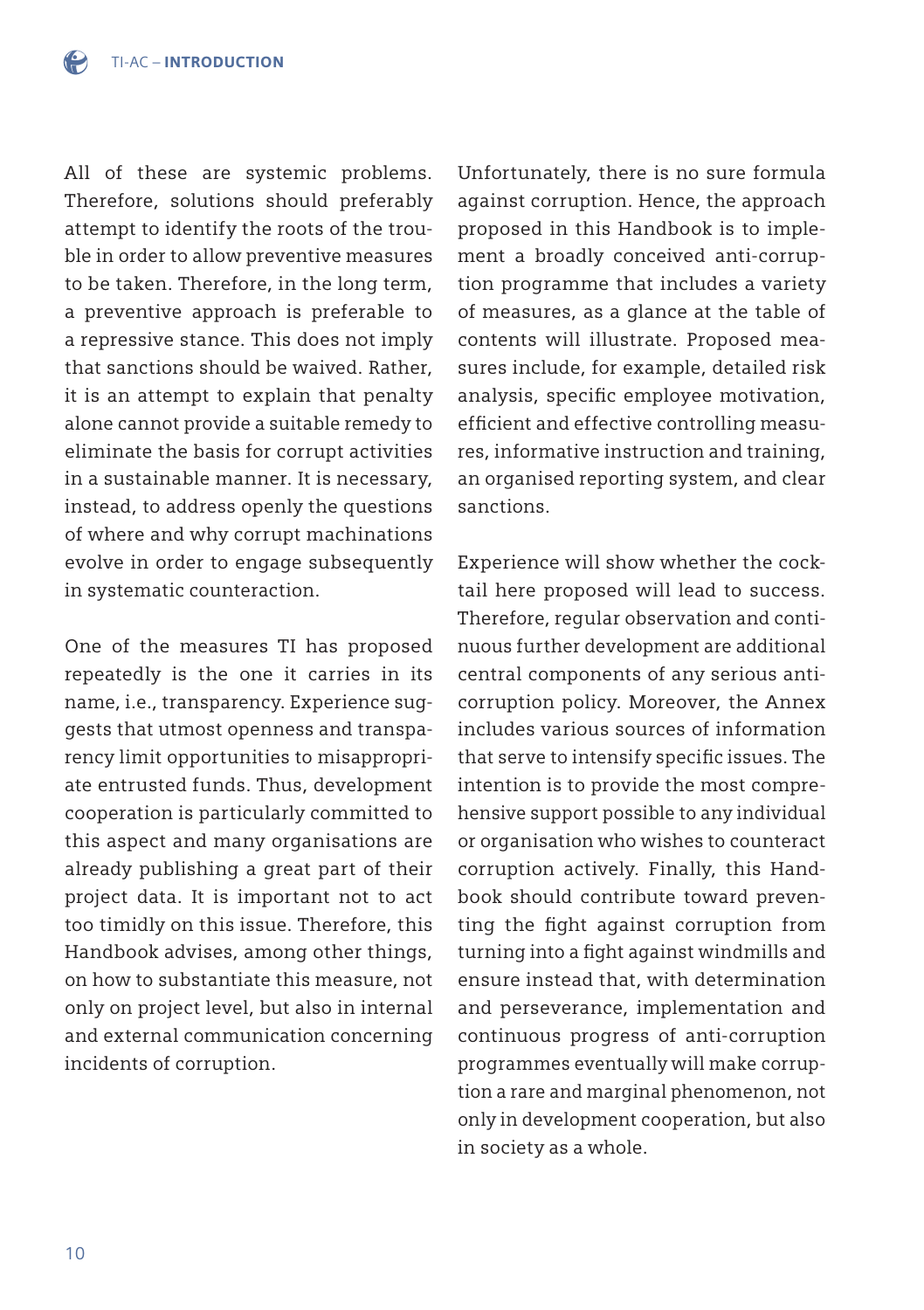# 2 WHAT IS CORRUPTION?

### 2.1 DEFINITION AND CAUSES OF CORRUPTION

TI defines corruption as the abuse of entrusted power for personal gain. Power belongs to an individual who commands resources and can make decisions on behalf of others. Whoever abuses his/ her position of trust to obtain unjustified benefits is, therefore, corrupt.

> Corruption is the abuse of entrusted power for private gain.

Causes of corruption may be internal or external. For example, if officials demand bribes, this constitutes external corruption due to a corrupt environment. In contrast, misappropriation of funds by project workers constitutes internal corruption (even though, by law, certain cases of misappropriation cannot be subsumed under the legal term of corruption). Of course, internal and external corruption may occur simultaneously.

### 2.2 DEFINITIONS

The paragraphs below include brief definitions of the most important terms that are used in the context of corruption. This is to ensure that readers of this Handbook fully understand what exactly is entailed when corruption-specific terms are used.

#### ACTIVE BRIBERY

Active bribery is committed by anyone who offers, promises to or procures for a public official undue advantage in order to induce him/her to commit an act related to his/her office that is in breach of his/her duty (Article 307, Austrian Penal Code); or to induce him/her to allow such advantage to influence a decision that is at his/her discretion, notwithstanding such decision being taken within the public official's discretionary powers.

The benefit may be material or immaterial; it may be directed either to the public official or to a third party, but the essential condition is that the return service performed by the public official is pertaining to a specific act, or omission,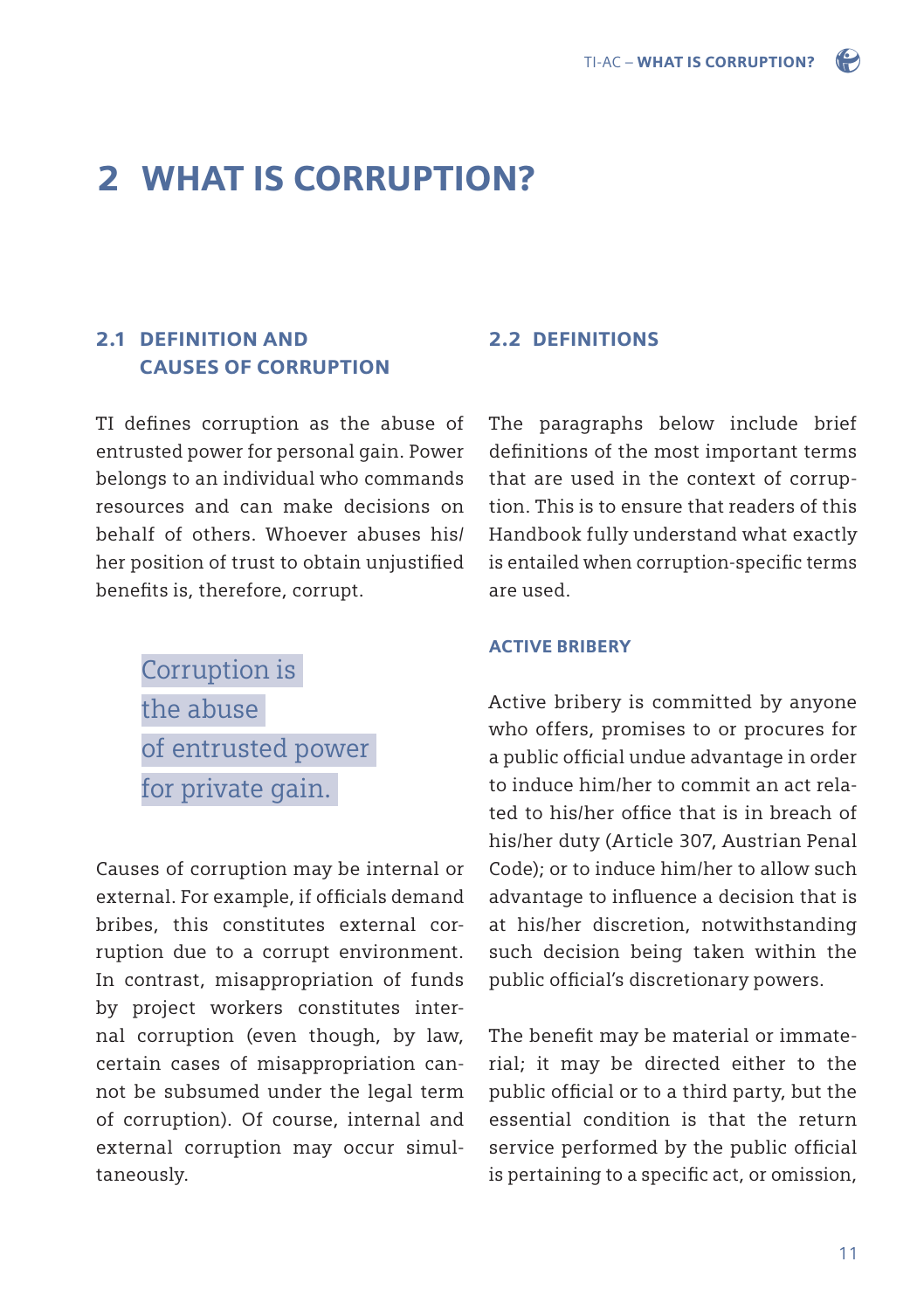

in breach of his/her duty, for example, if the public official refrains from imposing a fine.

### PASSIVE BRIBERY/ VENALITY

Passive bribery forms the counterpart of active bribery and refers to a public official requesting or accepting undue advantage or accepting a promise of such advantage. (Article 304, Austrian Penal Code).

### PRIVATE CORRUPTION/ PRIVATE BRIBERY

Here, the act of bribery is committed in the private sector. Subject to penalty is any employee or authorised agent of a corporation (or NGO), who accepts or requests an advantage, or promise thereof, in return for committing or omitting a legal act in breach of his/her duty, as well as any individual who offers, promises or avails to such employee or authorised agent an advantage in return for committing or omitting a legal act in breach of his/her duty. In doing so, even though s/he is not a public official, the bribed/bribing individual abuses his/her position of trust (e.g., vis à vis his/her employer) to obtain undue advantage. This offence is of particular relevance since it may be committed by NGO workers as well (Articles 168(c) and (d), Austrian Penal Code).

### GRANTING OR ACCEPTANCE OF UNDUE ADVANTAGE

Granting of undue advantage (Article 307(a), Austrian Penal Code, refers to 'bestowal of benefit' (Vorteilszuwendung)) and acceptance of undue advantage refer to inadmissible benefits (gifts, in many cases), which incite the public official to commit (or omit) a dutiful official act. Thus, in contrast to bribery, the public official is not committing any act in breach of his/her duty. Under Austrian law, such conduct is not subject to penalty, unless it is in breach of an instruction or prohibition under public service law or organisational law (Articles 305 and 307(a), Austrian Penal Code).

### BAITING/GROOMING

Baiting (also referred to as 'grooming') a public official refers to a scenario where an apparently harmless gratuity (e.g., so-called tokens of appreciation for good cooperation) is not immediately followed by a favour in return. A relationship of trust thus evolving in many cases is often intended to subordinate the recipient in terms of his/her discretion or oblige the recipient to return the favour at a later, yet undefined date. In Austria, such conduct often went unpunished due to the past requirement set forth under Austrian law that such future favour to be returned by the recipient must be at least loosely defined already at the time such gratuity is received. However, with the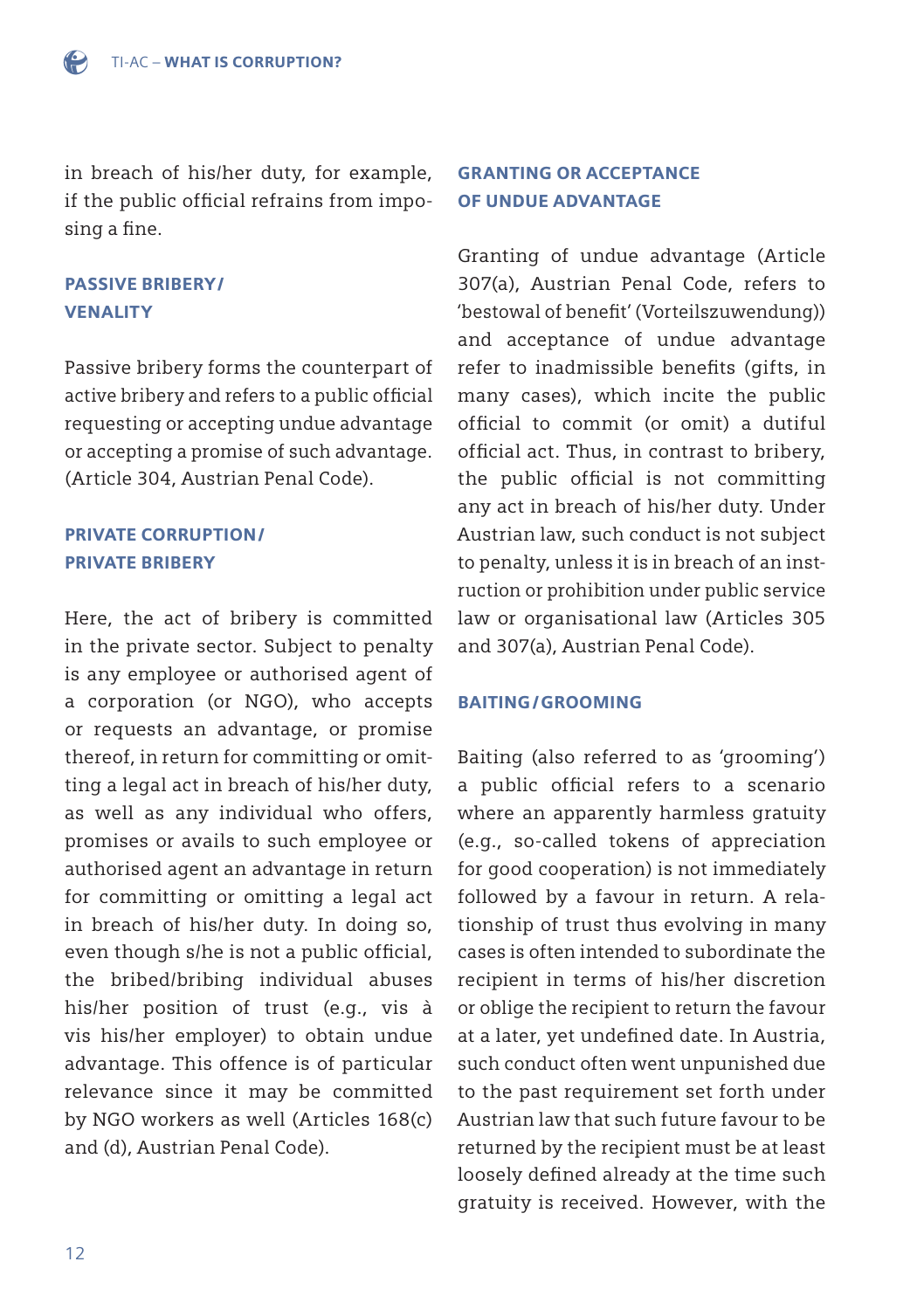adoption of the "Korruptionsstrafrechtsänderungsgesetz 2012", this requirement fell and public officials nowadays can under certain circumstances be punished for merely being swayed in their tasks as public officials (without referring to a specific official duty) by the acceptance or solicitation of an advantagereceived (Article 307(b), Austrian Penal Code).

### BRIBE MONEY

The term 'bribe money' (internationally also referred to as 'facilitation payments' or 'grease money') includes small amounts of cash or other gifts that are intended to ensure or accelerate a lawful official procedure to which the bribing individual has a right. (Articles 304, 305, 307 and 307(a), Austrian Penal).

### KICKBACK

Acts of bribery often occur in combination with the so-called kickback effect, where a contractor, in agreement with the principal, charges an increased price (exceeding the market value or customary values in tender processes), which is subsequently returned to the principal, or to a third party, and which serves the contractor's/ principal's personal gain or that of a third party. Modified kickback involves no price increase; instead, the perpetrator supplies materials of inferior quality or delivers

poor services, etc. In one way or another, this is presumably the most frequently occurring form of corruption in the context of development cooperation.<sup>2</sup>

#### MATERIAL BENEFIT

Material benefits avail the recipient (or third parties) of economic or legal betterment. At the fore are money benefits, benefits in kind, such as tickets, tangible assets, remission of debts, or other services (e.g., of a sexual nature).

### IMMATERIAL BENEFIT

Immaterial benefits are mostly careerrelated, social or personal advantages that put the recipient in a better position, e.g., promotion, waiver of criminal charges, or positive media coverage.

### UNDUE ADVANTAGES RESP. ACCEPTANCE OF GIFTS

The term 'gift' is broadly defined. It refers to benefits of any kind, such as tangible assets, services, invitations, favours or discounts.

Under Austrian anti-corruption legislation, gifts are inadmissible if these create dependence on the part of the official. Not undue are advantages, which are availed for dutiful official or legal acts, provided

<sup>&</sup>lt;sup>2</sup> Remarks concerning kickback are largely taken from (or, for more details, see) Cremer, G. (2008), Korruption begrenzen – Praxisfeld Entwicklungspolitik, 2nd Edition. Freiburg, Lambertus, p. 29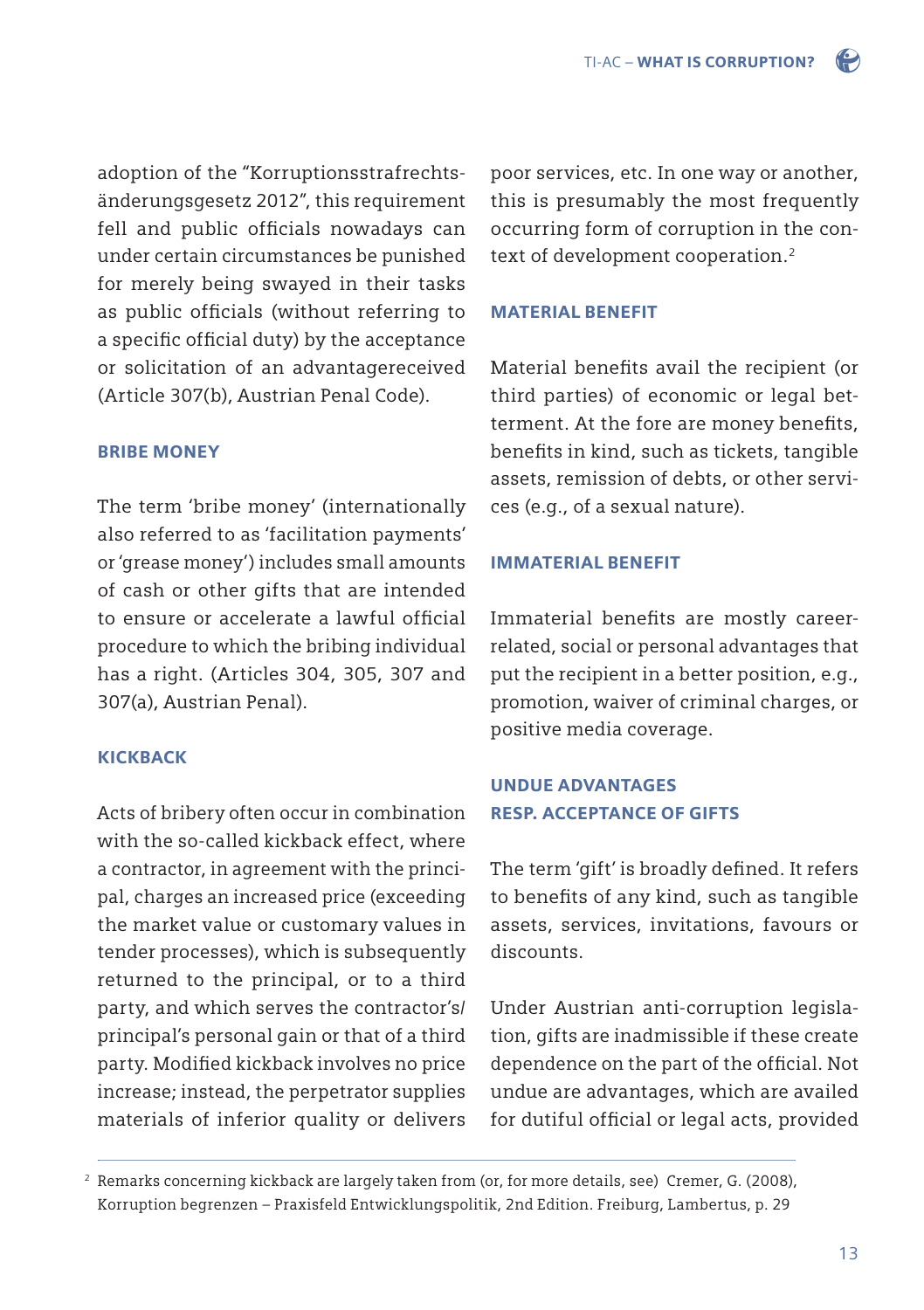that these are allowed under employment law or represent minor, socially acceptable advantages (e.g., in Austria not exceeding a value of EUR 100).

In the private sector, gifts are admissible if these are 'acts of courtesy', e.g., small tokens of insignificant value, given openly, not repeatedly and only on appropriate occasions. Acceptance of gifts is inadmissible if it creates the appearance of obligatory dependence.

### **DONATIONS**

Aside from political donations, donations to other (e.g., charitable or non-profit) institutions may be indirectly suitable or intended to gain unlawful influence on decisions of individuals affiliated to these organisations.

#### NEPOTISM/FAVOURITISM

Similarly, nepotism or favouritism may be subject to penalty under certain conditions. For example, ignoring the best bid and awarding the relevant contract to an organisation to which the responsible individual has a family connection, with the intent of inflicting a financial loss on the awarding organisation (or accepting such loss). The prerequisite is that the responsible individual knowingly abuses his/her office to commit the offence. This, for example, would constitute disloyalty (Article 153(a), Austrian Penal Code). In this context, power is abused for personal gain in the form of privileged relationships at the expense of the public good and contrary to the principle of equal treatment.

### FRAUD/MISAPPROPRIATION FOR PERSONAL GAIN

In contrast to bribery, a single person is involved in fraud and misappropriation, the intention being to achieve personal gain. For example, if a project manager uses part of the money allocated to his/ her project to buy a personal car, s/he is committing fraud. There is no gratuity from any third party; rather, the advantage is availed through the position itself (Article 133, Austrian Penal Code). In case of fraud, unlawful economical benefits are gained through deception and/or cunning. Fraud often occurs in combination with bribery, or arises from kickback,

Even donations made to charitable or non-profit institutions may be intended to exercise unlawful influence on decisions of individuals affiliated to these institutions.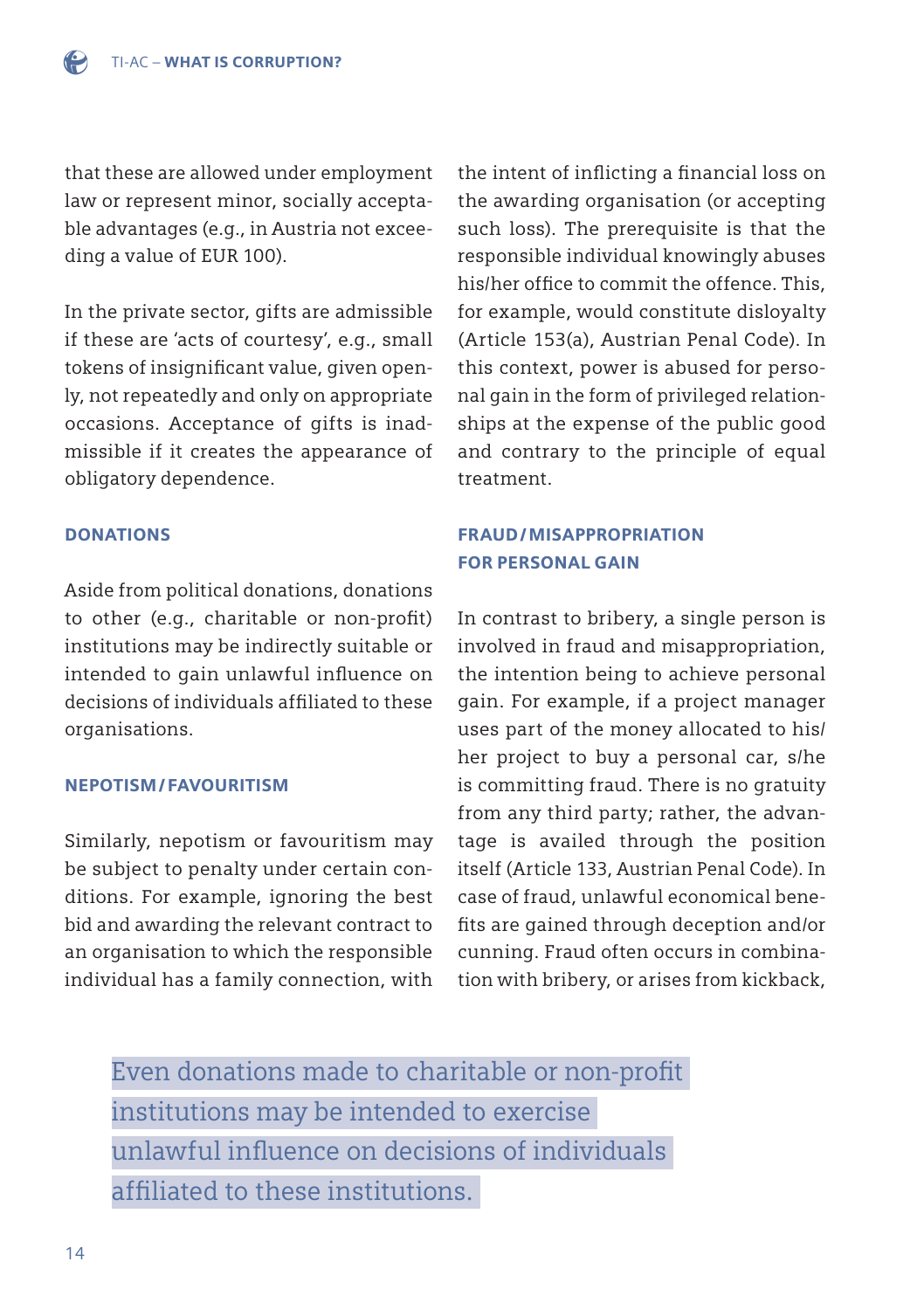in order to regain funds that were lost to bribe payments (Articles 146–148, Austrian Penal Code).

### EXTORTION/COERCION

An individual is guilty of extortion if s/he applies force, or threatens coercion and/ or force, to compel another party to commit, tolerate or omit an act, thus causing a pecuniary loss on the part of the other, or a third party (Articles 144 and 145, Austrian Penal Code).

### LOBBYISM/REPRESENTATION OF INTERESTS

Depending on the circumstances, representation of particular interests may be entwined with unlawful exercise of influence; hence, lead to systematic bribery, corruption and misappropriation. Exercise of influence takes place in legal limbo, where it is not clear whether individual interests are compatible with or in contrast to the public good. Setting up lobbying registers and/or utmost transparency may discourage abuse of power and favouritism (cf. Article 307(b), Austrian Penal Code).

### 2.3 PERCEPTION OF CORRUPTION

Corruption occurs in many forms and grey areas. Moreover, development partners' understanding of corruption plays a part in development cooperation. Nepotism is a form of corruption that is characterised by a large grey area and many borderline cases. What is perceived as corruption is subject to various factors. Although cultural aspects should be treated with caution, since these are sometimes wilfully misinterpreted to justify corrupt practices, cultural imprint nevertheless plays an essential part in this context.

Cultural factors play an essential part in corruption. However, culture should not serve as an 'excuse'; hence, legitimise corruption.

**Transparency International (TI)** measures the perception of corruption by virtue of its annual Corruption Perceptions Index (CPI). Consisting of various data sources, the CPI expresses the manner in which interviewed individuals perceive the extent of corruption in the public sectors of many different countries. However, corruption often takes place in secret; hence is not easily detected in the environment.<sup>3</sup> Thus, the perceived extent of corruption does not necessarily reflect the actual extent of corruption.

<sup>&</sup>lt;sup>3</sup> Cf. Olken, A. B. (2009), Corruption Perceptions vs. Corruption Reality, in: Journal of Public Economics 93, pp. 950–964 In Germany, the number of undetected cases is estimated at no less than 95 %. Cf. Bannenberg, B./Schaupensteiner W. (2007), Korruption in Deutschland. Portrait einer Wachstums branche, 2nd Edition. Munich, Beck Series, p. 40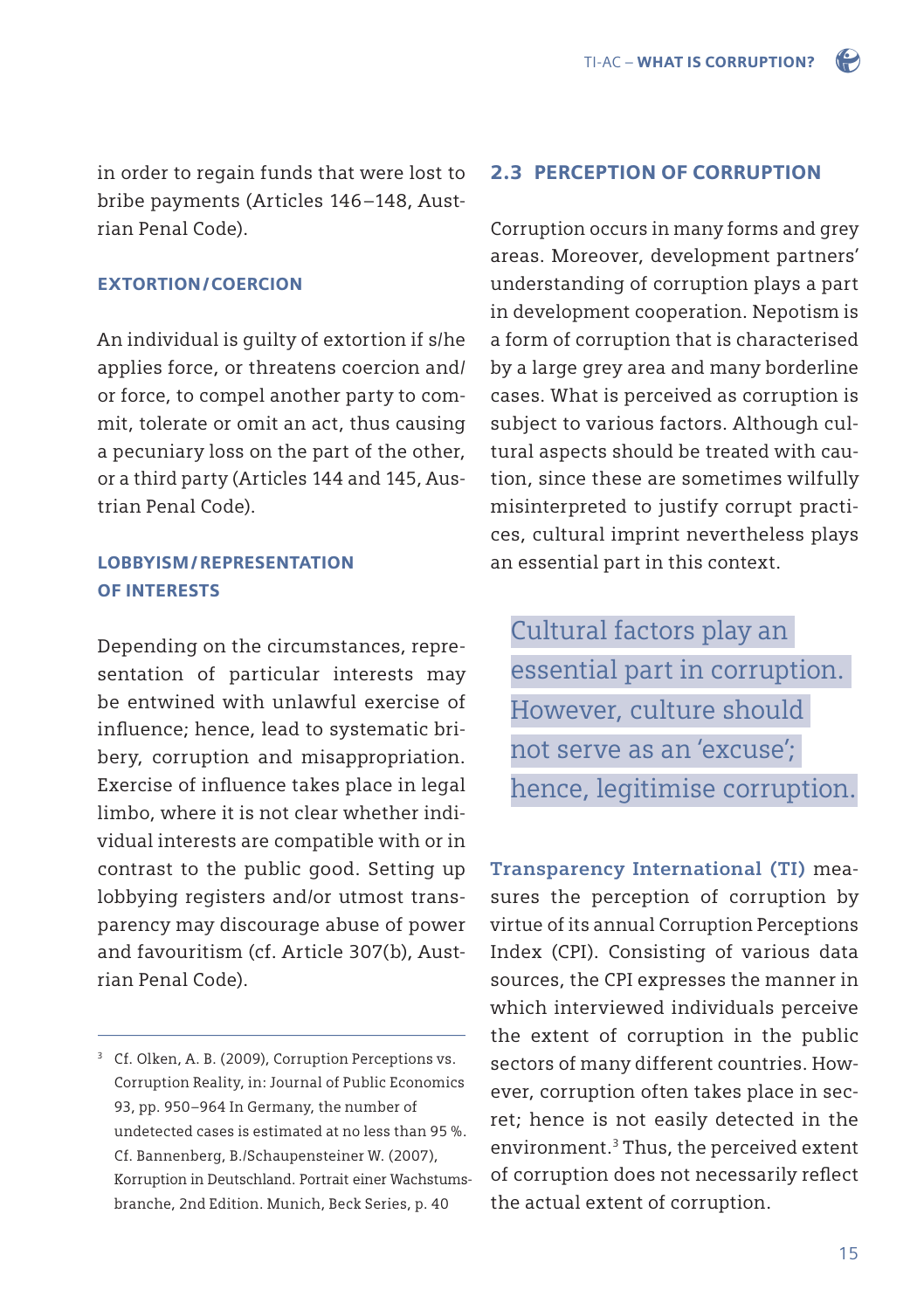Therefore, the reputation of a country may be either worse, or better, than the reality.4 According to the Global Corruption Barometer (GCB) 2013, NGOs are perceived as moderately corrupt. However, the actual extent of corruption affecting NGOs is unknown.

# 2.4 FACTS AND FIGURES ON NGOS OPERATING UNDER AUSTRIAN DEVELOPMENT COOPERATION

The overall total of donations in Austria is estimated at EUR 380 million for 2009. Austria is a country of small donors: An over proportional number of persons of the lower income sector are making donations, while there are hardly any major donors.

Total donations made in both Germany and Switzerland exceed donations made in Austria.

Nevertheless, the donating proportion of the population is significantly higher in Austria. However, both of these countries have implemented tax deductibility of donations, which is important for major donors, decades ago.<sup>5</sup>

Development cooperation<sup>6</sup> of the ten largest Austrian NGOs: Total funds spent in 2009 on project work in developing countries, to the exclusion of funds from public financing, in 'million' EUR amounts to:

- Private funds<sup>7</sup> total 100.35
- Relief organisations of the Catholic Church8 41.78
- Doctors Without Borders 9.11
- SOS Kinderdorf 7.38
- Concordia Austria 6.50
- Austrian Red Cross 5.79
- Light for the World 4.96
- Menschen für Menschen 3.15
- UNICEF Austria 3.12
- World Vision 3.05
- Austrian Foreign Aid Club 1.44

4 Cf. Swiss Agency for Development and Cooperation – SDC (2009), Challenging Common Assumptions on Corruption and Democratisation. Key Recommendations and Guiding Principles, http://www.deza.admin.ch/ressources/resource\_en\_170422.pdf

- 5 Transparency International's Global Corruption Barometer 2013 can be found at: [http://issuu.com/transparencyinternational/docs/2013\\_globalcorruptionbarometer\\_](http://issuu.com/transparencyinternational/docs/2013_globalcorruptionbarometer_en/48?e=2496456/3903358) en/48?e=2496456/3903358
- 6 This list does not include donations for humanitarian aid.
- 7 Cf. ÖFSE Österreichische Entwicklungspolitik (Austrian Development Policy), edition 2010.
- 8 Members of Koordinierungsstelle der Österreichischen Bischofskonferenz (coordination office of the Austrian conference of bishops)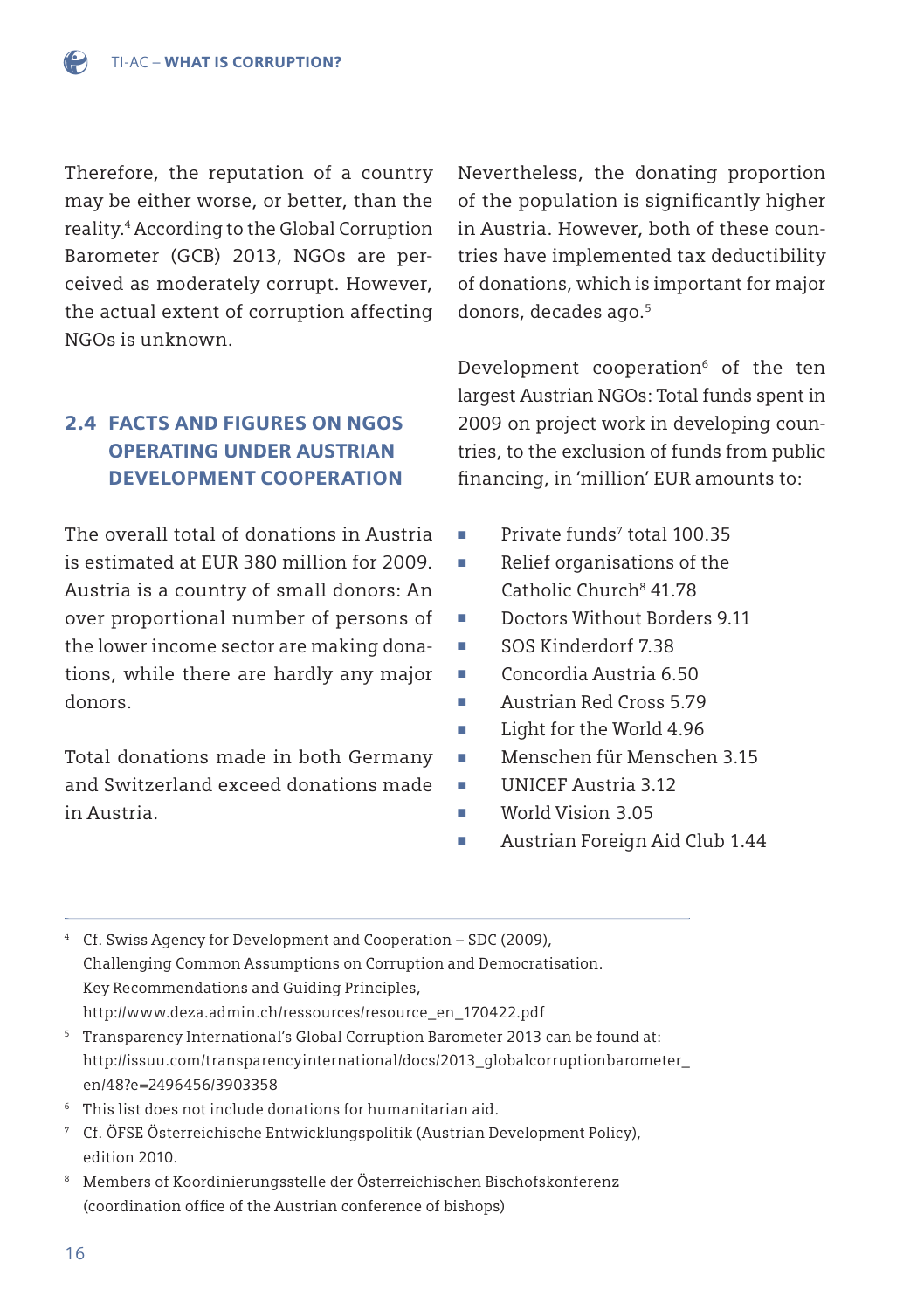

# 3 FIGHTING CORRUPTION

### WHY SHOULD NGOS FIGHT CORRUPTION?

Corruption harms the objectives of development cooperation. It is unlawful, puts the reputation of NGOs at risk, and is in contrast to economical and transparent spending of funds. Hence, it obstructs the fight against poverty and hampers sustainable economic development. Thus, counteracting corruption must be among the top priorities in the work of any protagonist of development cooperation, including NGOs.

It is important that, in the context of their work, NGOs strive to fight corruption in the countries where they operate. This includes advocacy measures, campaigns, and supporting reforms that will streamline administrative processes susceptible to corruption, such as issuing licences or collecting customs duties. Such reforms reduce opportunities for officials to demand bribe money. Many NGOs are involved in projects of this kind. Bread for All (BFA), for example, supports a campaign to raise awareness of corruption in West-African schools. Nevertheless, by no means, can these projects, replace anti-corruption activities in the context of an NGO's own work, which are the focal issue of this Handbook. Efforts to fight external corruption complement efforts to fight corruption within the organisation's own structures.

> Besides the unlawful character of corruption, loss of reputation, inefficient reduction of poverty and reduced economic development as well as inefficient allocation of funds represent the major reasons why NGOs should counteract corruption.

One of the major target groups of NGOs' are the poorest of the population. These people are affected most by corruption when corrupt officials or development aid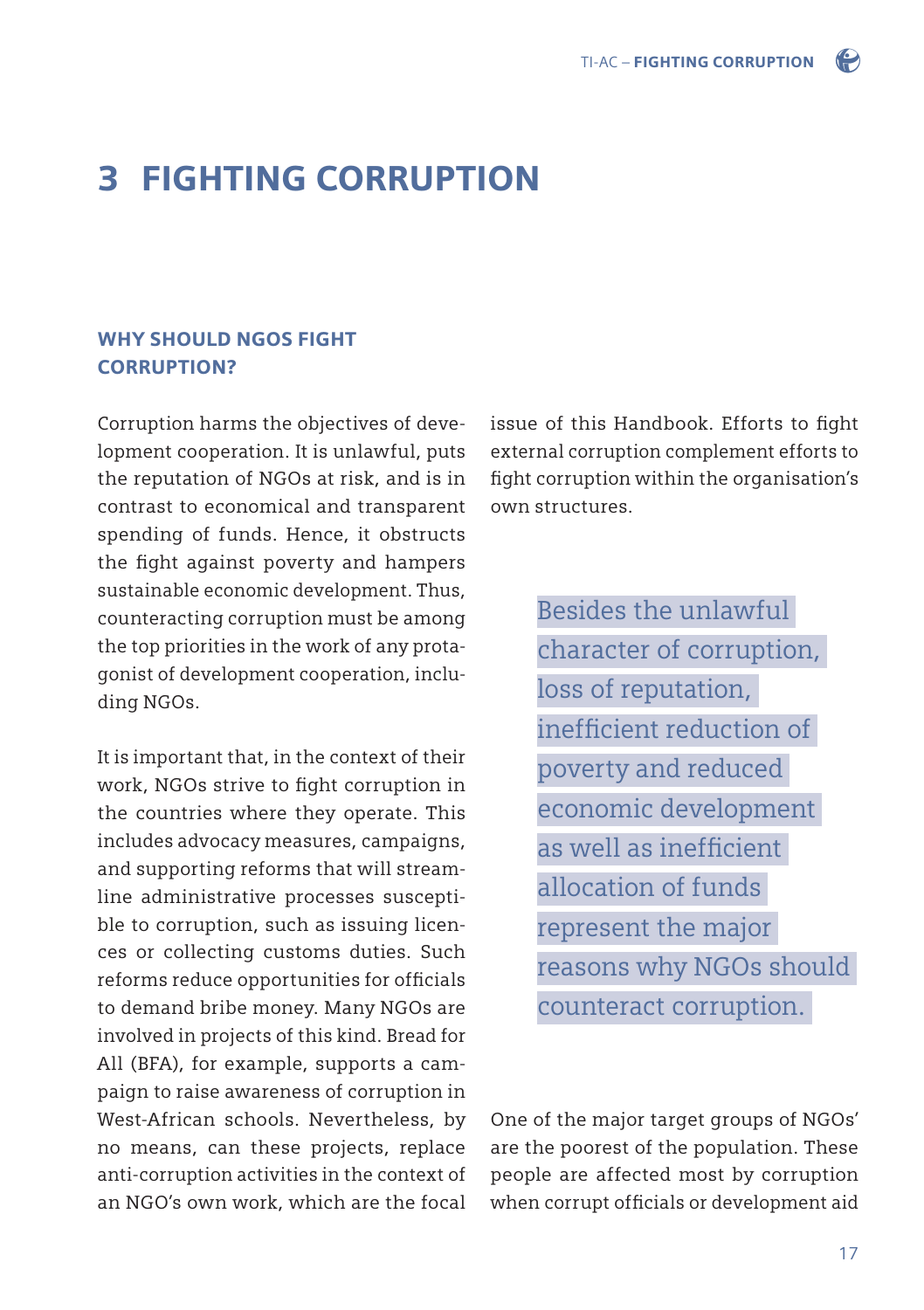workers divert a portion of public funds into their own pocket. This is another reason why NGOs must proactively fight corruption.

When inefficient distribution of funds causes development projects to fail or attract attention due to corruption scandals, affected NGOs suffer a loss of reputation. Consequently, donors and members are reluctant to provide funds to these NGOs. Corruption in development cooperation is no longer taboo; rather, it attracts public attention. NGOs no longer can afford to request transparency from major enterprises while not playing by the rules themselves. This undermines their credibility and shatters the confidence of donors. Thus, corruption affects organisations working in development cooperation also through being a public issue.

Moreover, certain forms of corruption are subject to prosecution under criminal law. This is another reason why it is in the interest of NGOs to prevent corruption. Through fighting corrupt conduct, NGOs contribute toward compliance with and reinforcement of Austrian, as well as international anti-corruption efforts.

Even an NGO with rather limited resources can implement an effective anticorruption programme. Preventing corruption does not merely require setting up professional reporting offices and implementing controlling structures. Moreover, it is closely linked to organisational culture, transparent cash flow and communication.

Sharing information and experience in round table discussions helps NGOs to establish a standard for their business practice. In 2009, TI Switzerland, in cooperation with Bread for All, launched a round table on the issue of corruption in development cooperation.

The following chapter includes suggestions on how to curb and fight corruption. There are hardly any instruments available to NGOs that have been proven in practice – TI would like to help establish such instruments.

### **Example case 1**

# MISAPPROPRIATION COMMITTED BY A LOCAL PROJECT WORKER

### CASE SCENARIO

The local coordinator of a donor NGO in Tanzania abuses his office to obtain for himself, and procure for his employees, undue financial benefits. Among other things, he withdraws money and falsifies relevant receipts or fails to present these.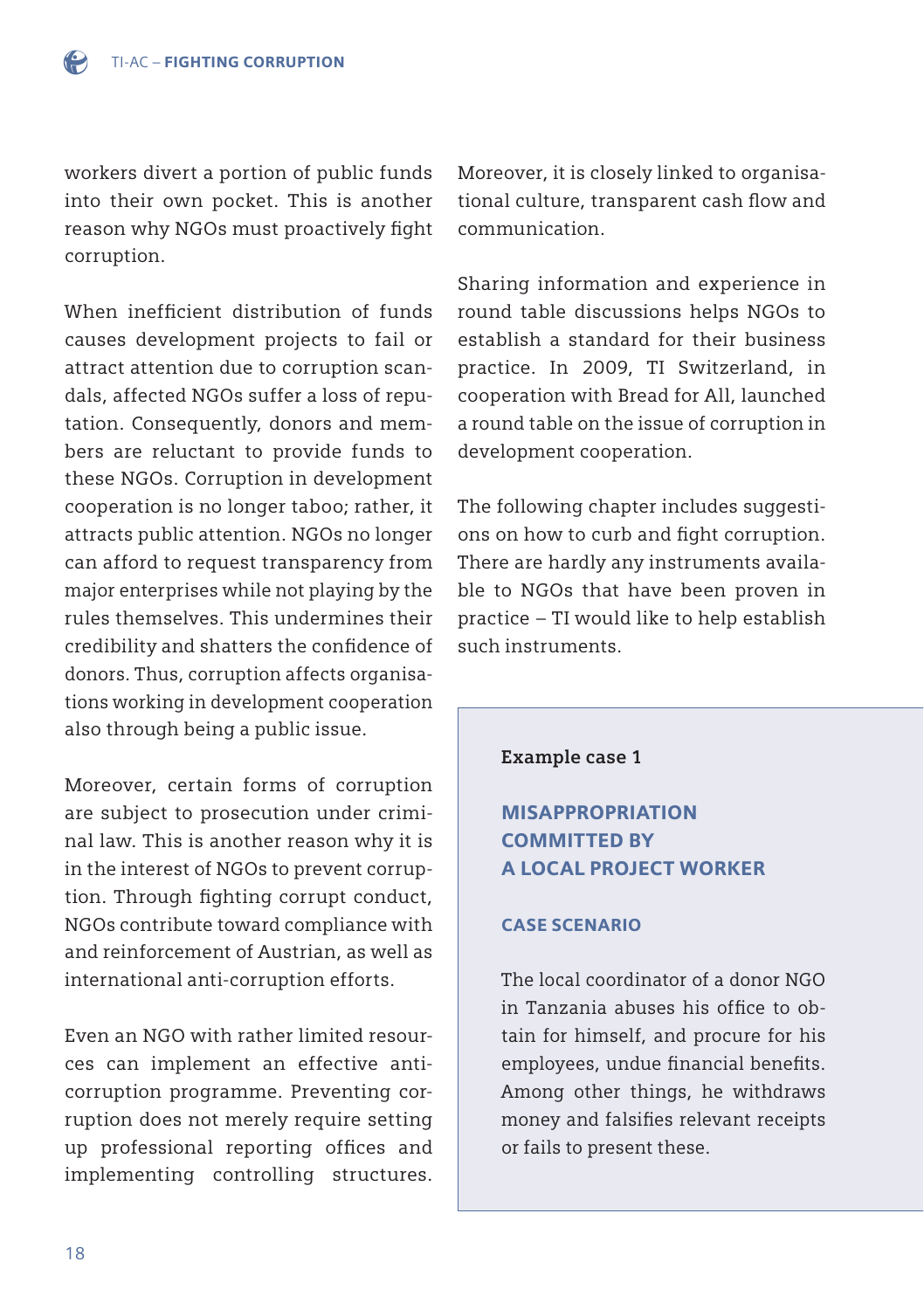

Moreover, he authorises for himself and for his employees undocumented 'advance payments', which are never paid back, as well as unreasonably high expense allowances. The absence of receipts raises suspicions among external auditors conducting the annual audit in late 2008. The investigation launched by the NGO brings to light a five-digit loss. The coordinator is fired in March 2009, along with the cashier who had acted as an accessory. Due to financial and time exposure, the NGO refrains from taking legal steps.

### **CONSEQUENCES**

Since the NGO is able to regain only part of the misappropriated funds, it suffers a significant loss.

### **MISTAKES**

■ Internal control mechanisms were insufficient. The process of hiring the coordinator had been lacking emphasis on integrity and administrative skills.

#### RESPONSE OF THE NGO

- In response to the case, the NGO has reviewed its hiring process and now attaches greater empha sis to compliance with professio nal requirements.
- The relief organisation more strongly emphasises familiari sing local project workers with the NGO's values and organisatio nal culture in order to prevent unethical conduct.
- Since 2010, the NGO has included in its employment contracts a clause that explicitly prohibits corruption and bribery.

#### FURTHER OPTIONS OF PREVENTION

- Strict internal controls discourage corruption.
- The four-eye principle should be adhered to when concluding agreements or executing financial transactions.
- Setting up a whistleblower re porting office facilitates early reporting of shortcomings.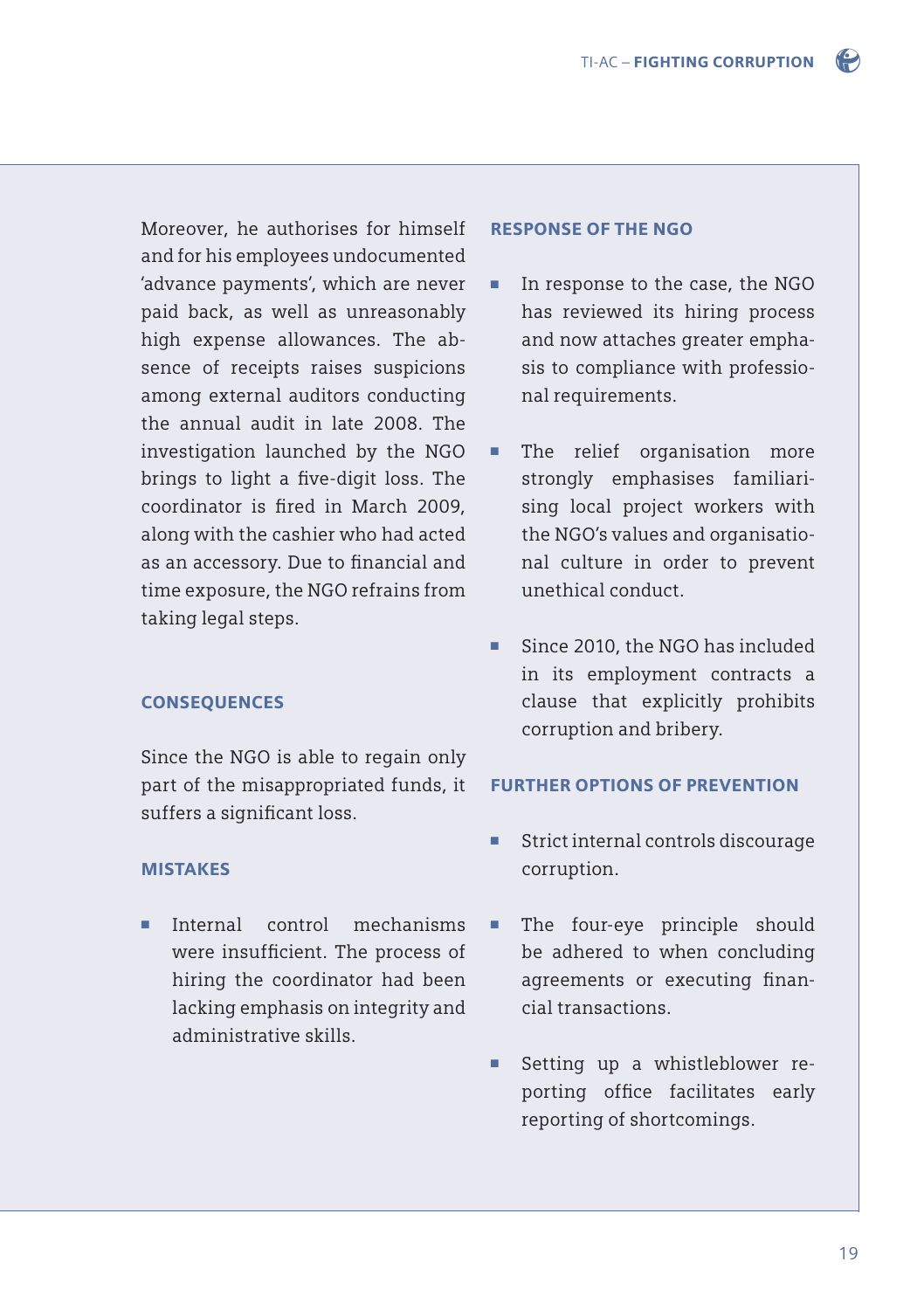# 4 ASSESSING RISKS

Protagonists of development cooperation often operate in a corrupt environment and face various problems. As explained above, the organisation is at risk of breaking the law in cases of corruption. Austrian NGOs operating in foreign countries are subject to local as well as Austrian legislation. However, risks are not confined to fines or imprisonment. Unlawful acts render the NGO vulnerable. NGOs put their reputation at risk since media scandals damage credibility. Image loss may put project financing at risk. Donors might withdraw and reclaim their money in cases of corruption. Corruption makes projects more expensive due to hidden costs. In its accounting, the organisation has to hide these costs of sharp practice. In case of corruption in the recipient country, suspicions arise that individuals working for the NGO might be involved. Corruption risks of NGOs are not limited to pecuniary forms. Other common forms that make development cooperation inefficient are, for example, nepotism and exercising unjustified influence on a project.

The risk of corruption increases when NGOs plan and implement projects under time pressure. The corruption risk also increases if cash outflow pressure exists, i.e., if financial resources must be spent within comparatively short periods. Institutional sponsors of development cooperation are still under pressure to present success stories of development

> Development cooperation is under pressure to present success stories. This often causes anticorruption to be neglected. Thus, consistency of task, competency and responsibility is of utmost importance, not least to allow identification of corruption risks in the organisation's own work.

9 Cf. Transparency International (2010), Preventing Corruption in Humanitarian Operations, http://transparency.org/content/download/49759/795776/Humanitarian\_Guide\_cd\_version.pdf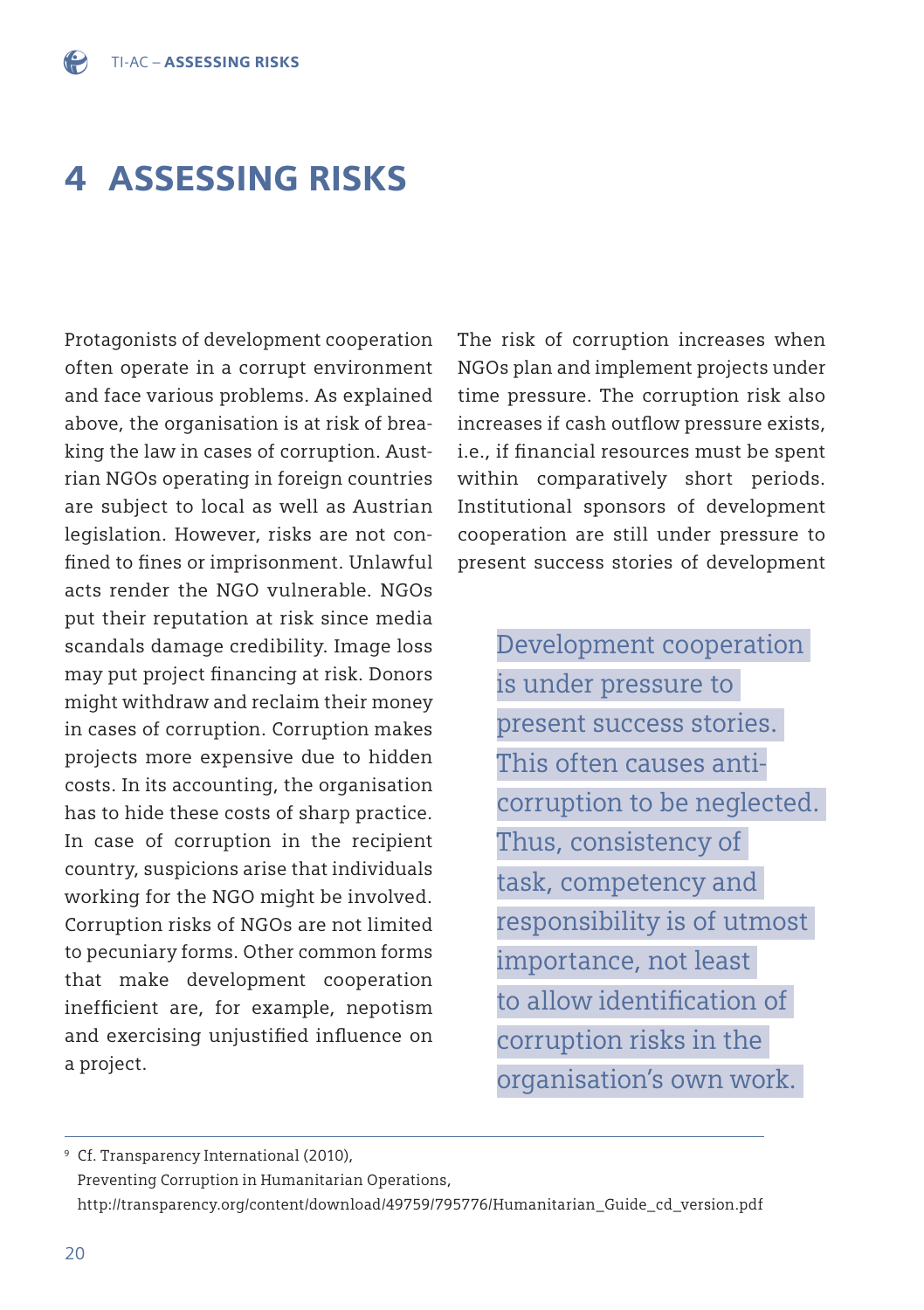cooperation. This scenario causes recipient organisations to neglect anti-corruption, or prevents these from implementing anti-corruption measures.10

A well designed TCR principle (TCR standing for task, competency and responsibility) is an effective tool for preventing corruption. Thus, job descriptions should be designed taking into account the consistency of task, competency and responsibility. If the person in charge of a task has the necessary competency, s/he also bears responsibility for completing the relevant task and may be held accountable for misconduct, e.g., acts of corruption, as the case may be. It should be noted however that, although project workers bear executive responsibility, nevertheless, compliance with the principle of congruency, ultimately, is essentially a management task to be implemented and monitored by senior management.

It is recommended to identify and analyse corruption risks first within the NGO's own work. Such risks may arise within the organisation or from specific projects. For example, risk analysis in terms of project design may include the questions indicated below:11

- How precise is the description of the project goal? How easily can devia tions be detected?
- What sources of information are available on location? For example, is it possible to obtain information con cerning local prices?
- How detailed is the information available to the organisation with regard to grants, if any, the partner organisation receives from other sponsors?
- How much room to manoeuvre do project managers have in terms of periods within which entrusted funds must be spent?
- How open and transparent is the contract awarding procedure?
- Is the organisation well informed in terms of the extent and forms of cor ruption existing in the recipient country?
- What criteria are applied to assess the project? How could this affect the conduct of those responsible?

<sup>10</sup> Cf. Fritz and Kolstad (2008), Corruption and Aid Modalities, U4 Issue 4, http://www.cmi.no/ publications/fi le/3102-corruption-and-aid-modalities.pdf; Transparency International (2007), Policy Paper "Poverty, Aid and Corruption", http://www.transparency.org/content/download/20572/285905

<sup>&</sup>lt;sup>11</sup> The list is based on Cremer, G. (2008), Korruption begrenzen. Praxisfeld Entwicklungspolitik. 2nd Edition, Freiburg, Lambertus, pp. 134–138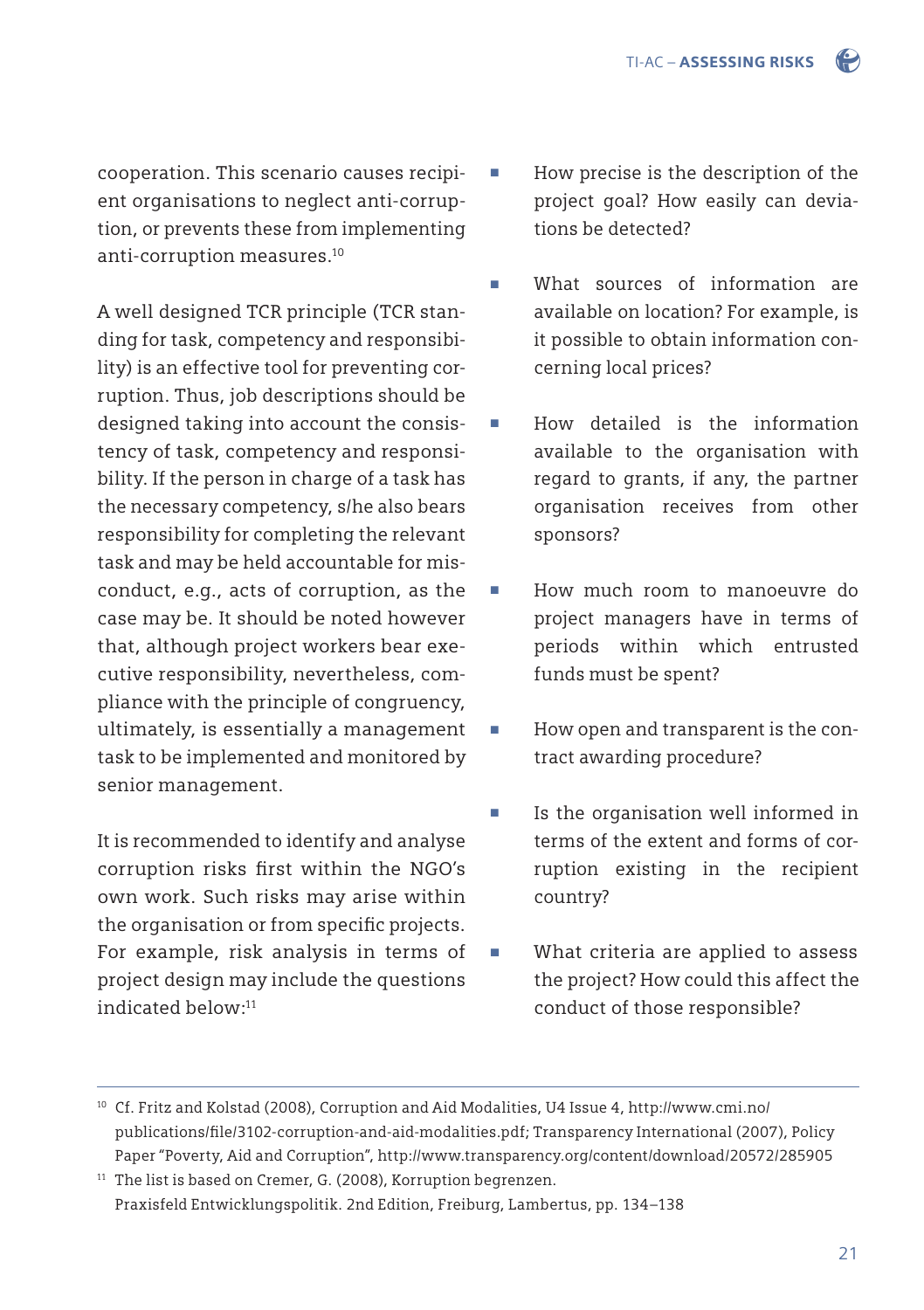With regard to the organisation, the analysis may follow an approach that includes the items indicated below:

- In what manner does the organisa tion prepare project workers with regard to the problem of corruption?
- How is corruption addressed in employment contracts?
- How distinct is the separation of functions within the organisation and its partner organisations?
- In order to prevent corruption, it may be important to answer questions concerning sources of information available on location, the extent to which corruption is addressed in employment contracts or the degree of transparency of awarding processes and
- workflow in general.
- How close is the cooperation bet ween organisation and partner orga nisations? What is the target period?
	- How effective is the controlling of the partner organisation's finances?
	- Is the organisation aware of relevant statutory regulations concerning and authorities responsible for corruption in the project country? To what extent is such information communicated to workers in charge of the project?
- What contacts does the organisa tion maintain with actors in civil society and the media in the relevant project country?
- $\blacksquare$  How transparent is the workflow?
- Are workers aware that acts of bri bery to obtain advantage committed by workers of the NGO's represen tative offices in the project country may result in legal action being taken in Austria?

Certain risks pertaining to humanitarian aid arise in development cooperation as well. Thus, it might be helpful to take a look at the TI risk chart pertaining to humanitarian aid<sup>12</sup> (see Chapters 9 and 10.1).

<sup>&</sup>lt;sup>12</sup> Cf. Ewins, P. / Harvey, P. / Savage, K. and Jacobs, A. (2006), Mapping the Risks of Corruption in Humanitarian Action, Overseas Development Institute and Management Accounting for NGOs, http://www.odi.org.uk/resources/docs/874.pdf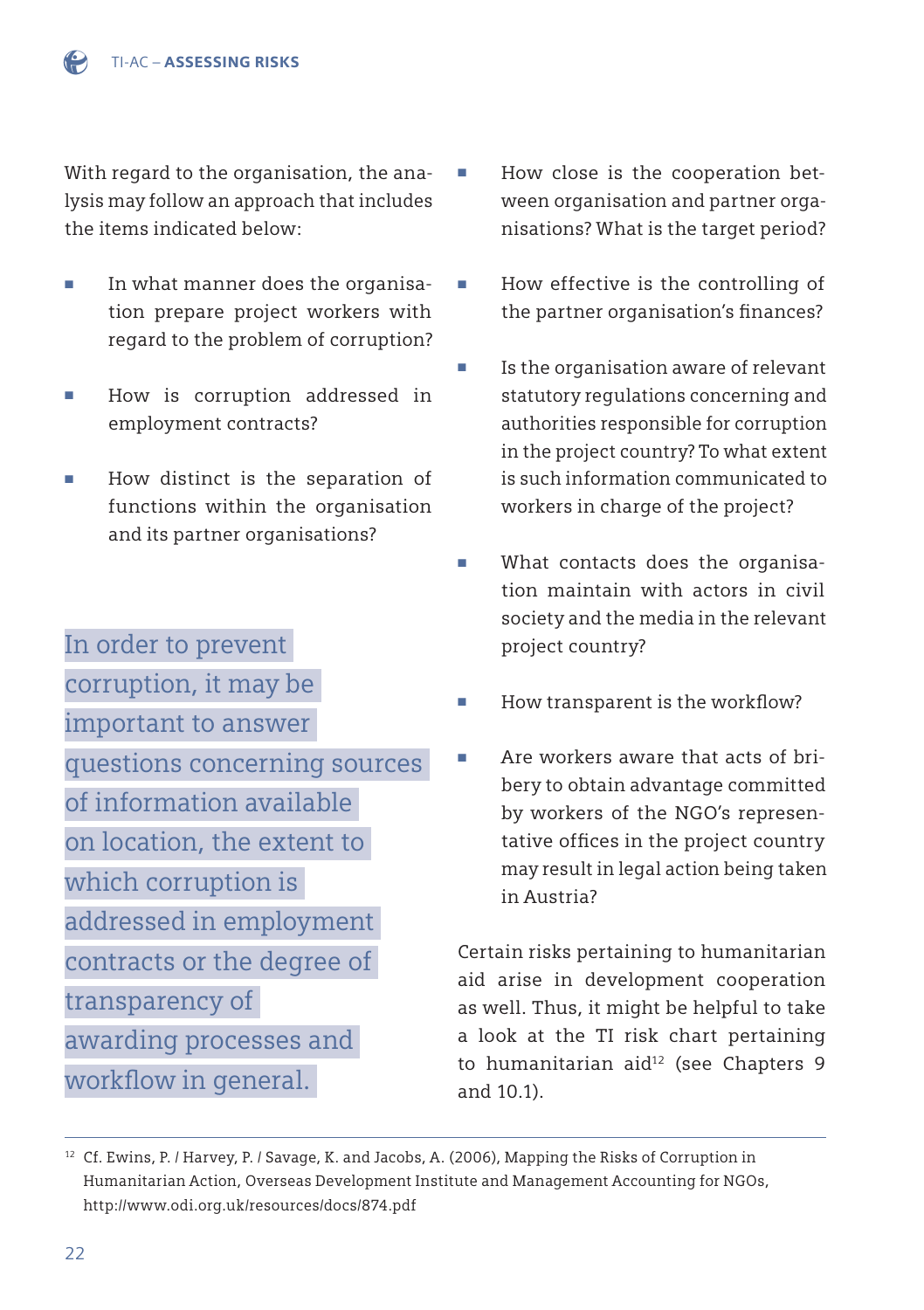

### **Example case 2**

# SUPPORT ONLY AGAINST PAYMENT

### CASE SCENARIO

An NGO finances a programme to reconstruct residential buildings that were destroyed during the war in Bosnia-Herzegovina. Since the NGO cannot repair all of the destroyed buildings, a selection process must take place.

An architect, who works with the programme as employee of one of the partner organisations, persuades those in need that only by making a payment to him will they be able to profit from the aid programme. This, even though decisions concerning the selection process are not at his sole discretion. Through this scheme, he receives EUR 500 to EUR 1,000 per beneficiary household.

The scheme is finally discovered when the relief organisation pays a visit on location<sup>13</sup>

#### **CONSEQUENCES**

The programme is not efficient since the target group is not profiting of the programme to the intended extent. Rather, the responsible architect is availing himself of undue advantage.

#### MISTAKES

- Controlling within the partner organisation was insufficient.
- The process of selecting beneficiaries was not transparent.
- Those in need were not provided with sufficient information on how to avail themselves of the aid provided.
- Possibly, the criteria applied in the selection process were not specified in sufficient detail or those in need were not sufficiently aware of these.

13 Cf. Cremer (2008), Korruption begrenzen. Praxisfeld Entwicklungspolitik, 2nd Edition, Freiburg, Lambertus, p. 64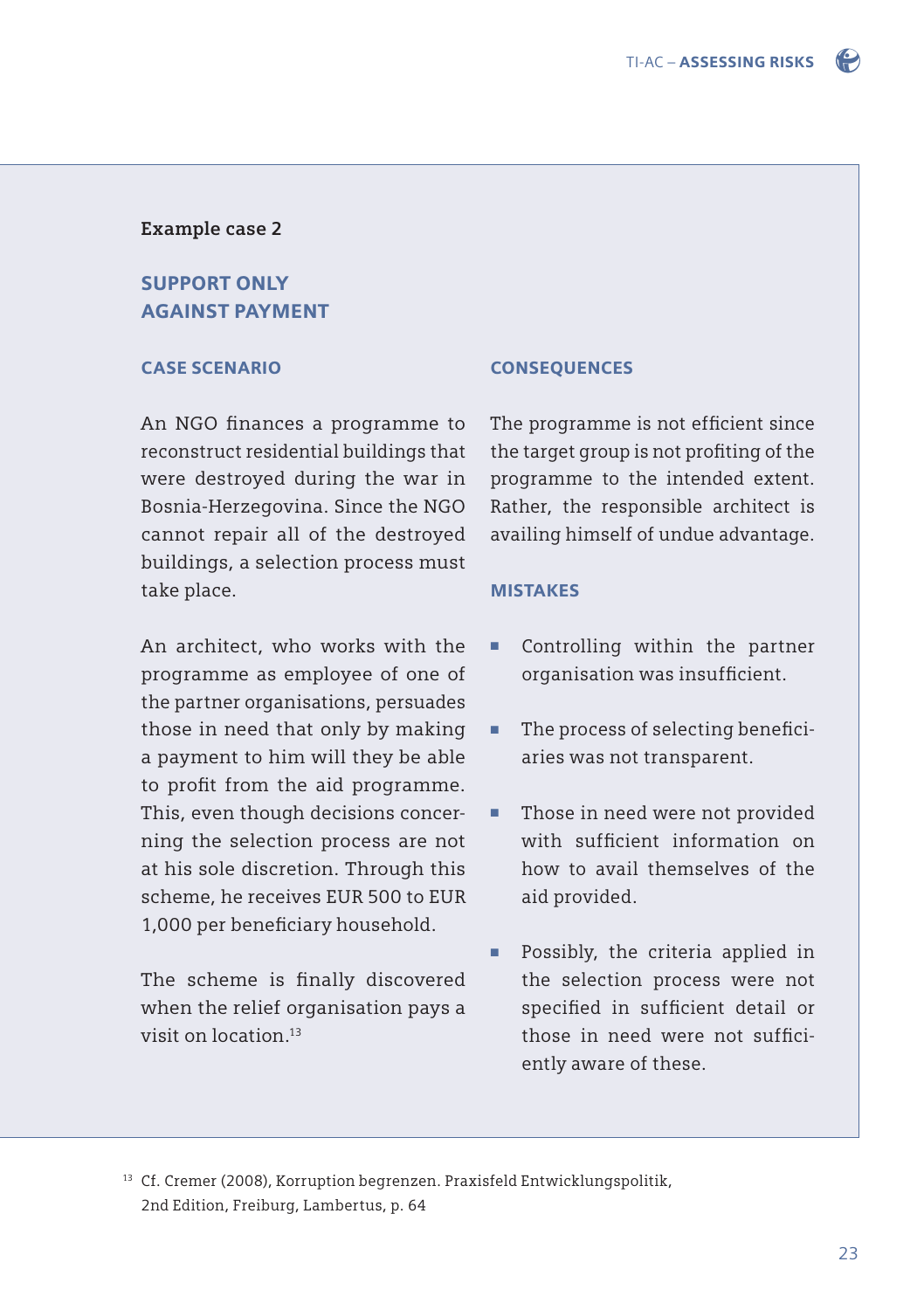#### **PREVENTION**

- An NGO should insist that partner organisations apply effective control ling mechanisms.
- Decisions on selecting recipients must be taken by an independent council according to clearly defined criteria.
- Selection criteria and a list of project beneficiaries must be published.
- Target groups should receive approp riate information concerning scope, content and implementation of the project. Moreover, target groups should have access to a complaints procedure in order to exercise control ('audit from below').

In order to fight corruption comprehensively, an anti-corruption programme should include appropriate values, strategies, leadership tasks, procedures and training measures. Major pillars are organisational measures, such as setting up a reporting office, drawing up codes of conduct and maintaining communication.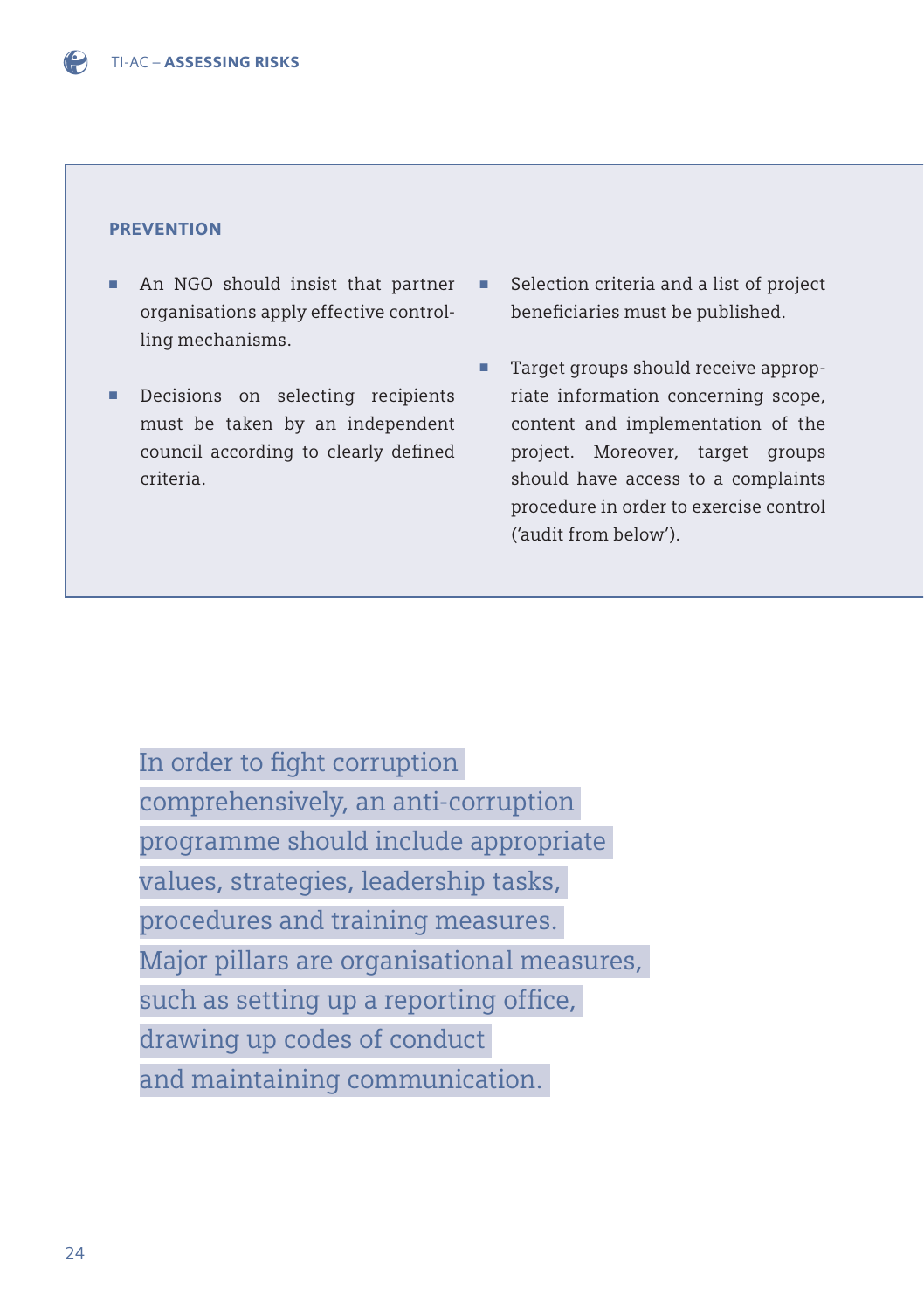# 5 DRAFTING AN ANTI-CORRUPTION **PROGRAMME**

Analysing corruption risks is of central significance to drafting an anti-corruption programme. Subsequently, evaluating previous measures is another prerequisite for the success of such programmes. The NGO should opt for an anti-corruption programme that corresponds to the size of the NGO and to the conditions prevailing at the NGO's locations. At least one corruption officer should be responsible for attending to the anti-corruption programme. Those responsible for the programme need the full support of their superiors to enable them to draw up and implement credible instruments.

Programme design must take into consideration statutory provisions governing anti-corruption, which are applicable to the NGO in the recipient country. Programme design should be drafted through a participatory process that actively involves all participants in order to increase acceptance and understanding and to avoid creating the impression of being imposed 'from above' (see Chapter 7.6). Moreover, involving participants enhances communication. The NGO should take counsel with its workers and partner organisations in the northern and southern hemispheres to determine the manner in which to counteract corruption in practice. This will ensure that the NGO is aware of essential aspects as necessary for effective programme design.

 $\bullet$ 

In order to fight corruption comprehensively, an anti-corruption programme should include appropriate values, strategies, management responsibilities, procedures and training measures. It is necessary to determine a time schedule for implementing and evaluating specific steps. In the programme design phase, at least one corruption officer analyses and identifies essential corruption risks and current problem areas. Based on this analysis, s/he draws up the anti-corruption programme.

Such a programme must clearly illustrate in detail how to prevent and counteract corruption in all activities. Therefore, the wording of the programme should use expressions that are meaningful in terms of the participants' daily activities. It should clearly define internal as well as external segments and bodies (board, staff, local offices, participating organisations, partner organisations) and obligate these under the programme. The corruption officer coordinates measures and reporting of the NGO and its partner organisations, and s/he reports to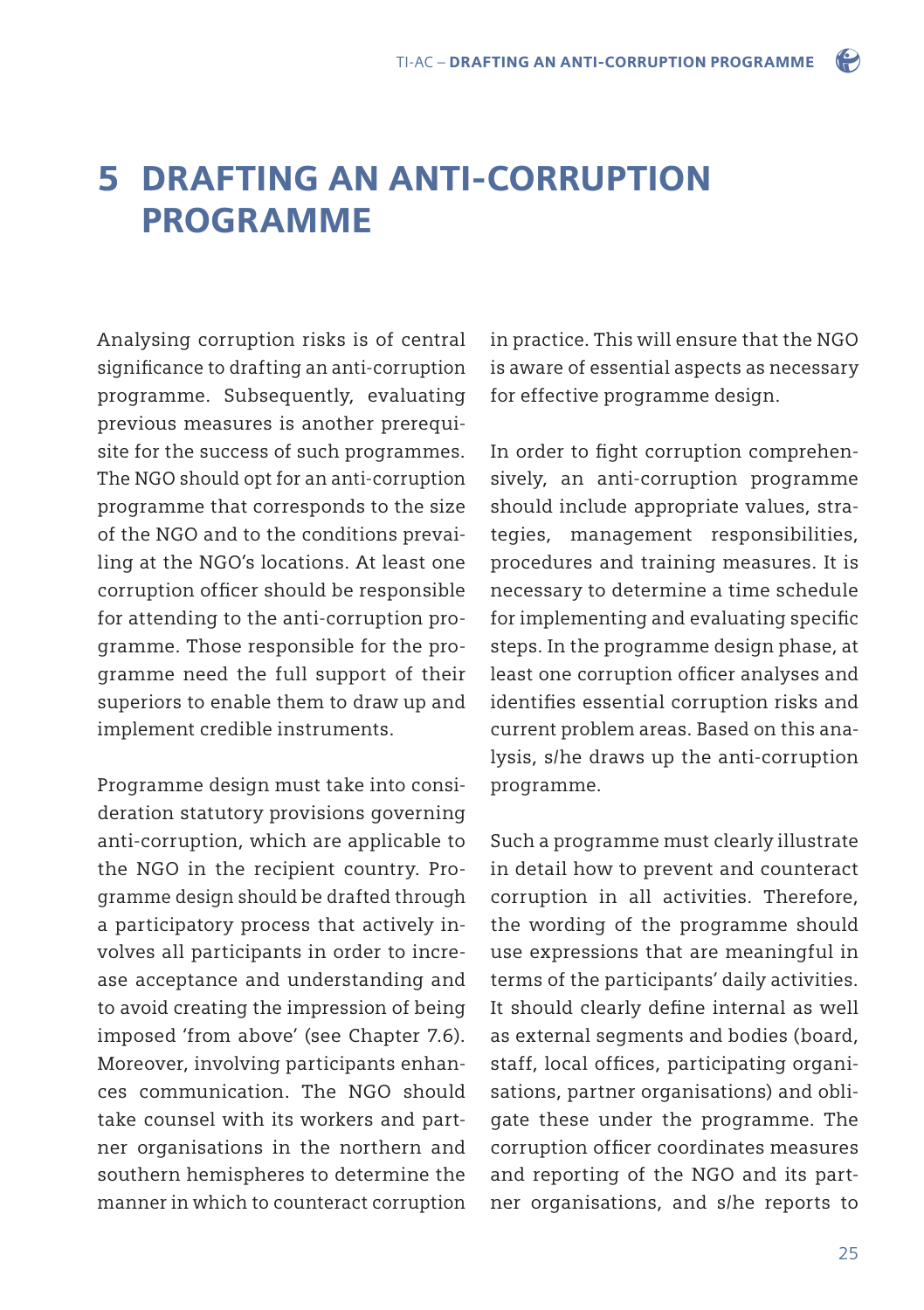management violations, if any, of anticorruption rules.

The NGO must incorporate its anti-corruption programme, define clear responsibilities and assess its capacities for taking specific anti-corruption measures. Guidelines and agreements provide clarity as to how workers and partner organisations are expected to act in situations prone to attempts at corruption. Staff must be trained appropriately. Human resource policy and employment contracts must be revised under the anti-corruption programme. Communication is essential for the programme's success. Each organisation must decide how to provide information on corruption and on its programme and define communication strategies vis à vis workers, partner organisations, sponsors and donors.

The NGO must define and apply controlling mechanisms pertaining to specific situations. It is necessary to assess, on a continuous basis, the programme's effectiveness, its deficiencies and potential for improvement. In particular, adequate implementation of guidelines in practice must be monitored, since many NGOs encounter enormous difficulties in executing and maintaining their anti-corruption programmes because of non-binding, general, or ambiguous guidelines.14

The NGO should welcome feedback from partner organisations, participating organisations and members. In this context, the NGO should conduct evaluations on a regular basis and analyse complaints in order to assess the programme's success. Effects of the anti-corruption programme should be included in the annual report (cf. Chapter 8 – Communication).

There is no universal recipe. This Handbook intends to support NGOs in selecting appropriate measures and gives advice on how to implement and monitor these. As outlined in subsequent chapters, anti-corruption programmes target three areas: organisational measures, rules of conduct and communication.

<sup>14</sup> Cf. U4 Anti-Corruption Resource Centre (2009), U4 Expert Answer. Developing a Code of Conduct for NGOs, http://www.u4.no/publications/developing-a-code-of-conduct-for-ngos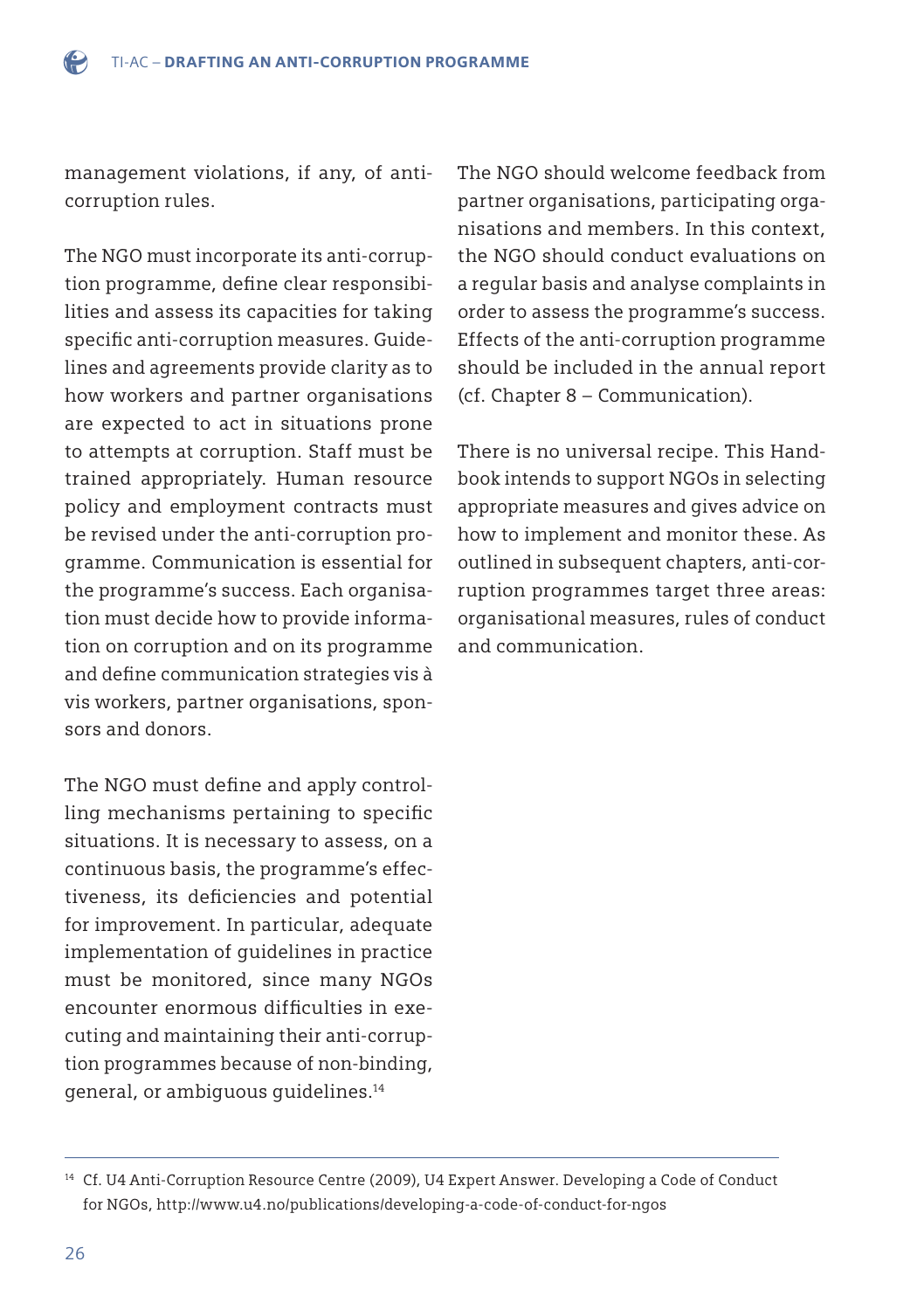# 6 ORGANISATIONAL MEASURES

There is a wide range of organisational measures that serve anti-corruption. Gibelman and Gelman conducted a study that examines scandals involving NGOs. From this study, they infer four items that may contribute toward preventing fraud and corruption:

- The board's supervisory function must be clearly defined.
- Internal controlling must be in place in order to prevent unlawful conduct, in spite of the costs, if any, such con trolling may incur.
- The board should provide training and further education in terms of preventing and counteracting cor ruption.
- Workers' commitment to, and participation in, fighting corruption must be encouraged.<sup>15</sup>

Creating an organisational culture that is characterised by integrity and setting up an effective internal control system represent two organisational measures deemed particularly important.

It is important, for example, that organisational culture emphasises integrity and that the wording of the NGO's mission statement explicitly indicates the NGO's commitment to the fight against corruption. However, effective controlling mechanisms are required to achieve this goal. These, collectively, form the internal control system (ICS). Moreover, specific factors, such as human resources, finance, appropriate infrastructure and expertise, are crucial for successful implementation.

15 VCf. Gibelman, M. / Sheldon R. G. (2000), Very Public Scandals: Nongovernmental Organizations in Trouble. In: Voluntas – International Journal of Voluntary and Nonprofit Organizations 12(1), pp. 49-66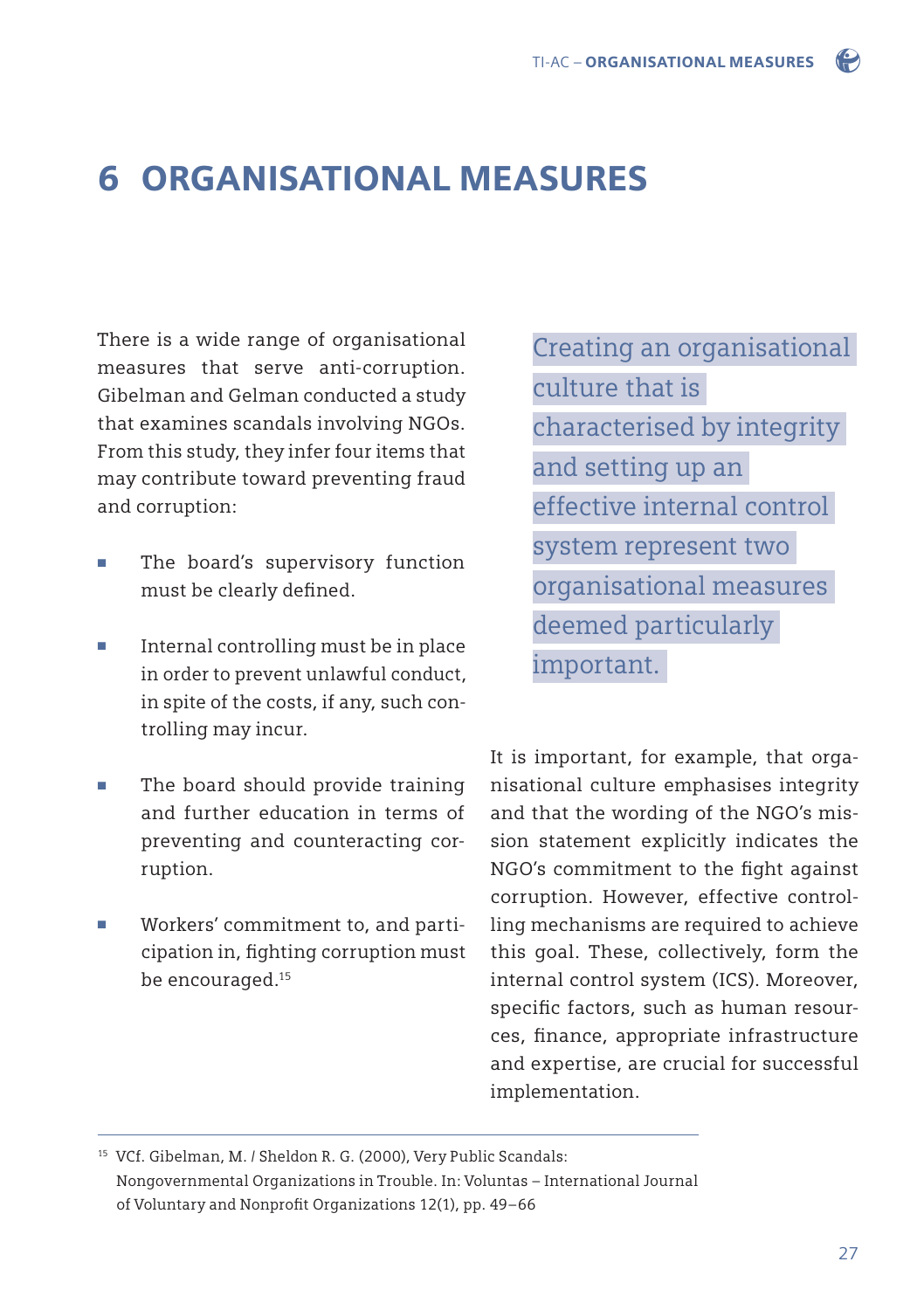Every NGO should put in place an early warning system to identify risks timely and prevent abuse. This includes the NGO appointing at least one individual, preferably a working group, to implement its anti-corruption policy. Workers who suspect someone of corruption need easy access to a reliable reporting system that will protect them from adverse consequences, for example, an internal or external whistleblower reporting office.

Organisational measures also ensure that discretionary competence is not vested in a single individual. The risk of corruption declines if at least two individuals are monitoring finances and collective signing powers are in place (four-eye principle or multiple control principle). Reinforcing controlling processes and supporting internal auditing allows NGOs to control project flows more effectively and discover irregularities sooner. The following chapters illustrate these recommendations in more detail. However, this Handbook is not intended to focus on controlling and auditing, since both of these aspects have been described in numerous previous handbooks and standards.

### 6.1 ORGANISATIONAL CULTURE

An organisational culture that propagates integrity and honesty as central values is initially crucial in preventing corruption. One first step to enhance such culture within the organisation is to set forth integrity and transparency in the NGO's objectives. Ultimately, however, the decisive factor is that workers incorporate and uphold these values. It is particularly important that local workers and representatives of partner organisations in developing countries are familiar with such organisational culture. This creates a counterbalance to the prevailing perception of development cooperation as 'cash cow', which provides a source of income.

Moreover, it is expedient to enhance such organisational culture through including integrity and anti-corruption in job descriptions and performance reviews (see Chapter 6.3).

The board must demonstrate integrity. For the sake of the programme's credibility, the organisation's superior governing body should confirm, support, and visibly abide by relevant rules. Moreover, the board should ensure strict supervision of the programme independent of management.16

Setting up a whistleblower reporting office and implementing regulations to protect whistleblowers will signal to workers that the quest for integrity is more

<sup>16</sup> Cf. U4 Anti-Corruption Resource Centre (2009), U4 Expert Answer. Developing a Code of Conduct [for NGOs, http://www.u4.no/publications/](http://www.u4.no/publications/developing-a-code-of-conduct-for-ngos/) developing-a-code-of-conduct-for-ngos/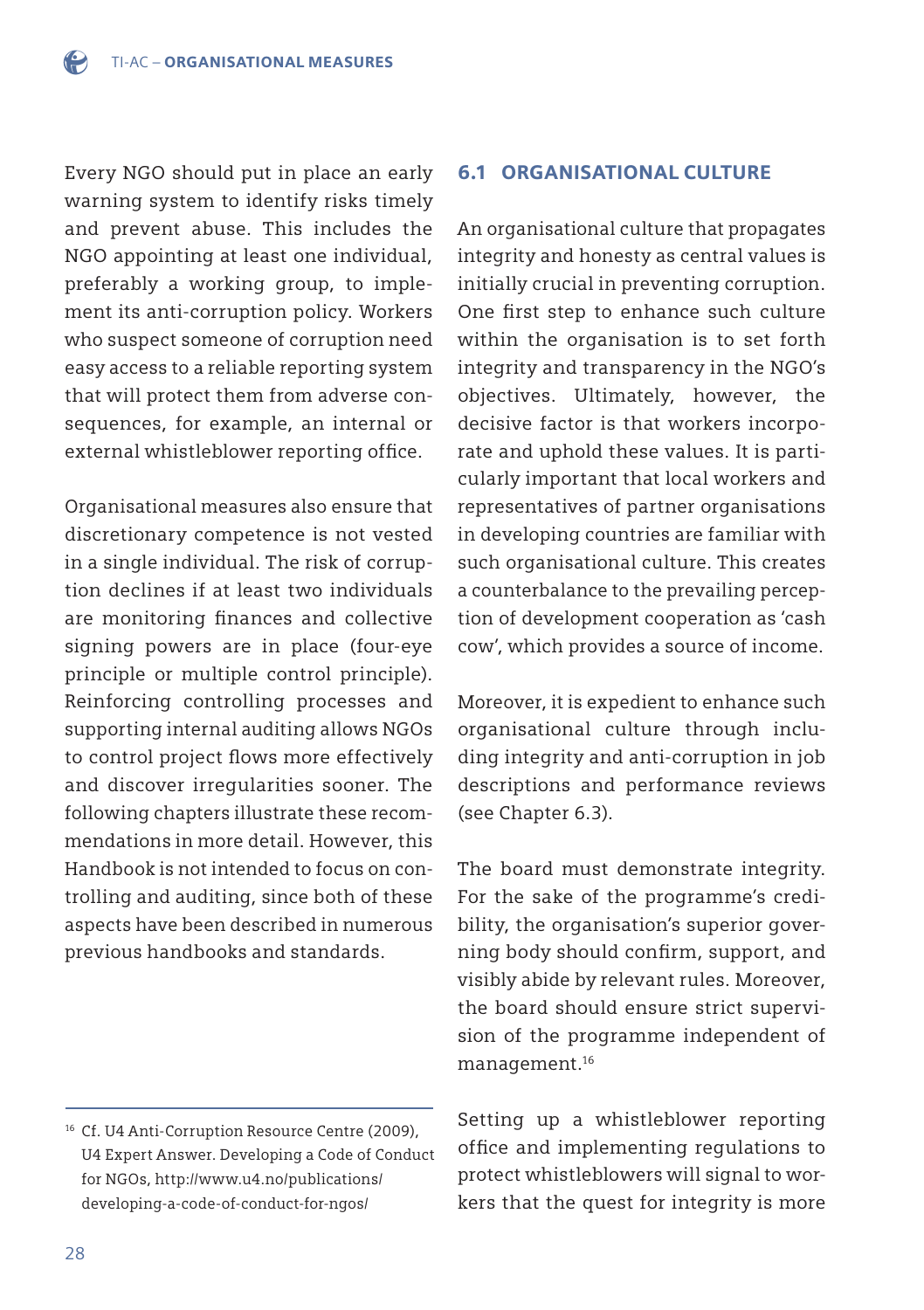than just words on paper. Issuing rules of conduct pertaining to workers further enhances an organisational culture that is characterised by integrity.

6.2 INTERNAL CONTROL SYSTEM

Merely setting up a code of conduct is not sufficient to prevent corruption. Only an efficient internal control system (ICS) effectively counteracts corruption. The ICS is defined as "the entirety of all process-related supervisory measures of an organisation".17 Albeit initially drafted primarily for business enterprises, the ICS equally applies to NGOs. One important aspect of the ICS is the clear definition of responsibilities, which will be achieved primarily through clear separation of functions on all levels. For example, the authority to authorise money transfers should be separate from that of financial controlling.

Important decisions, on all levels, should always be made observing the four-eye principle. Dividing powers means restricting the scope of individual discretion, hence limiting opportunities to abuse power without being discovered. Invoices should be examined diligently and approved by two signatories. Another option would be to observe the principle of 'job rotation'. According to this principle, an employee holds a sensitive position (e.g., logistics) for a specific period, after which s/he is assigned to another position within the organisation. This strategy limits opportunities to abuse power and allows corrupt practice to be discovered earlier.

Similarly, independent, internal or external auditing is part of the ICS although, for many organisations, an internal audit department appears unsuitable for reasons of size. Specific projects exceeding a project total to be defined by the relevant organisation should be subject to external audits, with auditors rotating at regular intervals.

> Important decisions, on all levels should always be made observing the four-eye principle.

In order to minimise corruption risks, the organisation, along with its partner organisations, must ensure correct accounting, keep truthful records and make these available for inspection at any time. This, because the organisation should be able to disclose its anti-corruption systems upon request. All business processes must be recorded in writing

<sup>17</sup> Cf. Fellmann, I. (2010), Die ,automatische' Korruption. Handbuch der Korruptions prävention. Vienna/Graz, Berliner Wissen schafts-Verlag, p. 164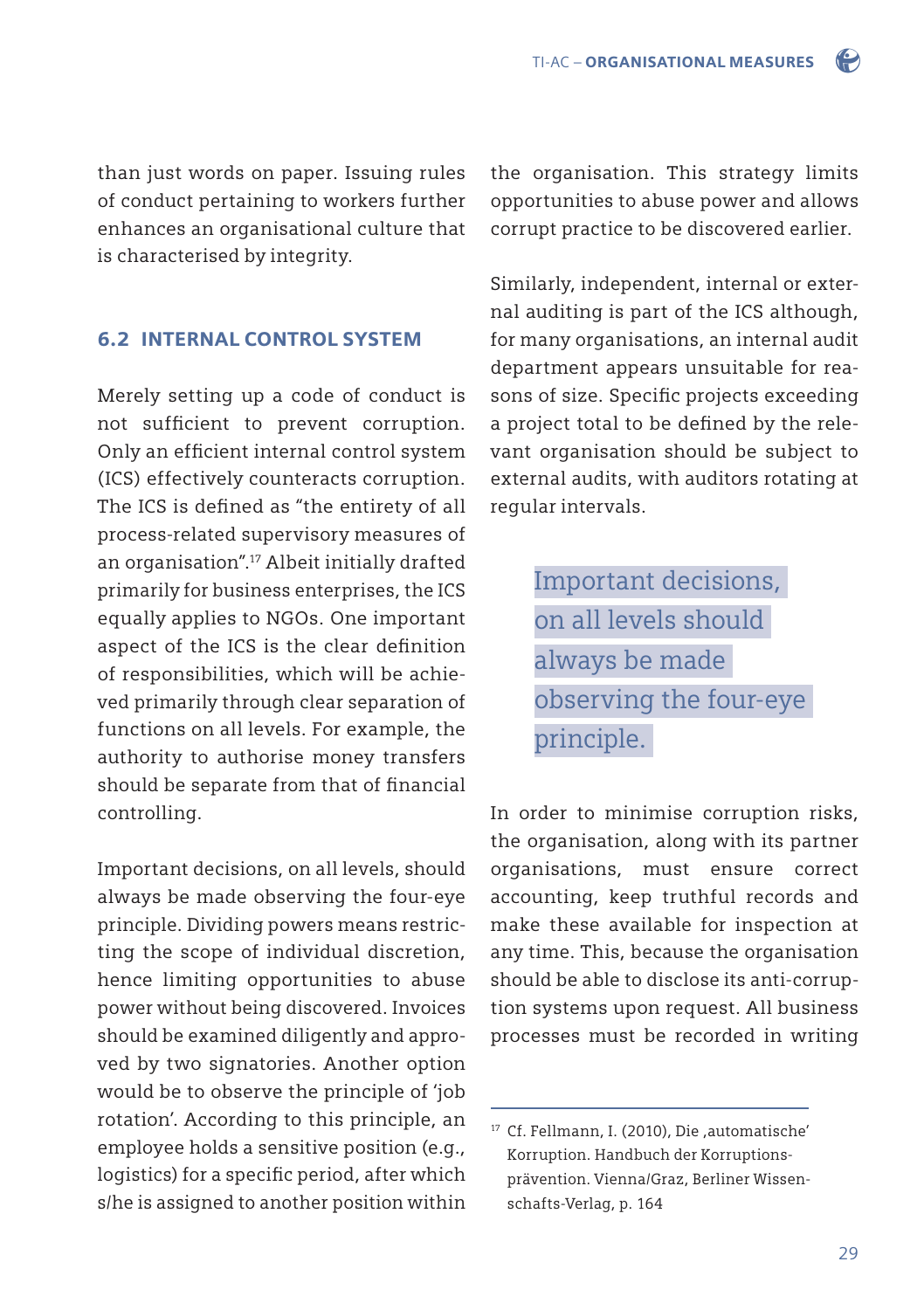and included in business transactions. Accounting must comply with international standards and staff must be trained accordingly.

The ICS must be subject to review, and open to improvement, on a regular basis (cf. Chapter 6.6).

# In case of irregularities in the accounts of partner organisations, the organisation should reserve the right to inspect these at any time and subject these to a second audit conducted by independent auditors. Project costs should be compared with costs of other similar projects, in order to assess irregularities.

In order to prevent corruption efficiently, the NGO must enforce further control mechanisms. Internal or external 'social audits' assess project success. A survey conducted among workers can reveal whether project workers are violating agreed targets, receive unlawful payments for their services or exercise unlawful influence in any form. Another option would be to involve target groups in control mechanisms ('audit from below'). This strategy is a particularly useful instrument because money that is misappropriated through corruption and abuse of power, by all means, should benefit the target group of the project. If those in need are able to report misappropriation of money that is actually due to them, project efficiency will increase.

Control mechanisms also include a reporting office where (suspected) incidents of corruption can be reported (see Chapter 6.5).

6.3 STAFF

Through conferring with workers and/or the staff council, the NGO can draw up and implement a human resources policy that specifically limits risks of corruption. Rules of conduct are binding for staff members. Ideally, every worker agrees – either by virtue of an employment contract or through signing a supplementary statement – to comply with anti-corruption provisions. Workers should confirm this in writing at the beginning of the employment and, as the case may be, at regular intervals thereafter. Moreover, annual feedback in combination with workers' reports concerning exposure, if any, to corruption may help to improve regulations. If an organisation is in doubt whether, or to what extent, it should interfere with the partner organisation's human resources policy, it should enhance the dialogue to achieve a mutually acceptable solution.

Recruiting and promotion policies must deflect nepotism; i.e., applicants must be qualified for respective positions and neither family relations, nor ethnicity (or any similar form of affiliation), shall be taken into consideration. Workers shall be selected diligently and transparently.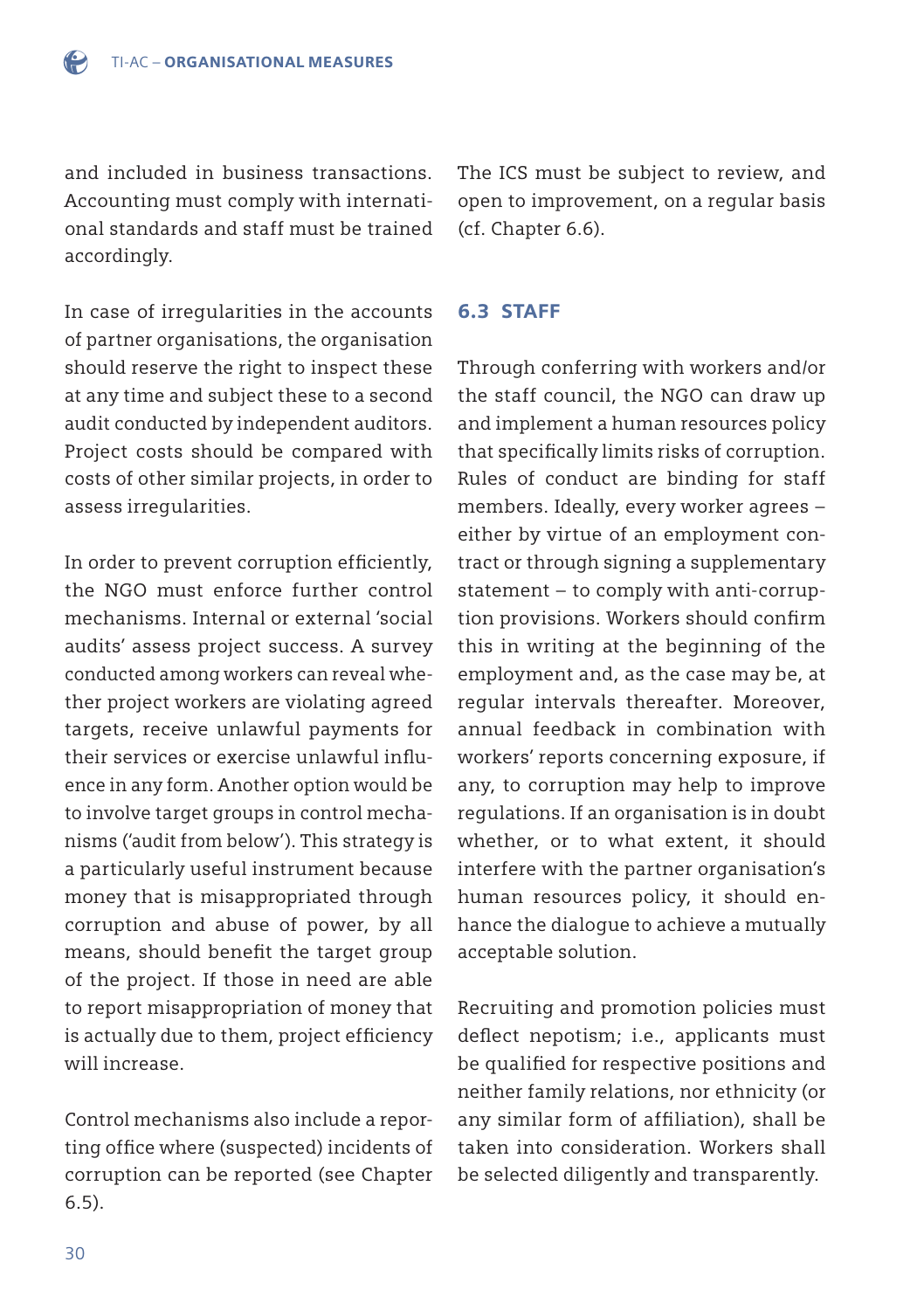Positive corporate culture enhances worker motivation. Workers shall receive a commensurate remuneration to avoid temptation to commit acts of corruption in order to mend wages. Workers who earn a fair wage, have access to promotion and training, and are subject to performance review on a regular basis are more likely to identify with the organisation. A commensurate wage reflects services rendered and responsibilities borne by the worker. Moreover, it is equivalent to remunerations customary on the labour market and complies with applicable regulations. The workers' competencies and responsibilities must be clearly defined.

Furthermore, the organisation shall ensure that workers, who refuse to pay bribes, will neither be penalised nor suffer from any negative consequences, regardless of adverse effects, if any, on the part of the organisation.

### 6.4 TRAINING

The organisation must ensure that management, workers and local representatives receive specific training in terms of how to apply the anti-corruption programme. Moreover, it must provide information concerning risks and effects of corruption and the worker's obligations in this respect. Further training through seminars, workshops and conferences helps workers to improve their conduct and apply the programme in practice. Similarly, partner organisations and other business partners (e.g., suppliers or contractors), as the case may be, should be invited to participate in such training.

Internationally operating NGOs can brief workers specifically in terms of corruption risks they will have to face during overseas assignments. This helps staff to act appropriately in a corrupt environment. Hence, modules on corruption should be systematically incorporated into worker's training. Upon request, TI Austria holds lectures concerning corruption in development cooperation.

Nepotism must not play any part in hiring workers. Fair wages, fair promotions and performance reviews on a regular basis allow workers to identify more readily with the organisation's goals.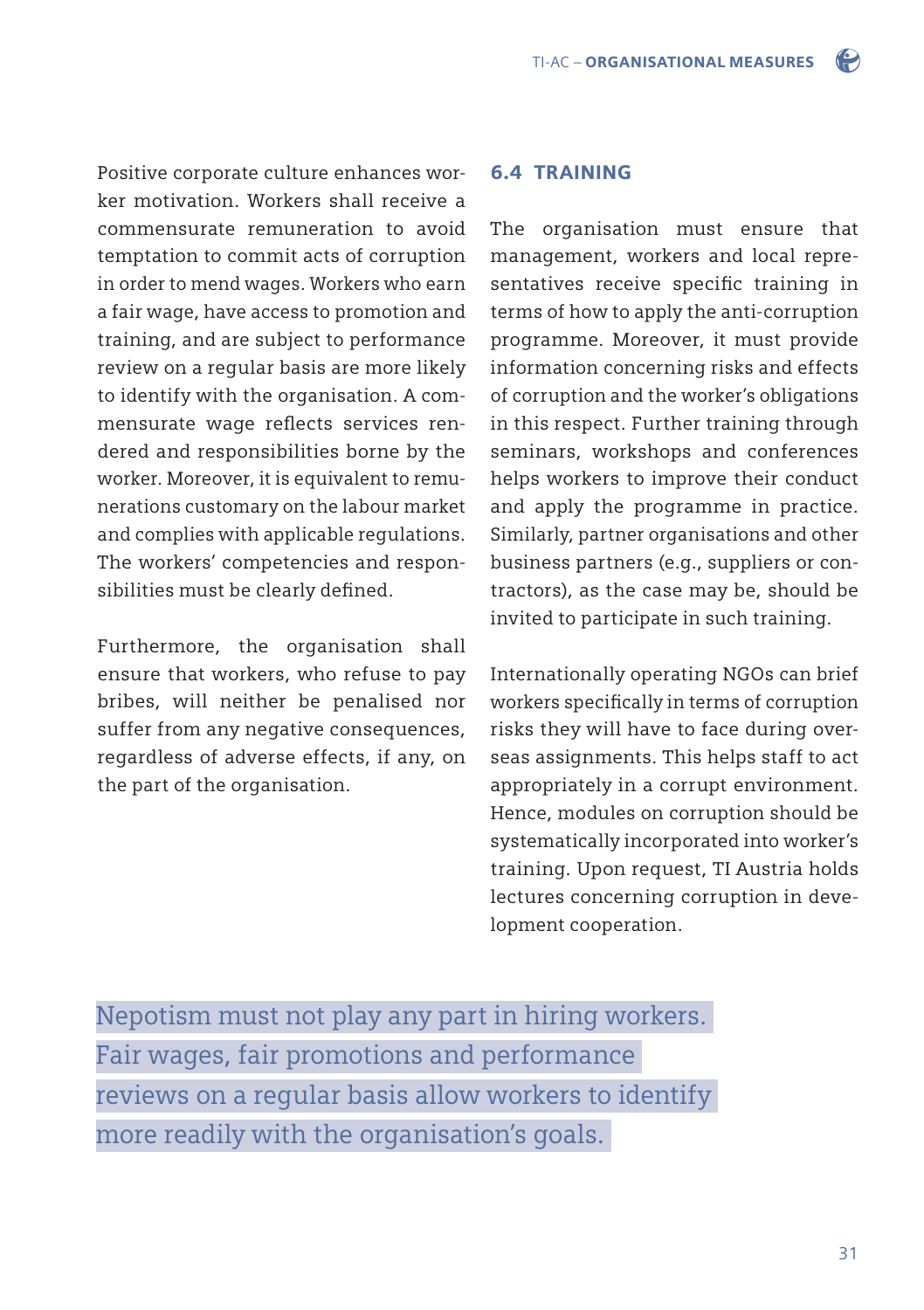### 6.5 REPORTING OFFICE

The vast majority of incidents of corruption in development cooperation are discovered through reports of whistleblowers.18 Thus, the anti-corruption programme should encourage workers and other individuals (e.g., project beneficiaries, employees of partner organisations, etc.) to react as early as possible to actual or suspected incidents of corruption that affect the organisation or affiliates and, if possible, identify perpetrators. It should be noted that people living in repressive states are reluctant to report incidents of corruption. Therefore, whistleblowers must be able to report, confidentially and anonymously, suspected incidents of corruption or other concerns to the reporting office. For this purpose, the organisation should set up easily accessible information channels and protect whistleblowers from reprisals. One important step is for a whistleblower reporting office to be set up by the organisation, either internally or externally, as required. In any case, however, such reporting office must be credible and independent.

Moreover, workers and other individuals should be able to approach the reporting office to seek advice or make suggestions to improve the programme. The reporting system preferably should be set up electronically. The organisation's website should provide contact details of officers on various levels of management. It is advisable to set forth, from the onset, specific requirements for reports, such as presenting documents or naming witnesses who can confirm an incident of abuse. The World Bank advises whistleblowers to set up a new e mail account and send documents anonymously. Moreover, there is online support as well as a requirement profile for complaints and a whistleblower hotline that provides interpreters and accepts anonymous calls.

The organisation may set up an independent reporting office that remains impartial and follows up reports on incidents of corruption. Problems may arise if the same person who receives the suspect report investigates the case as well. One fundamental problem that may occur in an internal reporting office is that clerks may have to investigate allegations concerning close co-workers. There are systems that randomly select two individuals from a group of trustworthy workers, who investigate reports independently. In many cases, however, best solutions cannot be implemented for lack of resources. Investigations should be conducted in an open, fair and transparent manner and guidelines should clearly define the consequences of corrupt activities. If possible, a second individual, or board member, should be appointed as a second instance in case conflicts of interest, if any, com-

<sup>18</sup> Cf. Kramer, W. M. (2007), Corruption and Fraud in International Aid Projects. U4 Brief 2007: 4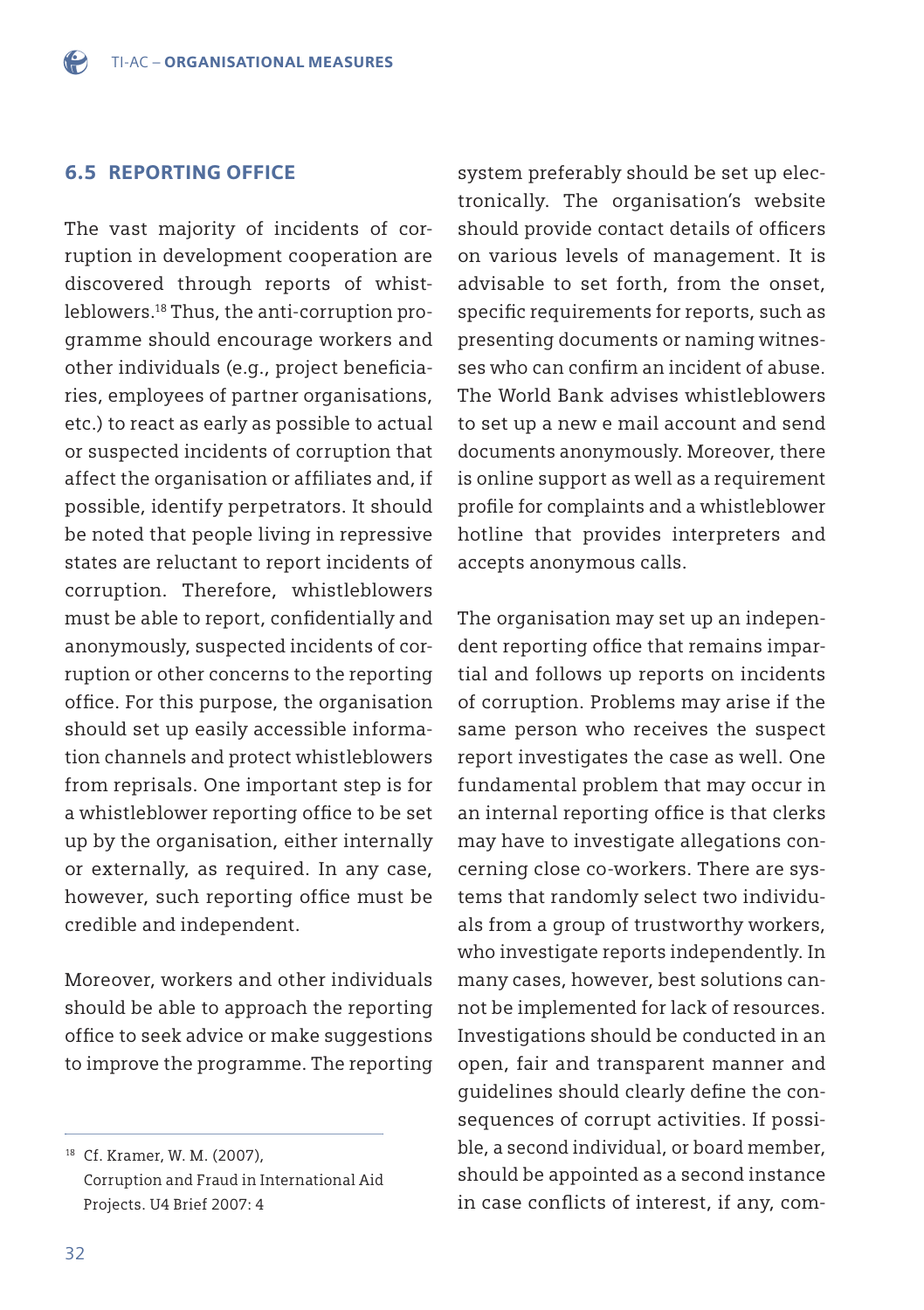promise the independence of individuals in charge of the reporting office.

The reporting office, or an institution set up for this purpose, shall investigate all incoming reports. However, workers shall be protected from allegations of corruption until evidence is substantiated. Such allegations are serious and may be misused to discredit an individual or an organisation. Alleged irregularities must be proven in order to prevent unjustified accusations.

Since the vast majority of incidents of corruption in development cooperation are discovered through reports of whistleblowers, it is essential to set up independent, ideally external, reporting offices, which can be addressed anonymously, and to protect whistleblowers against reprisals.

The organisation shall select an appropriate procedure by observing the relevant context and relying upon the agreements concluded with its workers and partner organisations. Partner organisations and workers shall have the opportunity to answer to allegations of corruption by submitting, within a defined period, statements concerning the accusations. In case of reasonable suspicion, the organisation, along with its partner organisation, shall seek a solution. In a second phase, the organisation shall agree with the partner organisation, or with workers, on how to solve the problem and determine a period within which to do so. It is expedient for the organisation to examine the accounts and have a representative participate in important meetings. The organisation shall determine, on a case-by-case basis, whether to suspend the relevant project, stop payments or terminate the agreement. In case of acts subject to penalty under criminal law, the organisation shall seriously consider filing charges.

All cases of corruption shall be systematically recorded and analysed in order to derive model processes to counteract corruption in the best possible manner. Warning signals and instructions shall be documented in writing. Caution is advised if someone acts in deviation from the project plan without giving a reason, prepares exaggerated budgets, spends unusually high amounts, or receives incommensurate remunerations, or if accounting is not transparent. Similarly, anyone who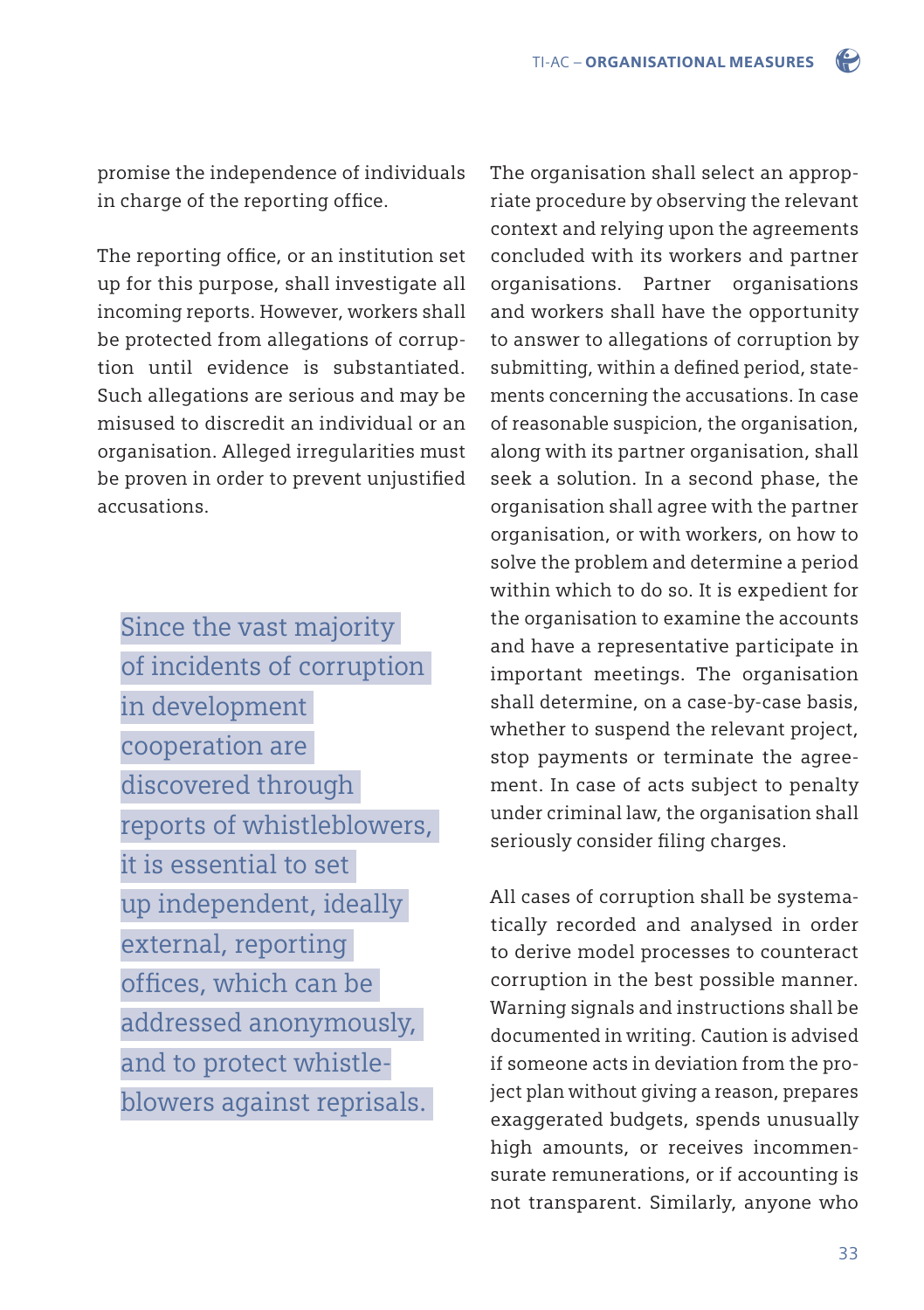disrespects regulations, lives beyond his or her means or enters into relationships of personal dependence potentially may be involved in a case of corruption.

### 6.6 VERIFYING MEASURES

In order to prevent anti-corruption efforts from remaining an empty promise, it is indispensable to verify anti-corruption measures on a regular basis in terms of efficiency. There are various options to do this. Within the organisation, in addition to designing the anti-corruption programme, the anti-corruption officer should also examine compliance with the programme and modify the programme accordingly.

Similarly, independent certification may serve to verify measures taken. The Swiss ZEWO cachet, the German DZI<sup>19</sup>, and the Austrian Donation Certificate<sup>20</sup> verify and certify relief organisations that meet relevant quality standards.

Some of the requirements (e.g., comprehensive and sound accounting or the four-eye principle) are also relevant in the context of anti corruption.<sup>21</sup> However, a certificate that focuses on the verification of NGO compliance with anti corruption programmes has yet to be established. Thus, so-called 'peer reviews' emphasise self commitment and represent an instrument for mutual controlling among NGOs. Peer reviews give self-commitment more weight. Each organisation can compare its achievements with those of other organisations and publish relevant information in reports.22 Peer reviews and neutral certification are becoming increasingly significant, since these vest the organisations' efforts with more credibility. Exchanging information can encourage organisations to increase their efforts to curb corruption. Regional coordination meetings of NGOs can provide a platform for such exchange.

19 Deutsches Zentralinstitut für soziale Fragen, (German Institute for Social Issues), http://www.dzi.de

<sup>20</sup> Internet presence of the Donation Certificate, http://www.osgs.at

21 Cf. ZEWO (2008), Reglement über das ZEWO-Gütesiegel für gemeinnützige Organisationen. http://www.zewo.ch

 $22$  NGOs have access to many instruments for assessing their performance as compared to other organisations. For example, one relevant, international tool is the International Non-governmental Accountability Charter (www.ingoaccountabilitycharter.org).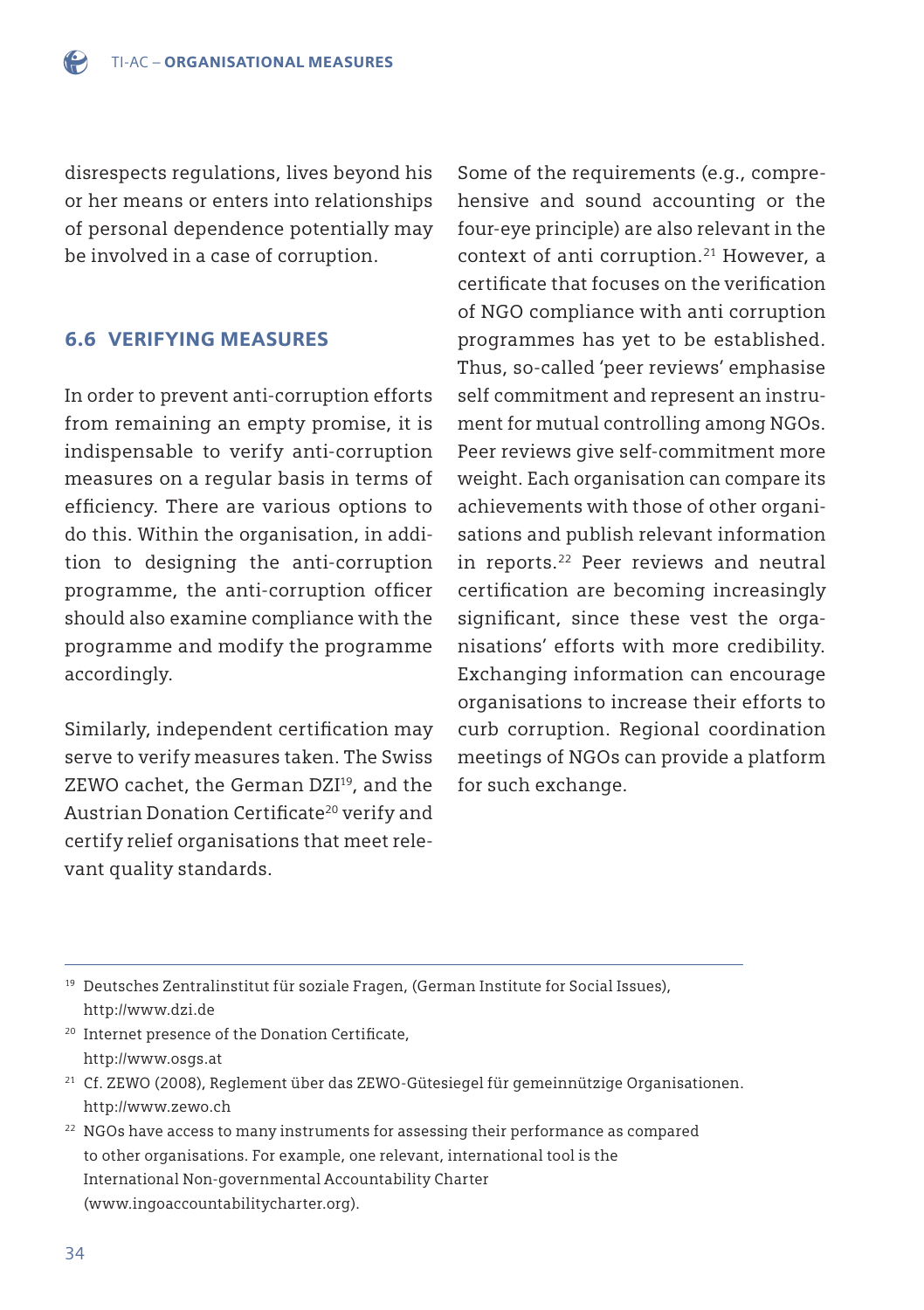

#### **Example case 3**

## MISAPPROPRIATION ON TOP MANAGEMENT LEVEL

#### CASE SCENARIO

The managing director of the national branch of a major donor NGO is stretching appropriate spending of collected donations. Over the years, she and her husband are spending donated funds on parking tickets or to finance personal holidays, among others things. After several years, the international parent organisation discovers these irregularities when the accounts are audited. As a result, the parent organisation bans any further use of its name by the branch.

#### CONSEQUENCES

Numerous donors see themselves cheated out of their donations. The new branch, which is established after the incident, is affected for years by the loss of reputation. In 2004, the former managing director is found guilty of embezzling EUR 650,000 and sentenced to three years in prison; her husband is sentenced to two years in prison.

The association's former treasurer is acquitted of charges as accessory. This scandal was one of the major reasons for establishing an official seal of approval in the relevant country.

#### MISTAKES

The parent organisation's entire control mechanism was too weak: Audits as well as internal and external controlling were insufficient; hence, unable to reveal maladministration.

#### **PREVENTION**

- Even top management bodies of an organisation must be subject to effective control mechanisms.
- The organisation should prepare transparent external reporting.
- Capacities vested with extensive decision-making powers should be subject to clearly defined accountability obligations.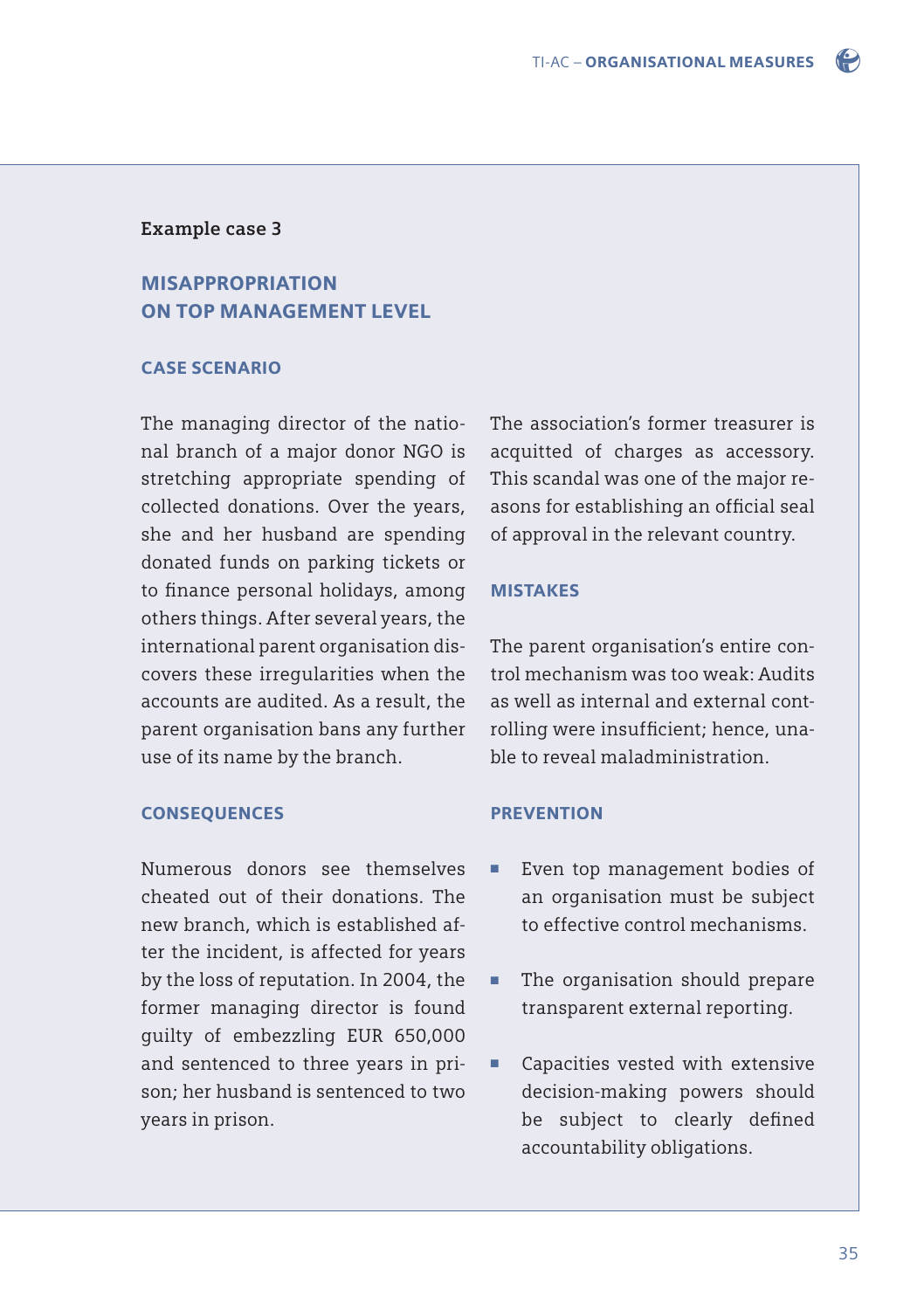- Peer reviews among relief organisa tions help discover loopholes in in ternal controlling.
- Setting up a whistleblower reporting office facilitates early detection of corruption and other shortcomings.
- A code of conduct, to be signed by all workers and addressed as a topic in trainings and briefings, enhances integrity within the organisation.

■ Recruiting criteria should include integrity on the part of workers and managers alike.

The adoption of adequate regulations providing answers to questions related to conflicts of interests or the acceptance of gifts facilitates a transparent dealing with the topic and is essential for the prevention of corruption.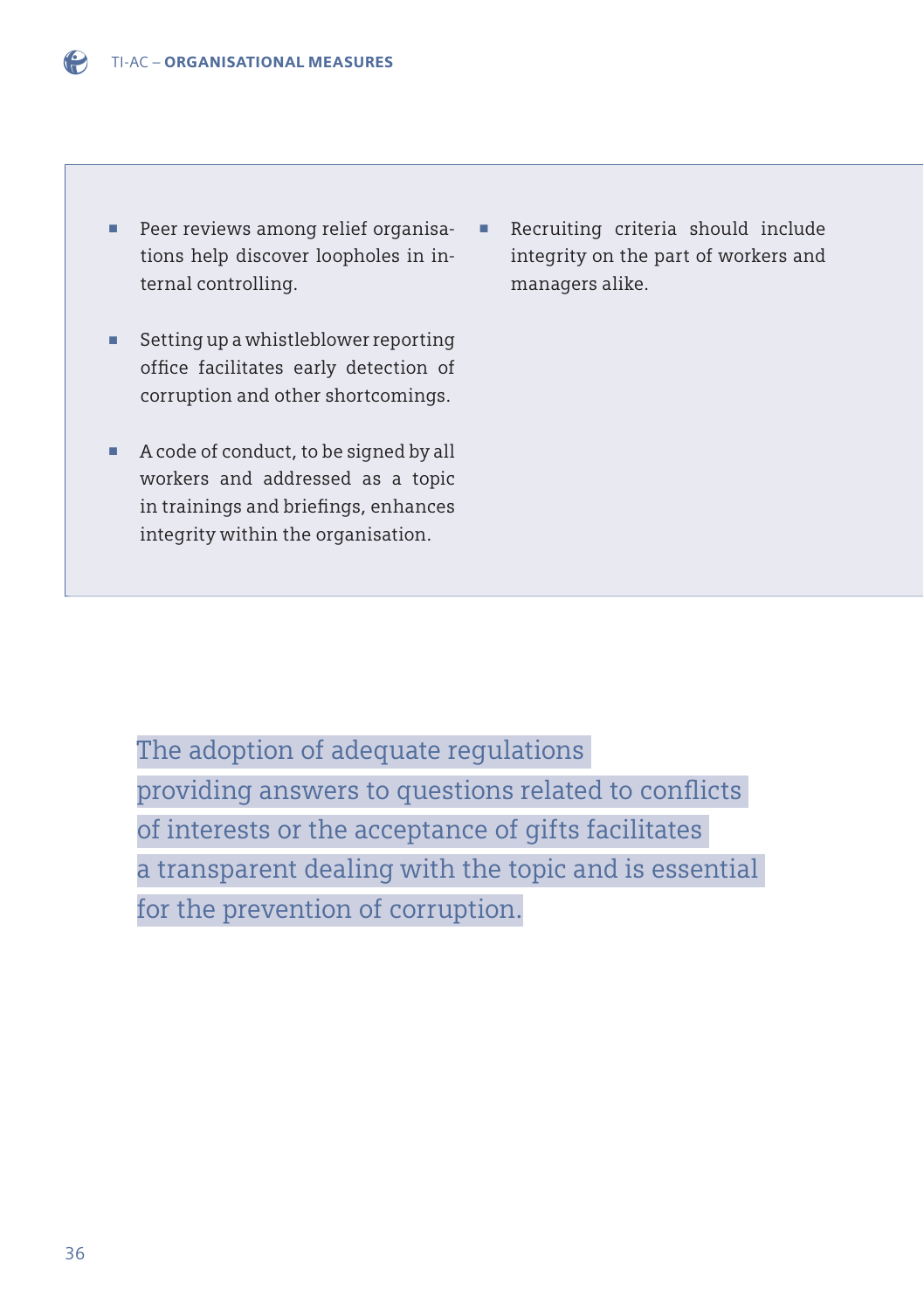

# 7 CODES OF CONDUCT

Organisations striving to counteract corruption must create transparency by setting down rules in writing. Thus, regulatory measures should include codes of conduct. Through these, each organisation governs conduct in terms of corruption risks and violations of its anti-corruption programme. What type of gifts may be accepted? What type of gifts may be given? Should attempts at corruption be rejected, even if the organisation would suffer a loss as a result? How should workers act in case of conflicts of interest? Which anti-corruption clause should be included in agreements? When should the organisation impose sanctions on workers or partner organisations?

Codes of conduct allow everyone to comprehend the organisation's structure and provide instructions on how to act in case of suspected corruption. Codes of conduct should be customised to meet specific needs of a particular NGO. Vision and values of the organisation, as well as the target group of the code of conduct, should be set forth explicitly at the beginning. Rules shall require approval of management and be subject to continuous improvement.

Codes of conduct address all forms of corruption affecting the organisation and should include, but not be limited to, these subjects:

- Principles;
- Bribery and grease money;
- Gifts, catering, expense accounts;
- Conflicts of interest and borderline cases;
- Sanctions:
- Conduct vis à vis development organisations and cooperating businesses;
- Project agreements;
- Anti-corruption clause.

#### 7.1 PRINCIPLES

The organisation defines an objective of zero-tolerance for corruption, even though complications may arise from this principle (cf. Chapter 7.4).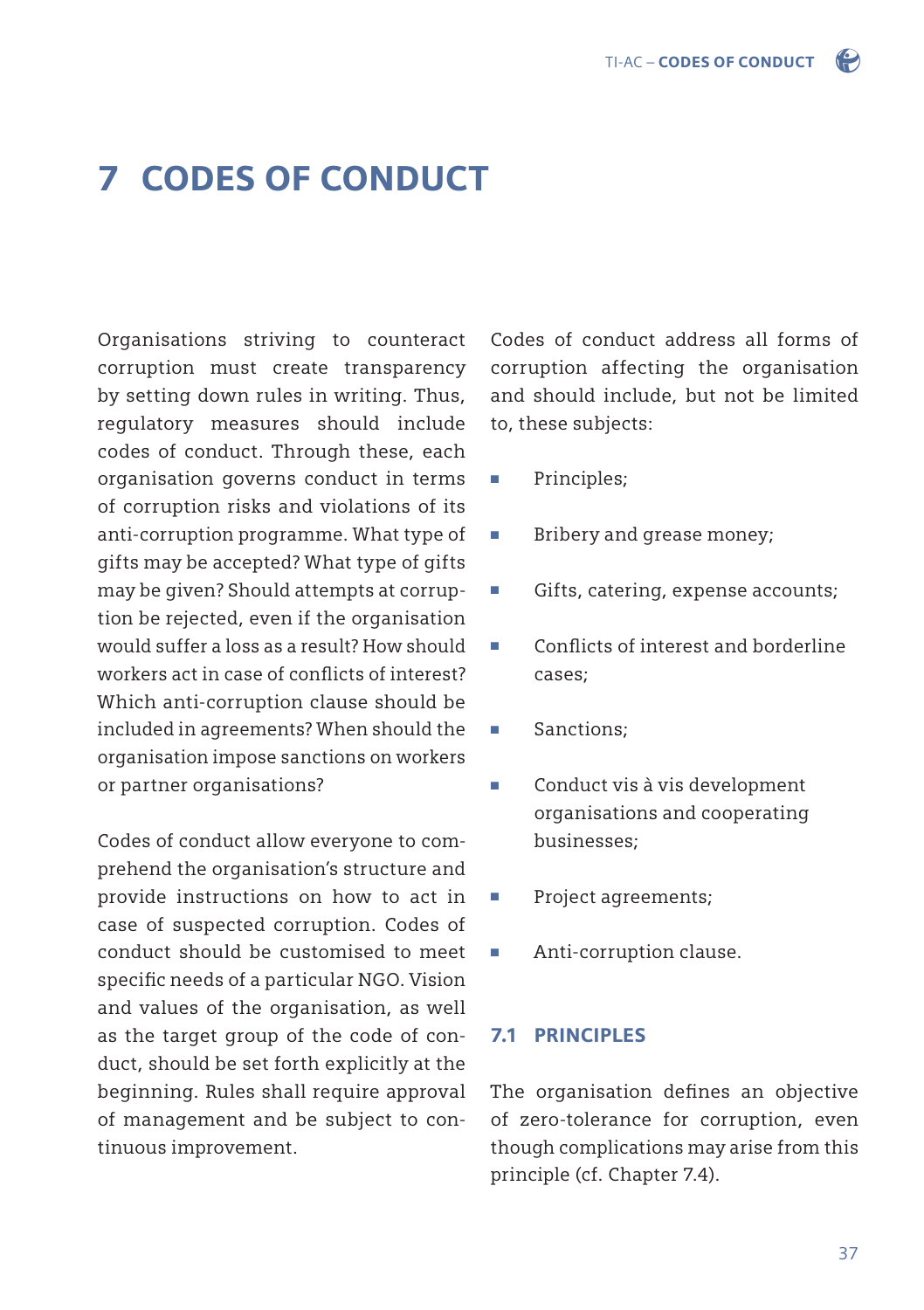The following business principles can be set forth as general principles of the organisation:

- The organisation prohibits any form of corruption, whether direct or indi rect. In doing so, the organisation complies with Austrian legislation and with that of the countries where it operates.
- The organisation undertakes to act in a fair and responsible manner vis à vis sponsors, donors, govern ments, beneficiaries, workers and partner organisations, and to report transparently on its activities (see Chapter 8.2).
- The organisation develops and pur posefully implements a programme to counteract corruption.

## 7.2 BRIBERY AND GREASE MONEY

The organisation prohibits, in particular:

- Offering, promising or procuring undue advantage, either for own benefit, or for that of third parties;
- Accepting, requesting or accepting promise of undue advantage, either for own benefit, or for that of third parties;

The organisation strives to identify and prevent the use, not only of bribes, but also of grease money, since these represent another form of corruption.

Zero-tolerance for corruption reaches its limits, however, when it is in conflict with other objectives of an NGO. Under specific circumstances, for example, when food aid must reach the needy without delay, assets, such as lives, to be protected must be balanced against compliance with regulations. It cannot be excluded that workers repeatedly face such dilemmas. Thus, conditions, under which such payments, if any, should be approved, must be clearly specified.<sup>23</sup> NGOs should set forth mandatory rules concerning target conflicts in order to minimise grey areas.

Using grease money to accelerate bureaucratic processes, even though the person paying is entitled to the relevant service.

<sup>&</sup>lt;sup>23</sup> Section 2.3 of the "Rules Against Corruption" drafted by Caritas Switzerland, for example, sets forth the conditions under which exceptions are admissible when a greater good is at stake. i.e., when lives are at risk.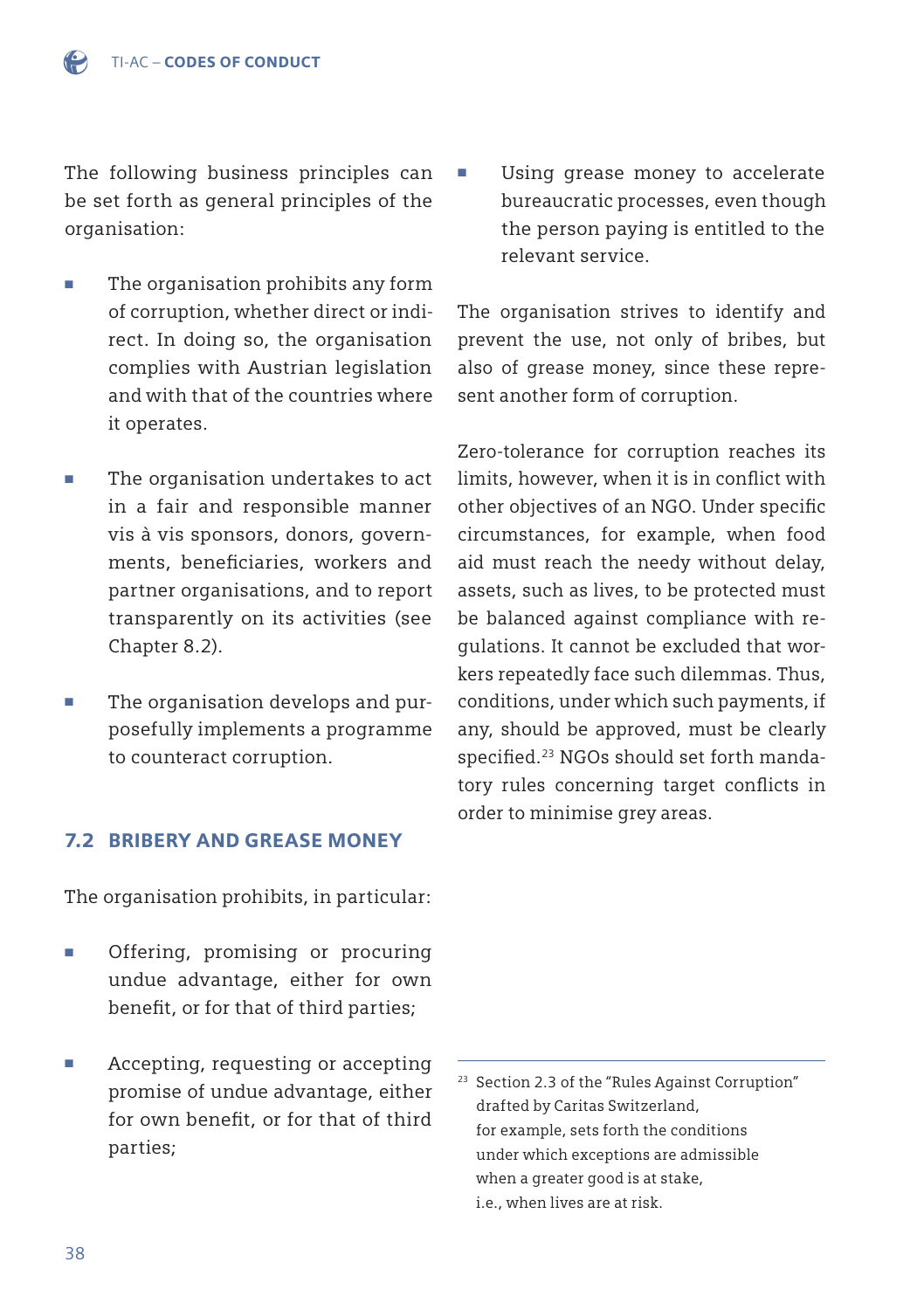## 7.3 GIFTS, CATERING EXPENSE ACCOUNTS

The organisation interdicts offering or accepting gifts, catering, or expense reimbursements, if these exceed the limits of reasonable and appropriate gifts or invitations, and if these create the appearance of exercising influence on the making or results of decisions. The organisation should, by virtue of its code of conduct, set forth in writing the limits of what is admissible. In doing so, the local context in which the organisation is operating should be taken into account. Gifts should be subject to disclosure, or prohibited entirely, if these exceed a particular amount (max. EUR 100).

## 7.4 CONFLICTS OF INTEREST

Conflicts of interest<sup>24</sup> arise when workers pursue personal interests that compromise performance of their duties with integrity and independence. NGOs must face uncomfortable questions and issue clear instructions to workers. Specific regulations and exceptions thereof may be set forth in the NGO's employment agreements and anti-corruption regulations. Training should address the most relevant potential conflicts of interest (e.g., political or community donations, provision of services after termination of employment, familiarity, cash income) that workers are likely to encounter.

Personal interests do not necessarily coincide with those of the relevant worker's organisation; for example, when a friend applies for a job with the NGO but does not have the necessary qualifications. Clear rules of conduct set forth by virtue of a pertinent code of conduct should help workers to master these situations in a professional manner.

In general, conflicts of interest, per se, do not constitute corruption. Nevertheless, these may lead to corruption and incur serious consequences, which include, but are not limited to, distorted competition, misallocation and squandering of (public) resources, or (public) institutions suffering a loss of credibility in public opinion.

## GENERALLY, CONFLICTS OF INTEREST WARRANT THE FOLLOWING:

> A conflict of interest arises in situations where workers must take decisions that may affect personal interests, which, in turn, (potentially) affect the impar-

 $24$  The following is based on OECD (2005), Managing Conflict of Interest in the Public Sector – A Toolkit, Paris[, www.oecd.org/dataoecd/5/48/49107986.pdf?contentId= 49107987;](http://www.oecd.org/governance/ethics/49107986.pdf)  OECD (2005), OECD Guidelines for Managing Conflict of Interest in the Public Service, Policy Brief, September 2005, Paris, www.oecd.org/gov/ethics/conflictofinterest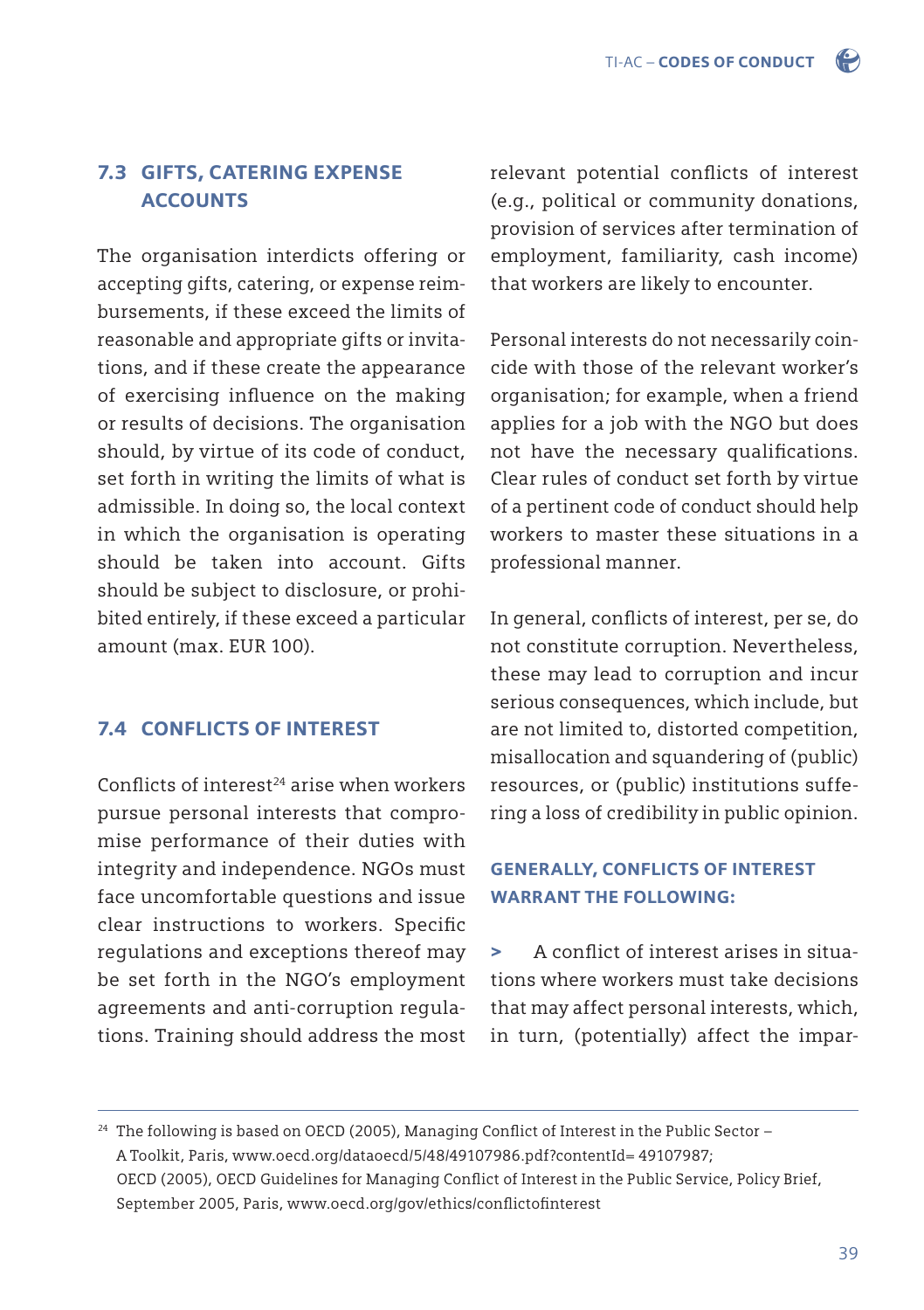tiality and objectivity of the decisionmaking process, or provision of services in accordance with professional responsibilities.

> Here, even the appearance of influence is sufficient. The critical question is whether the worker is caught in a situation where his/her personal interest might exercise undue influence on his/her decisions.

> Personal interest means any advantage to the benefit of the worker, his/her family members, spouse or other partners, close relatives, friends or professionally and/or politically associated, or formerly associated, individuals or organisations. Personal relationships, family relations, business interests, external activities and offices, as well as gifts,

preferential treatment and hospitality are presently deemed the most frequent causes.

> Thus, a conflict of interest is a conflict between professional (often public) responsibilities and personal interests of an official, where personal interests potentially exercise undue influence on services and/or decisions.

## SCENARIOS AND RELEVANT GUIDING PRINCIPLES:

Ideally, spare-time work should be governed by the employment contract: Spare-time work is usually admissible, subject to the employer's explicit approval. Activities performed against remuneration (money, goods) on behalf of contractors or organisations that maintain

Conflicts of interest arise in situations where workers must make decisions that may affect personal interests, which, in turn, affect, or potentially affect, impartial and objective decision-making or provision of services in the context of professional duties. Supervisors should be notified of the slightest indication of such conflicts and measures should be taken to avoid these.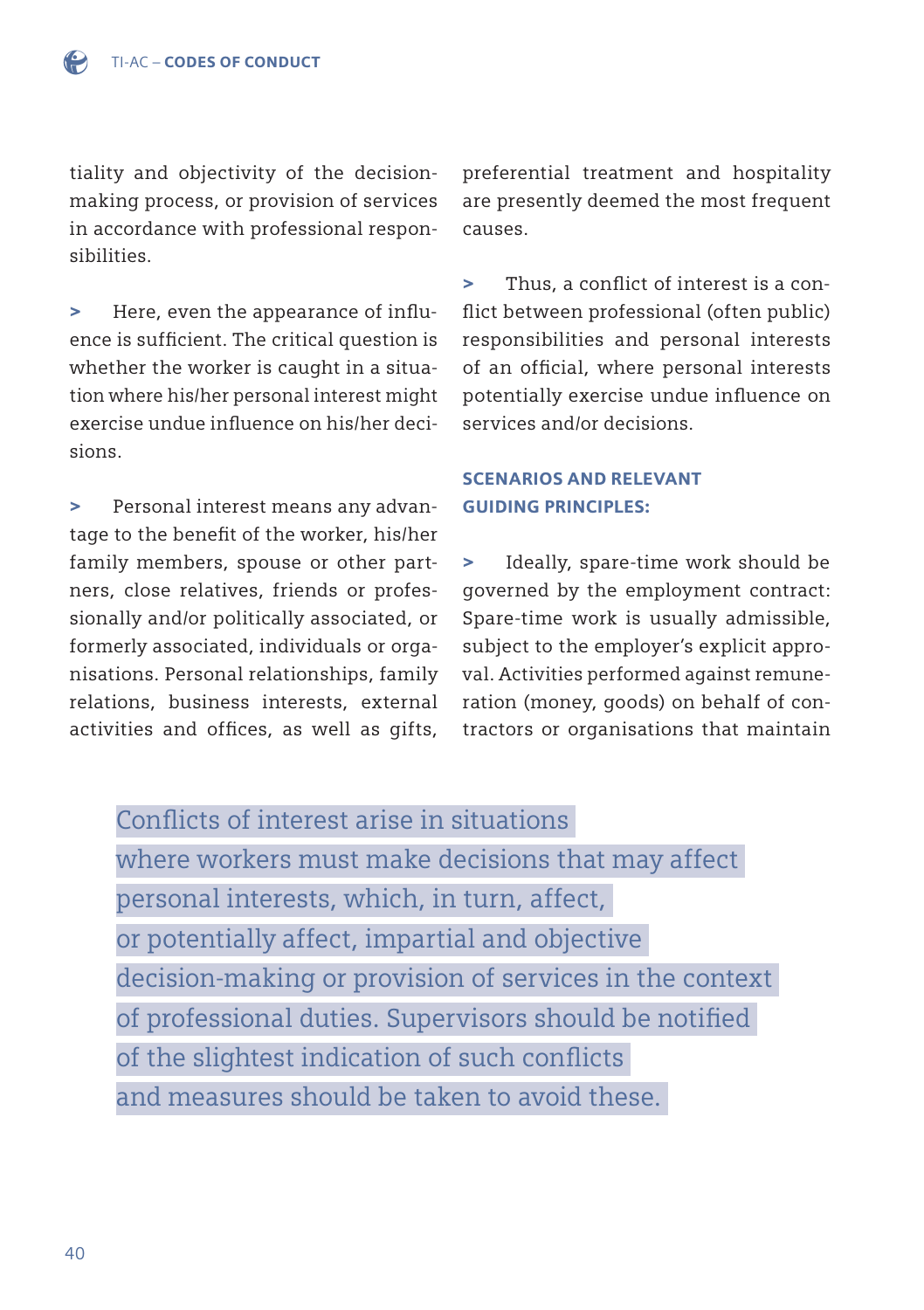business relations with the institution should be admissible only if compromising the institution's interests is, or appears to be, excluded. Employment or business relations with former or future employers should be avoided.

> In terms of spare-time work, the crucial issue is always the degree of danger that the relevant worker might abuse his/her office to obtain personal advantage. When in doubt, spare-time work should be abandoned. Similarly, workers shall be obligated to disclose duties relating to membership of the board, supervisory board, administrative board or any other governing body of a profit-oriented, legal entity under private law. In general, voluntary activities on behalf of associations are not subject to such disclosure obligation, unless these are likely to invoke (apparent) conflicts of interest.

## GENERAL SEPARATION OF PERSONAL AND PROFESSIONAL ISSUES:

> Political, religious or other activities that are unrelated to the employment – in accordance with pertinent legislation – should not appear to the public to compromise potentially the impartiality of services. Personal business relationships with contractors are inadmissible for workers responsible for awarding contracts. This, with the exemption of personal use of contractors' services being allowed, if these are available, at specified conditions, to all staff members. Further exemptions and details may be set forth in work instructions issued to relevant departments.

## PERSONAL OR FINANCIAL RELATIONS:

> Here, the principle provides that the relevant supervisor shall be made aware immediately of any worker having personal, family, financial or other relations with business partners, competitors, or employees of these, which may compromise the objectivity of work-related decisions or activities. In this context, the mere appearance of objectivity being compromised is sufficient. The further course of action should be determined collectively.

> In case of competitive tendering procedures, or procedures to allocate sponsorships, the relevant worker should be excluded from participating in decision making, unless it can be ensured that no conflict of interest exists or that his/ her relations do not affect decisions concerning these procedures.

> Worker's objectivity in terms of his/her work is regularly compromised when s/he awards contracts to relatives or enterprises in which either the worker, or persons associated with the worker, are holding shares. Individuals deemed associated with the worker are his/her fiancé, spouse, life partner, first degree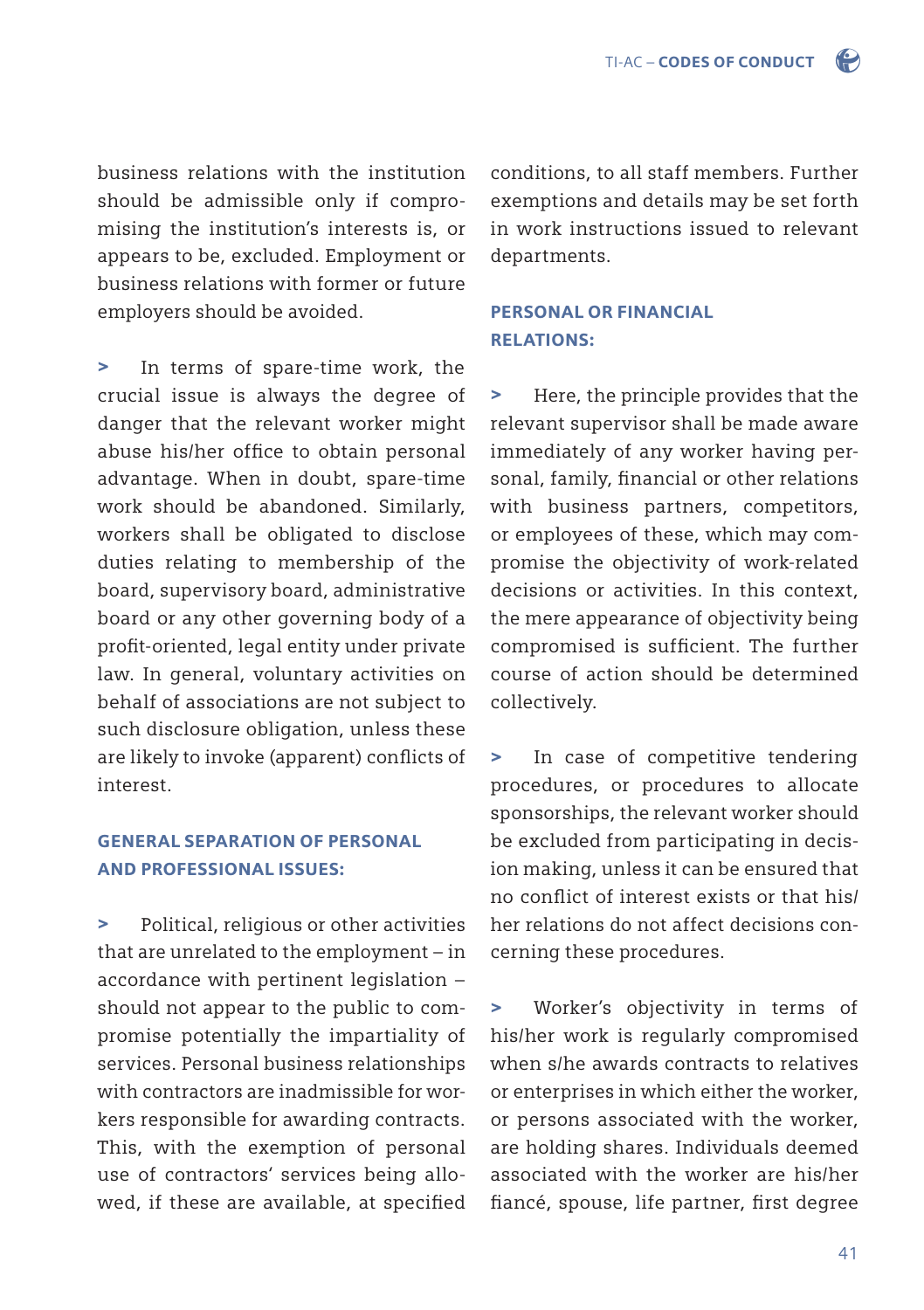relatives or in-laws of the direct line, siblings, children of siblings, spouses or life partners of siblings, siblings of the worker's parents as well as foster parents or foster children.

## EMPLOYMENT OF ASSOCIATED INDIVIDUALS:

> If a worker intends to conclude an agreement (employment contract, expert contract, etc.) with his/her spouse or with another associated individual, that agreement should be submitted to his/ her supervisor for approval. The relevant worker should not decide on such employment conditions.

## SPECIFIC OBLIGATION OF EXECUTIVE CARE:

> Executives should be subject to a specific obligation of executive care in terms of assessing potential conflicts of interest and making workers aware of these. Spare-time work should be addressed in annual performance reviews. Admissibility of spare-time work may be affected by changes, if any, to a particular worker's responsibilities.

> Moreover, executives should watch out for workers and contractors maintaining conspicuously frequent personal contacts and be mindful of existing consultancy agreements, expert contracts or shareholdings, if any, in relevant enterprises. An unusually high standard of life could be a red flag as well. However, prejudgement or hasty conclusions shall be avoided. It is advisable, rather, to seek a dialogue. Contract awarding, sponsorships, concluding agreements, performance control and contract monitoring are particularly sensitive areas.

## GUIDING PRINCIPLES CONCERNING CONFLICTS OF INTEREST:

> It is everyone's individual responsibility to avoid, at any cost, conflicts of interest or the appearance of such conflicts. This implies:

- Paying attention to any actual or potential conflict of interest;
- Taking steps to avoid conflicts of interest;
- Even the slightest indication of a conflict of interest, which may compromise objectivity, shall be reported to supervisors. The further course of action shall be collectively determined with the responsible supervisor (and his/her supervisor, as the case may be).
- Withdrawal from decisions/proces ses, even at the mere appearance of bias.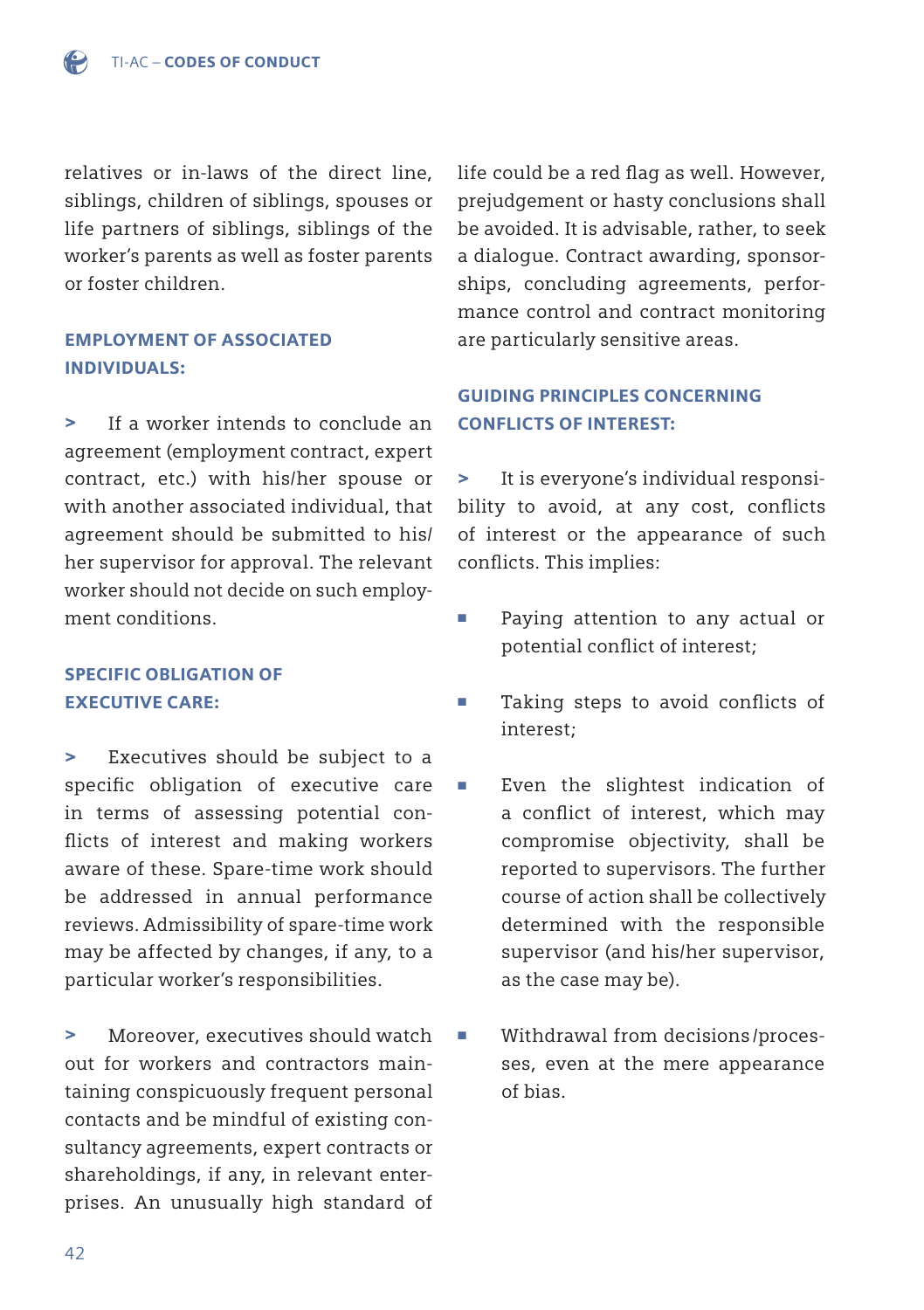## 7.5 SANCTIONS

The organisation can take disciplinary action against corrupt workers and, according to the severity of the loss it suffered, should initiate legal proceedings as well.

> Only a consistent approach to addressing corruption has a preventive effect. Thus, sanctions for misconduct should be waived only in exceptional situations. Blacklisting may be useful as well.

The organisation may opt to limit disciplinary action to a reprimand, terminate the employment, or file charges. Severely corrupt workers should be dismissed without notice. The competent managing body shall determine appropriate sanctions.

Only a consistent approach to addressing corruption has a preventive effect. In each case, the anti-corruption officer should understand the reasons for misconduct

and modify, hence improve the anti-corruption programme accordingly. The organisation should waive sanctions, through exemption from the rule, in cases where the perpetrator acted in an emergency to save lives, (e.g., if s/he bribed a customs official to facilitate distribution of perishable goods among the starving population). Moreover, in addition to sanctions, the organisation should consider positive approaches, such as specific recognition of workers whose conduct in consistency with regulations is exemplary.

Occasions to impose sanctions are not confined to misconduct of workers. Development partner organisations can be involved in corruption as well. Should NGOs terminate cooperation upon discovering discrepancies? Or is it preferable, rather, to reinforce transparency in cooperation? Organisations tend to refrain from imposing sanctions if these are likely to put the project at risk. Nevertheless, merely threatening sanctions, without taking heed when the occasion arises, will cause a loss of credibility. Irrespective of the option to impose sanctions, relationships with partner organisations should be characterised by trust. Termination is mandatory if the partner organisation refuses to make a serious effort to curb corruption.

Nevertheless, severe illegal activities should be reported to authorities in donor countries as well as in recipient countries. In the past, actions for damages proved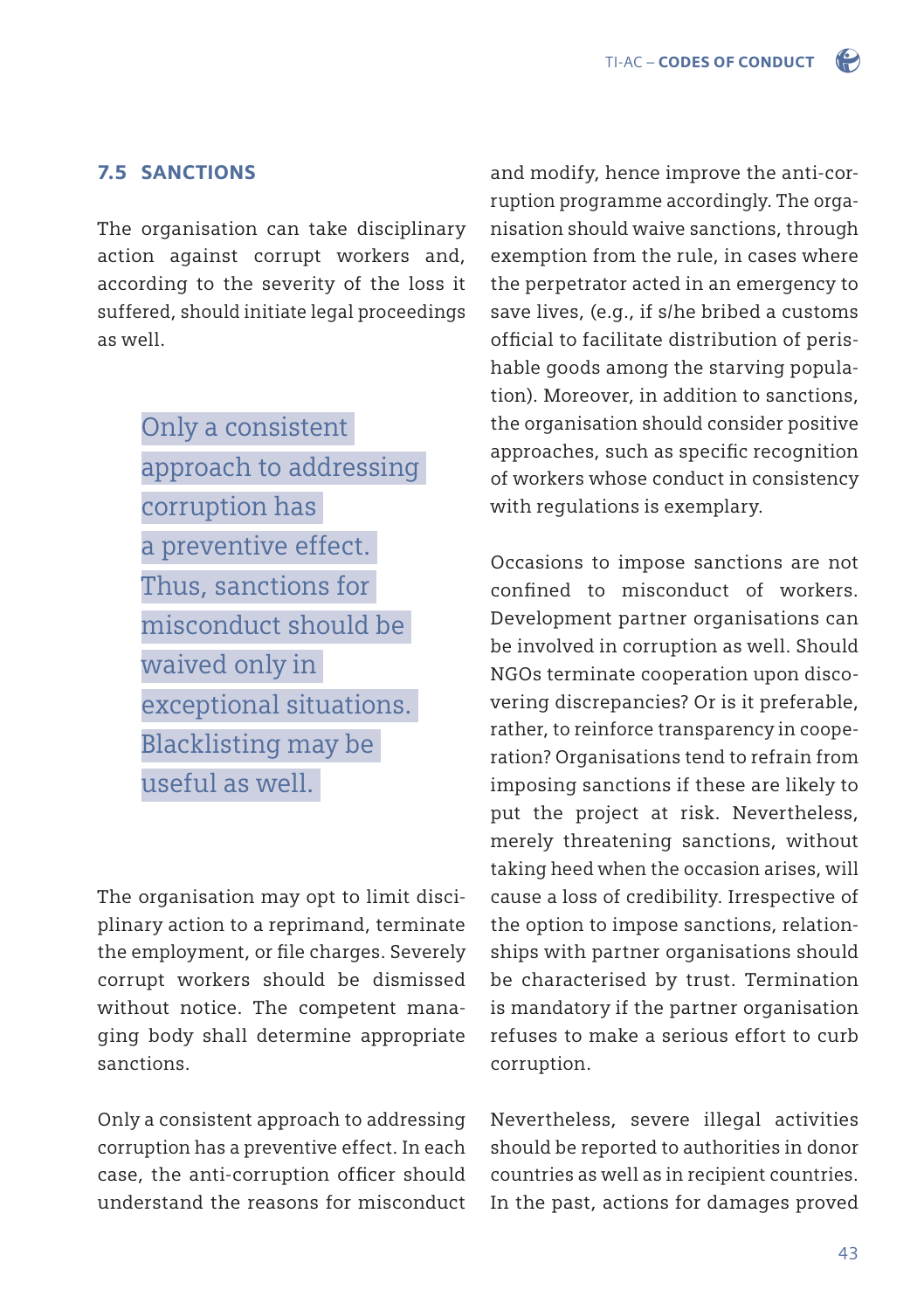lengthy and were of little success. NGOs increasingly criticise that misappropriated funds can hardly ever be recovered or those responsible be brought to justice. Cooperation with local anti-corruption NGOs, such as national TI Chapters, will ease difficulties, as the case may be. This may be time-consuming and, in the worst case, costly. Naturally, the issue is particularly complex when corrupt structures are corroding the judicial system. On the other hand, however, supporting lawenforcement bodies is consistent with nearly all other aspects of development policy. This, because non-prosecution of offences, and the concomitant taboo on corrupt practice, contribute to further consolidating such practice and counteract a sustainable fight against poverty. Thus, legal action, albeit strenuous, should not be waived summarily, even in case of minor losses.

Moreover, the organisation may opt to blacklist corrupt development partner organisations and auditors and preferably share such information with other NGOs. However, such a blacklist is yet to be set up. In Switzerland, efforts are currently being made, as recommended by the Council of Europe's Group of States against Corruption (GRECO), to introduce penal statistics pertaining to corrupt enterprises.25 In other countries, e.g. in the US, such lists have been maintained and made available to the public for quite some time.<sup>26</sup> Moreover, the World Bank is maintaining a list of enterprises and individuals that are excluded from World Bank-subsidised agreements.<sup>27</sup> ADC is contemplating to adopt this form of sanctioning in Austria.

# 7.6 CONDUCT VIS À VIS DEVELOPMENT PARTNER **ORGANISATIONS** & COOPERATING BUSINESSES

NGOs often request transparency from governments and transnational enterprises. But, what about the credibility of NGOs? Do NGO's practice what they preach? NGOs must reinforce corporate responsibility and, in doing so, call development partner organisations to account. NGOs must eliminate discrepancies, if any, between conduct and request, in order to present an exemplary and credible development policy. A common code of conduct could set forth generally binding rules concerning what is, and what is not admissible for NGOs.

For any anti-corruption programme to be successful, it takes all relevant partner organisations to subscribe to such programme. Partner organisations should

<sup>&</sup>lt;sup>25</sup> Cf. Neue Zürcher Zeitung (17/06/2009): Ein Strafregister für "kriminelle Firmen"

<sup>&</sup>lt;sup>26</sup> Cf. www.ustreas.gov/offices/enforcement/ofac/sdn

<sup>27</sup> Cf[. http://www.worldbank.org/debarr](http://www.ustreas.gov/offices/enforcement/ofac/sdn)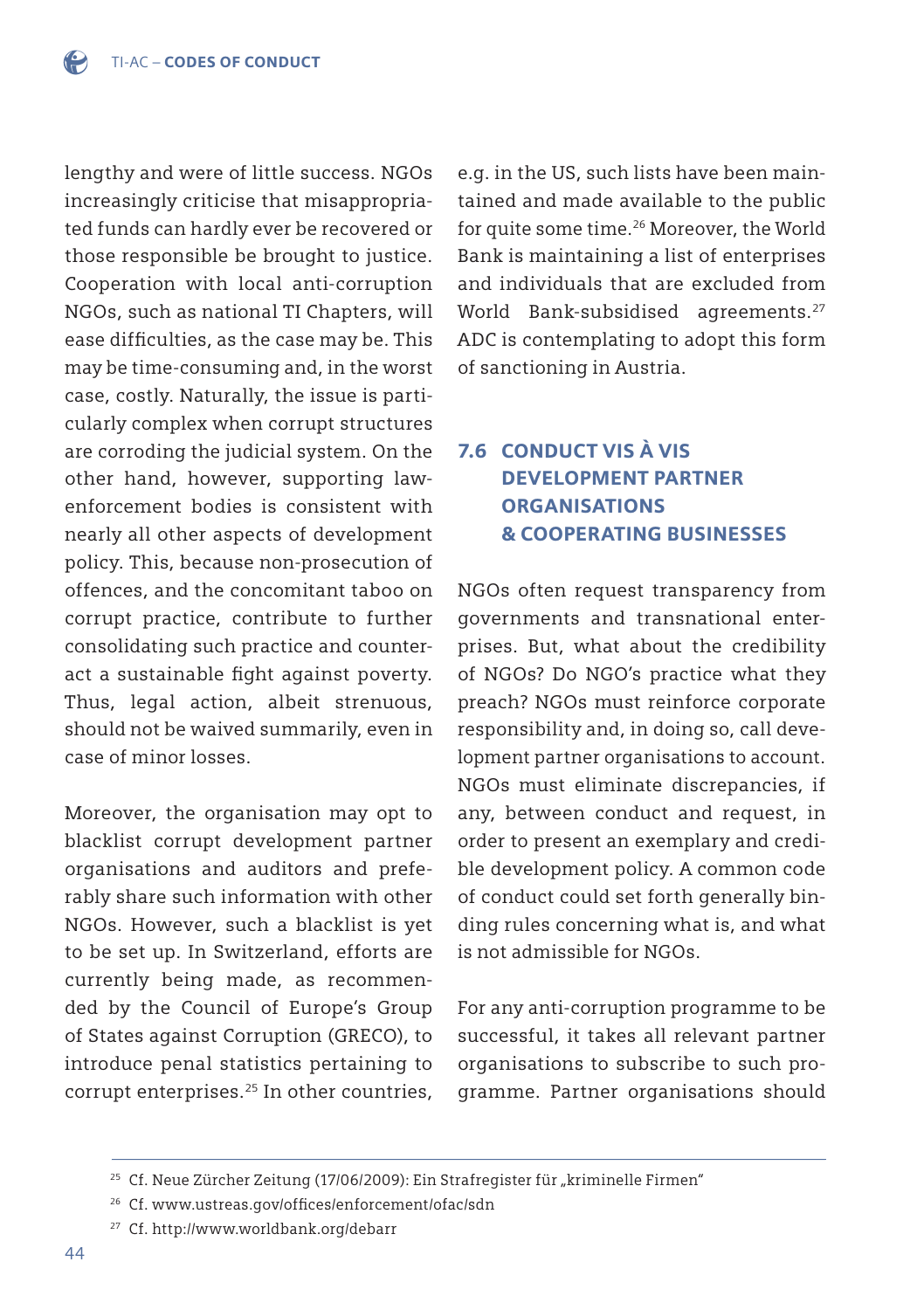be actively involved in the project. This will facilitate the sharing of information among the organisation and its partner organisations, hence help to find a solution that is acceptable to all parties concerned. One way to achieve this would be to present a draft programme to partner organisations for comment. NGOs should hold meetings on a regular basis to discuss corruption issues, hence reach a common understanding of corruption. Prerequisite for such approach is that feedback from local partner organisations, as well as their objections and suggestions, are considered carefully.

> NGOs must live the transparency often required from enterprises and demand such transparency in regular meetings, among others, from their partner organisations.

Prior to commencing cooperation, the integrity and management processes of partner organisations and cooperating businesses shall be diligently assessed through a comprehensive, uniform checklist. Such assessment shall include evaluating management capacity and analysing shortcomings. What are the partner organisation's internal control mechanisms and signature regulations? Loopholes must be closed through improved evaluation and accounting to ensure that no unlawful business transactions evolve on the part of partner organisations or intermediaries. Only those, who act with integrity, and do not have a reputation of corrupt practice, qualify for partnership. It is important that assessment of partner organisations focus not exclusively on achieving project targets. This, because it might induce those responsible to resort to, or tolerate, corrupt practice in order to achieve the project objective.

The organisation shall apply its anticorruption programme vis à vis local offices, partner organisations and cooperating businesses. Having proclaimed its anti-corruption programme, the organisation then contractually obligates its local offices, partner organisations and cooperating businesses to adopt its anticorruption programme, unless these have similar programmes in place. Local workers should receive commensurate remuneration only for legitimate services rendered.

If the organisation detects corruption among its development or business partners, it can terminate relevant agreements. Control mechanisms applicable in case of suspected corruption as well as liability options and potential sanctions shall be articled in agreements conclu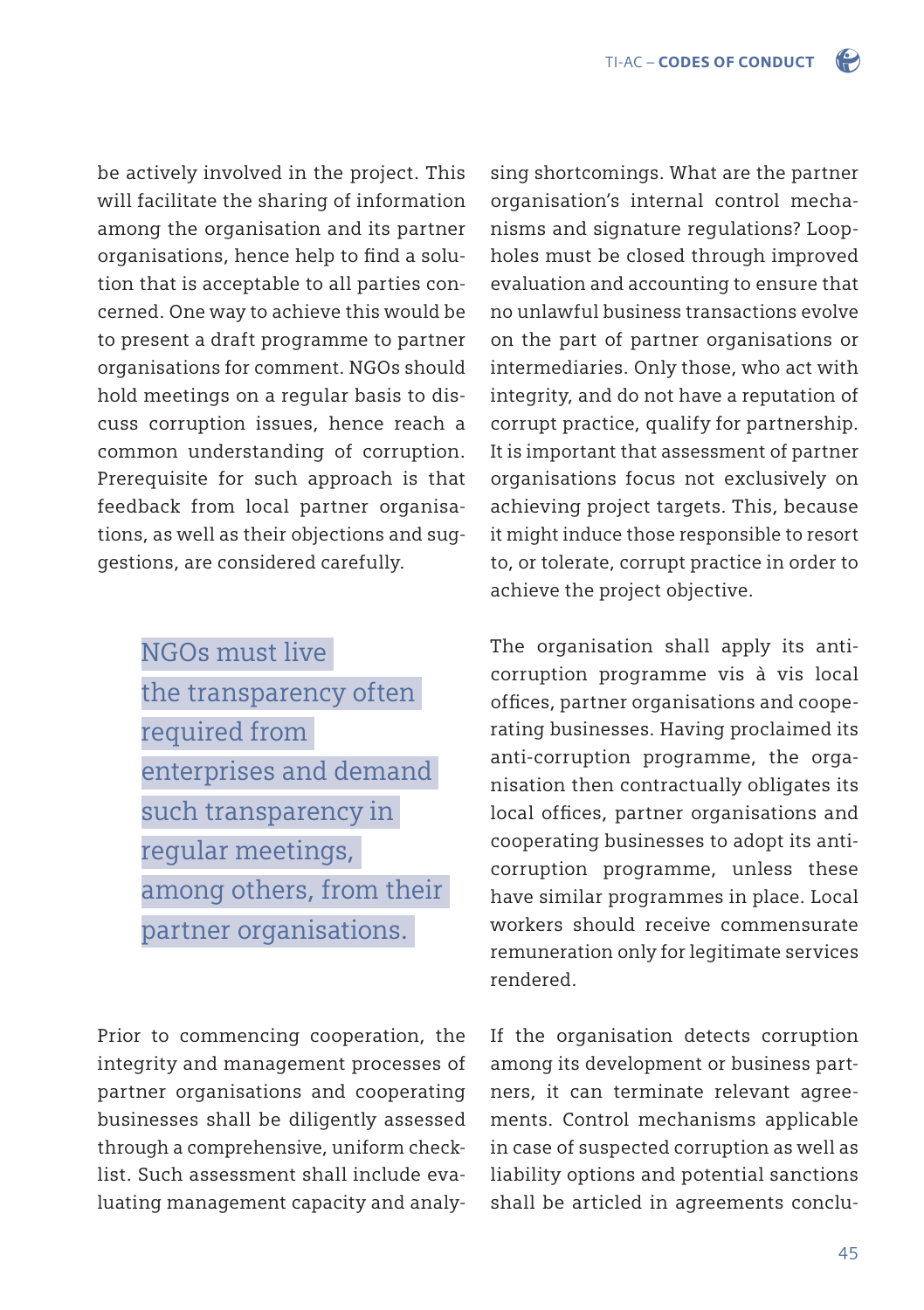ded between affected organisations and businesses. Moreover, workers of partner organisations should have the opportunity to report suspicions without having to expect any adverse consequences.

Open communication on corruption risks prevents the NGO's supreme governing body or sponsor from holding unrealistic concepts concerning work on the ground (see Chapter 8).

#### **Example case 4**

### DOUBLE FINANCING

#### CASE SCENARIO

A relief organisation wants to set up a project to improve public access to medical care in a West-African country. To this end, the organisation authorises a local partner organisation to distribute pharmaceuticals. In compliance with the agreement, the partner organisation reports to the NGO on the competitive tender procedure with regard to supply of the pharmaceuticals. According to the information provided, three bidders participated and, having evaluated their bids, the partner organisation selected one of these. The NGO later learns, by chance, that the partner organisation had been supplied with

pharmaceuticals, at no cost, by another foreign relief organisation. The bids were counterfeit and, in fact, originated from a single source. The money, which the NGO had paid for the pharmaceuticals, was used for unrelated purposes.

#### **CONSEQUENCES**

Even though, on paper, both of the foreign relief organisations achieved their goals, nevertheless, having financed the same project twice, the overall efficiency of their combined relief services was diminished.28

 $28$  Cf. Transparency International (2010), Preventing Corruption in Humanitarian Operations, http://transparency.org/content/download/49759/795776/Humanitarian\_Guide\_cd\_version.pdf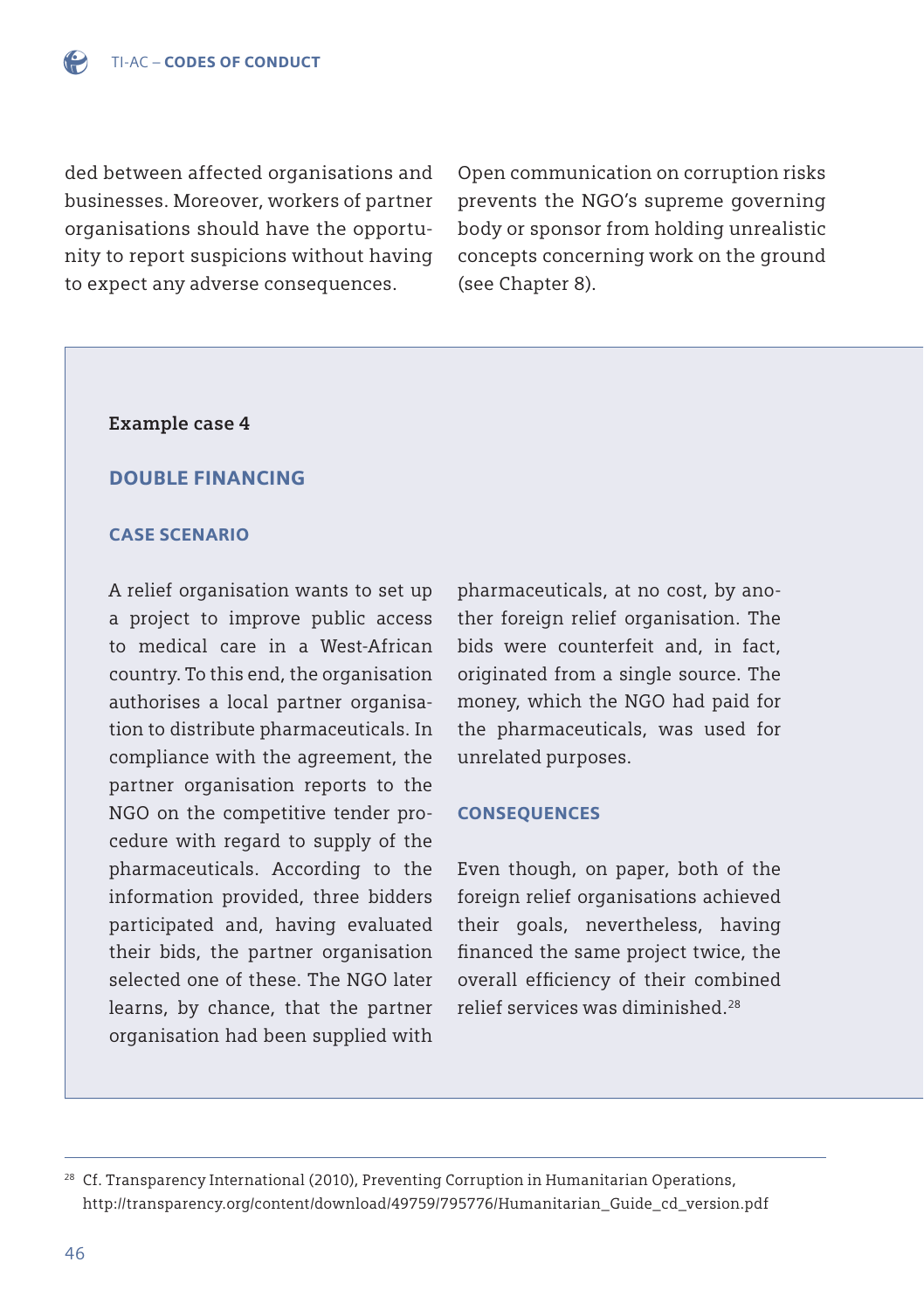

#### MISTAKES

- The local partner organisation was subject to insufficient con trol; examination of the counter feit bids was lacking diligence.
- There were shortcomings in communication among different donor organisations.

#### **PREVENTION**

■ Transactions of partner organisa tions in developing countries should be subject to diligent exa mination on an annual basis and each suspected incident should be investigated carefully.

- An NGO should ensure that its partner organisation conducts internal audits.
- An NGO should be aware of other organisations from donor coun tries operating in the same region. Donor organisations ex changing information can help discover corruption and allow NGOs to learn from each other's experience and utilise synergies.

## 7.7 PROJECT AGREEMENTS, **FUNDS**

Notwithstanding a cooperative approach, the organisation, nevertheless, shall ensure that project funds are used for agreed purposes, rather than misappropriated. The problem is that governmental and non-governmental donors are unable to verify, in each case, whether local NGOs use donated funds as agreed. On the other hand, even though NGOs trust their local workers and partner organisations, nevertheless, NGOs cannot be certain that these act as agreed. In order to prevent project workers from being tempted to use funds for purposes other than those agreed, project priorities should be determined collectively. Agreed project targets and funds to be allocated for those purposes shall be set forth in detail by virtue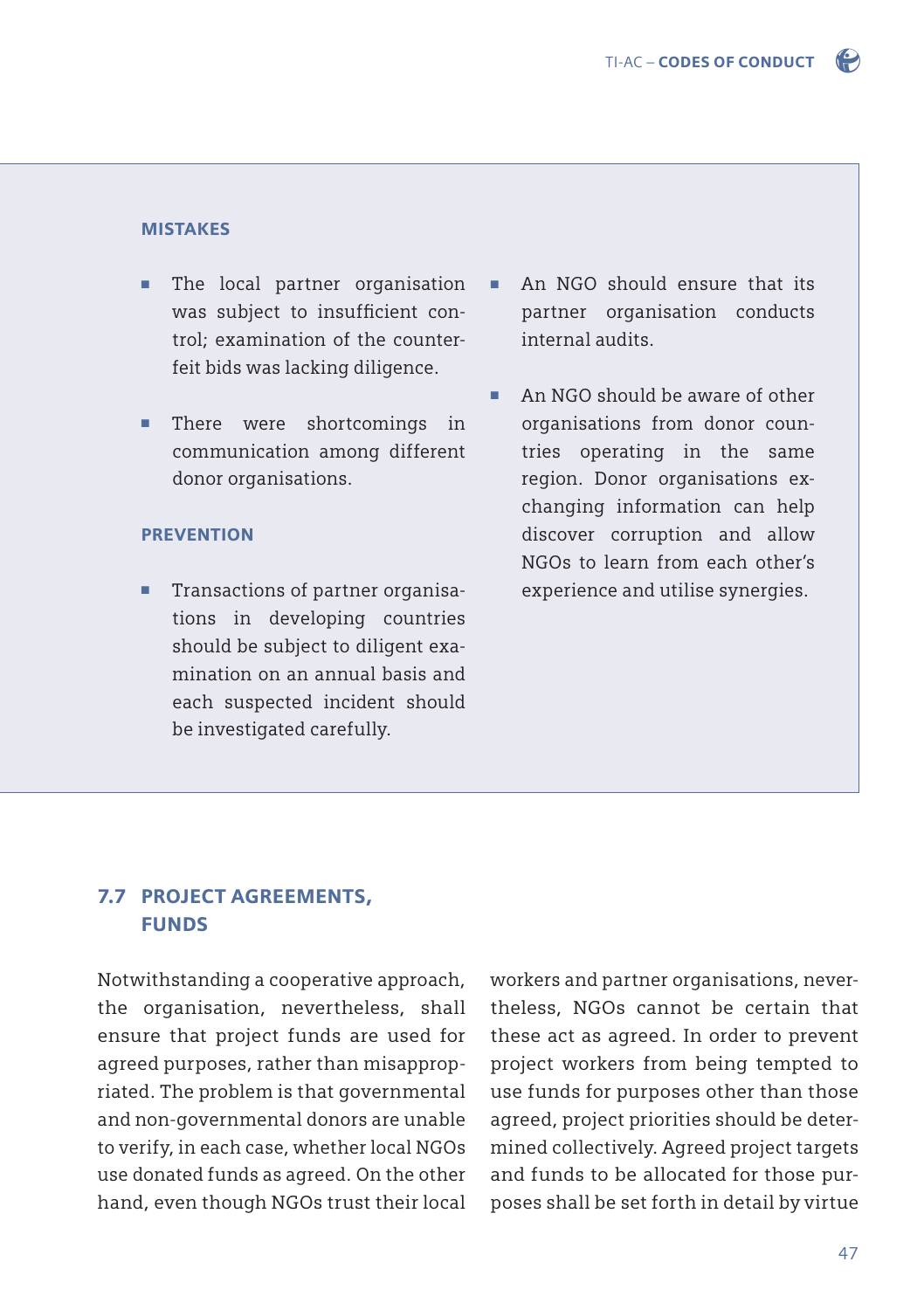of relevant agreements. Long-term engagements reduce the risk of organisations depleting budgets in the short term.

The organisation undertakes to procure project funds in a fair and transparent manner. If this should prove impossible, it must suspend the project. All business relationships shall be documented. Financial means should benefit the organisation's objectives. The organisation shall disclose its budget and spending for all of its projects and take responsibility for its activities. Governmental and non-governmental sponsors shall make sure that comprehensive records of project income and spending are kept and made available for inspection in order to minimise the risk of double financing. Moreover, all cash flows should be transparent as well. In case of incidents of corruption, if any, sponsors should make sure that the scope of recovery claims is contractually agreed and reflects the  $NGO's$  financial resources.

### 7.8 ANTI-CORRUPTION CLAUSE

Today, on principle, corruption is liable to prosecution in almost every country. Nevertheless, in order to lend weight to an organisation's commitment and to facilitate sanctioning, it is advisable to include anti-corruption clauses in employment contracts and in agreements concluded with development partner organisations. In doing so, the organisation sensitises

its workers and contractual partner organisations in terms of acts of corruption being liable to prosecution and highlights its intention to clear up cases of corruption. Implementing an anti-corruption programme should be a prerequisite for cooperation with any (potential) partner organisation. Moreover, NGOs should consider whether it might be useful to set forth in relevant agreements the obligation to report incidents of corruption. Examples of anti-corruption clauses pertaining to governmental and nongovernmental protagonists are indicated below:

## AGREEMENTS CONCLUDED WITH SDC OR WITH BREAD FOR ALL (BFA) INCLUDE THIS CLAUSE:

"The Parties undertake not to offer to third parties, either directly or indirectly, advantages of any kind, nor accept any gifts, either for themselves or for third parties, nor procure, or accept, promise of any other advantage, which might constitute, or be construed to constitute, unlawful practice or bribery."

## THE AUSTRIAN RED CROSS (2012) USES THIS WORDING:

 "The [partner organisation] adheres to the respective [partner organisation] transparency policies in force and to the Code of Conduct of the International Federation of Red Cross and Red Crescent Societies.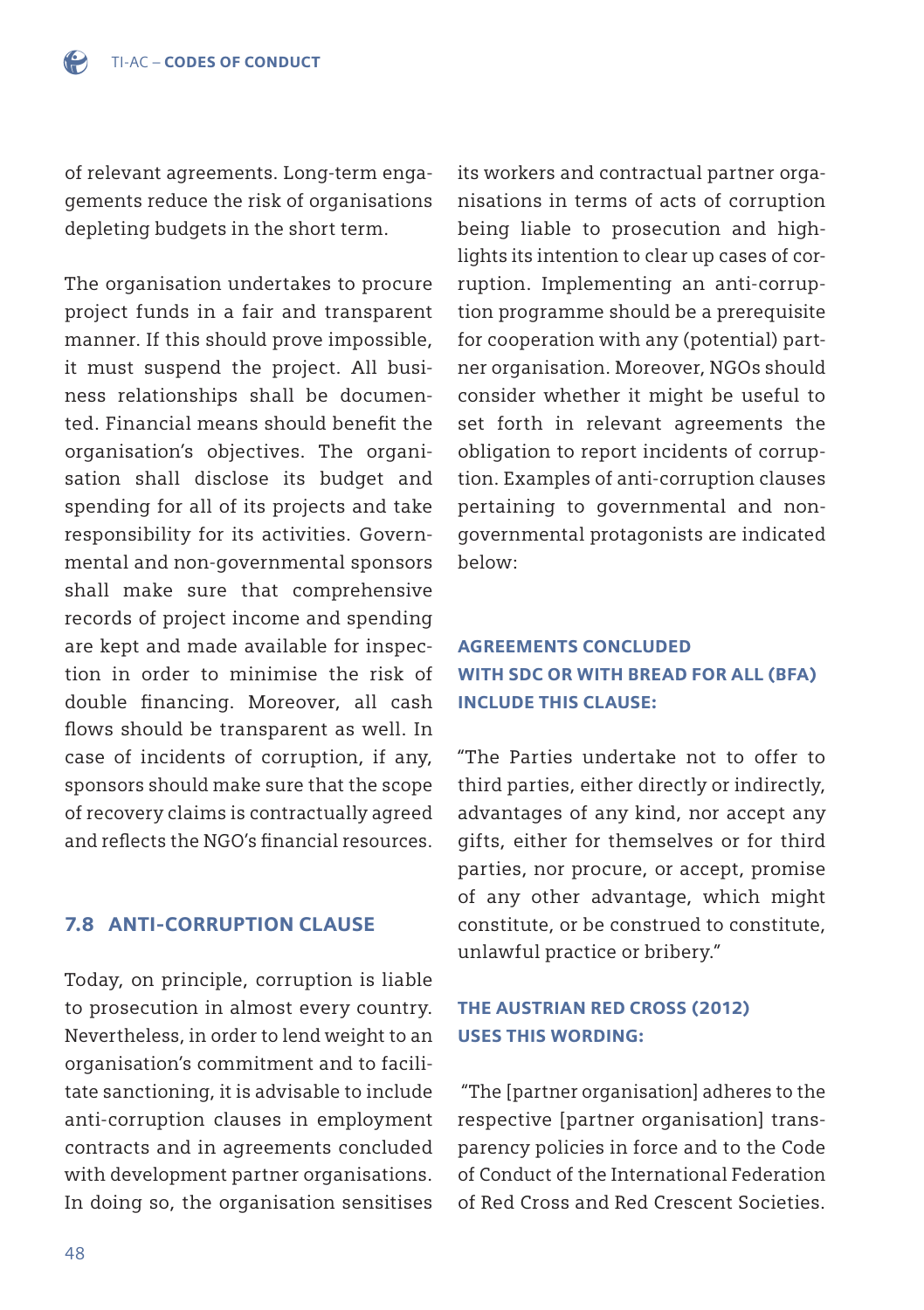The [partner organisation] staff involved in project implementation will familiarize themselves with the contents of the AutRC Anti Corruption Policy."

AGREEMENTS CONCLUDED WITH, AND STANDARD CONTRACT TERMS OF THE AUSTRIAN DEVELOPMENT AGENCY (ADA) INCLUDE THIS CLAUSE,

under which the beneficiary is obligated to pay back immediately previously granted aid, "if any gift, pecuniary or other advantage has been, or is being, either directly or indirectly, offered, promised or provided to any individual or institution in the context of executing the project."

Agreements concerning budget support that are concluded with governments include this clause, "ADA reserves the right to withhold and/or reclaim all or parts of the grant in case of misappropriation or misuse of funds."

Internal communication is crucial primarily for two reasons: On the one hand, workers learn to identify and assess the problem. On the other hand, workers are prepared to react appropriately in situations where they are confronted with corruption.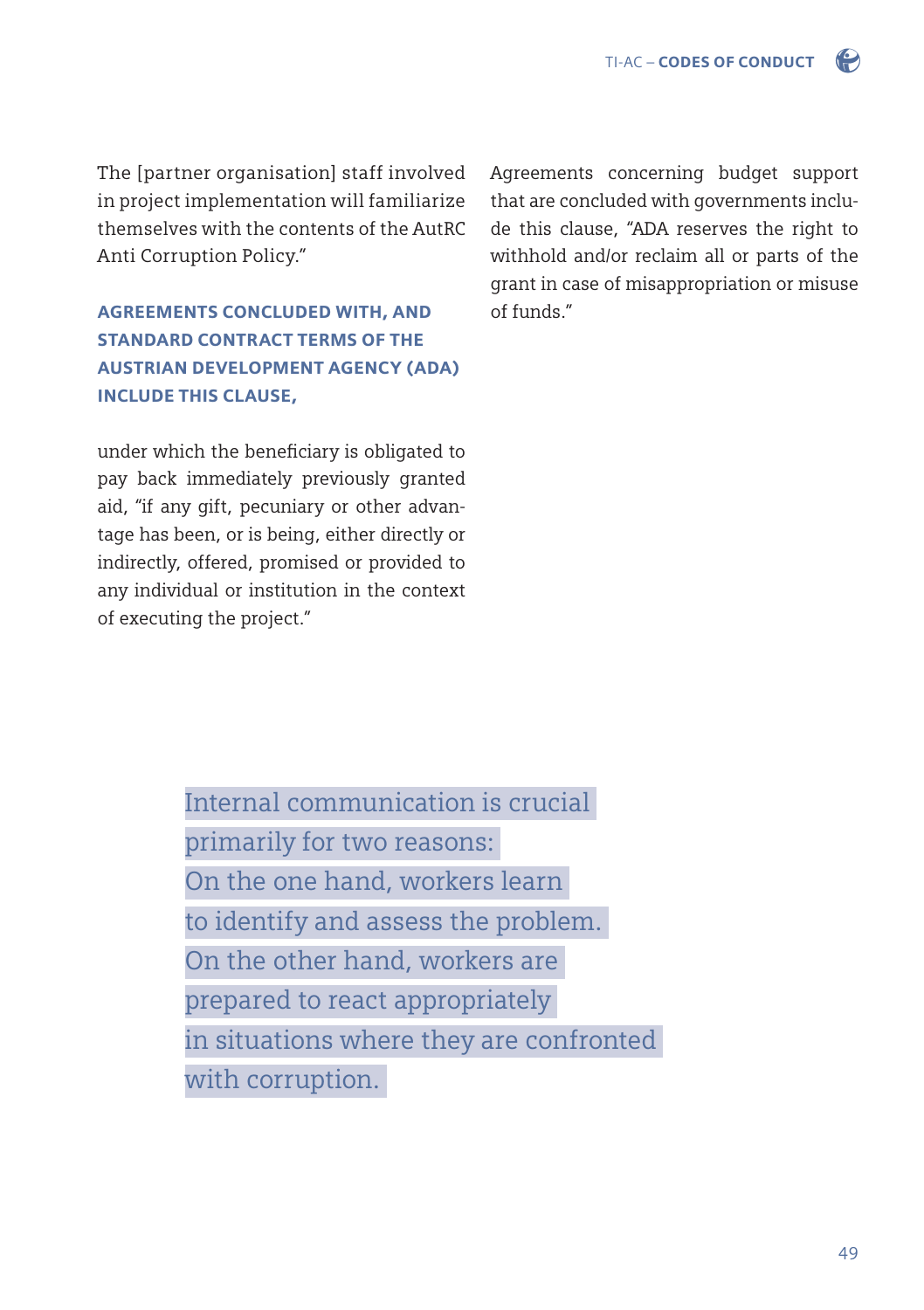# 8 COMMUNICATION

Rather than mere accompanying measures, communication and measures concerning the fight against corruption are integral components of commitment against corruption.

Failure to address the problem openly within the organisation will result in insufficient information with regard to the extent of corruption and cause senior management to be unaware of corruption risks in terms of work on the ground. Treating the subject as taboo vis à vis donors, media and other stakeholders harbours the risk of incidents of corruption being disclosed to the public through other channels, thus giving rise to scandals. Therefore, internal communication with workers and partner organisations as well as communication with external stakeholders plays a key part in fighting corruption.

#### 8.1 INTERNAL COMMUNICATION

The effectiveness of anti-corruption depends, among others, on how the organisation approaches the issue internally and in cooperation with partners. Therefore, the NGO should adopt a communication strategy that serves as the basis of communication within the organisation. The strategy should set forth the manner in which the anti-corruption strategy is to be announced within the organisation. Options include, for example, internal notices from management or working groups. Pertinent anticorruption rules set forth the details and should use language that is meaningful in terms of workers' daily activities. Internal communication is crucial for two reasons: On the one hand, workers learn to identify and assess the problem. On the other hand, it prepares workers for situations where they are confronted with corruption and enables them to react appropriately. Thus, adverse consequences of corruption can be reduced significantly.

Effective internal communication is a prerequisite for workers to support the NGO's commitment against corruption. If the problem of corruption is trivialised or hushed up, workers are likely to be discouraged when confronted with corruption. Above all, however, incidents of corruption are hardly communicated upstream and information blockades will be raised.29 Consequently, the organisation's operative management will lack information concerning how and to what extent their work is affected by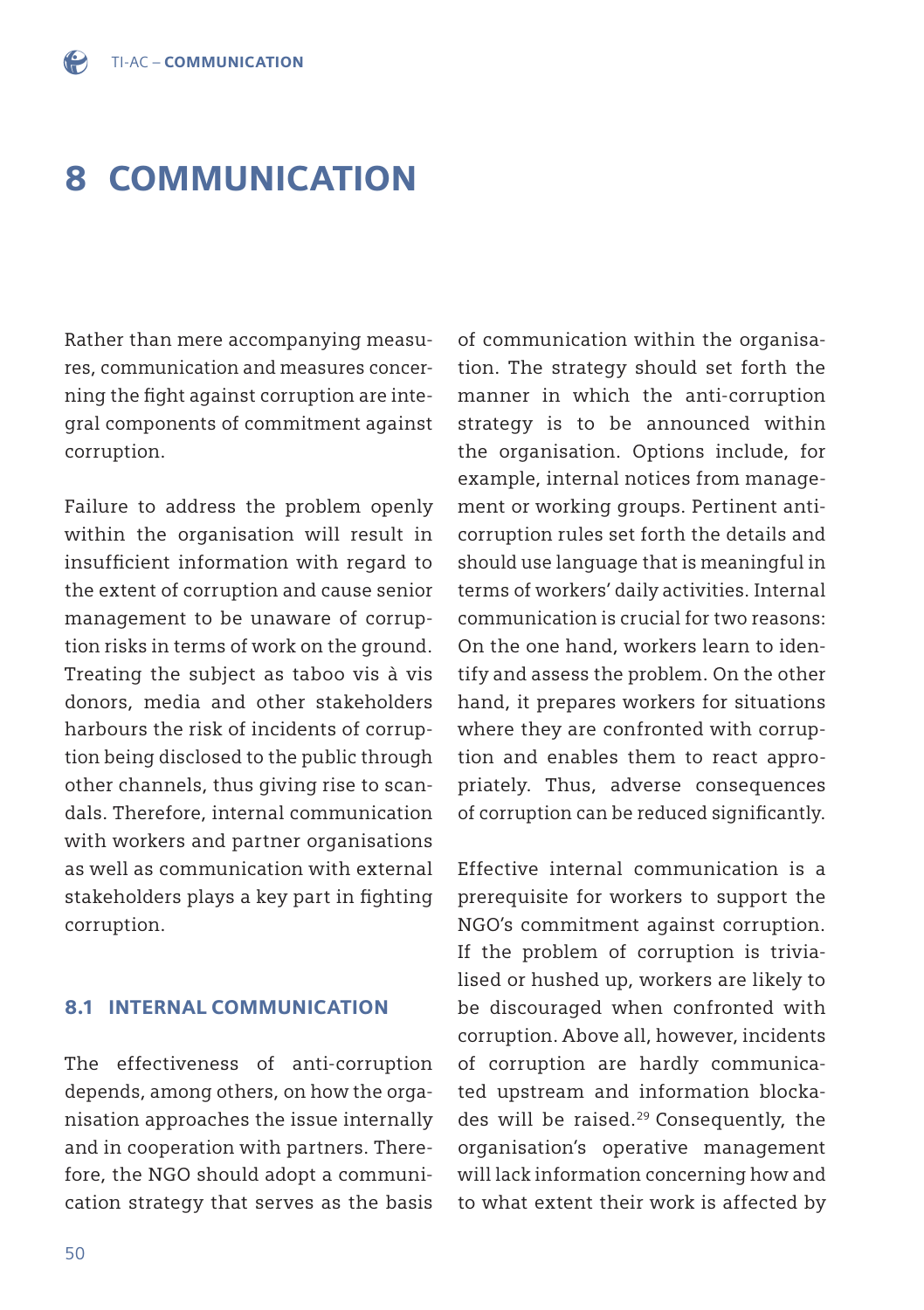corruption. Workers must be made aware that reports on corruption are desirable and help counteract corruption. Open internal communication helps substantially to assess and reduce corruption risks. Moreover, information blockades can be removed through setting up a reporting office (see Chapter 6.5). All workers must be made aware of such reporting office.

Workers of the organisation and of partner organisations should receive training concerning the issue. They should be well informed on corruption risks when they start their jobs. Similarly, they must learn how to deal with situations where they witness, or are incited to participate in corrupt practice. It is the responsibility of the organisation to prepare workers accordingly. The questions indicated below should be discussed with all workers prior to commencing fieldwork:<sup>30</sup>

- How do I react if I am requested to make a (possibly) unlawful payment and refusal could result in serious disadvantages for the project?
- How can I identify misuse within my project?
- How should I react to activities of colleagues, which, albeit common practice in the project country, are unlawful in my country?
- Where do I best start if I want to achieve more transparency within my project?
- What risks am I facing when I investigate misuse within my project?

Similarly, workers of local partner organisations should be offered to participate in trainings in order to sensitise them of the issue. Moreover, this will create a common base for cooperating in anticorruption.

## COMMUNICATION TOOLS AND CHANNELS

Various tools and channels are available for practical implementation of the communication strategy. The list below is not definitive.

### PERSONAL COMMUNICATION

- Holding meetings with all workers;
- Holding meetings with individual workers;

 $29$  Cf. Cremer G. (2008), Korruption begrenzen – Praxisfeld Entwicklungspolitik, 2nd Edition, Freiburg, Lambertus, pp. 114 121

<sup>30</sup> Ibidem, pp. 140-141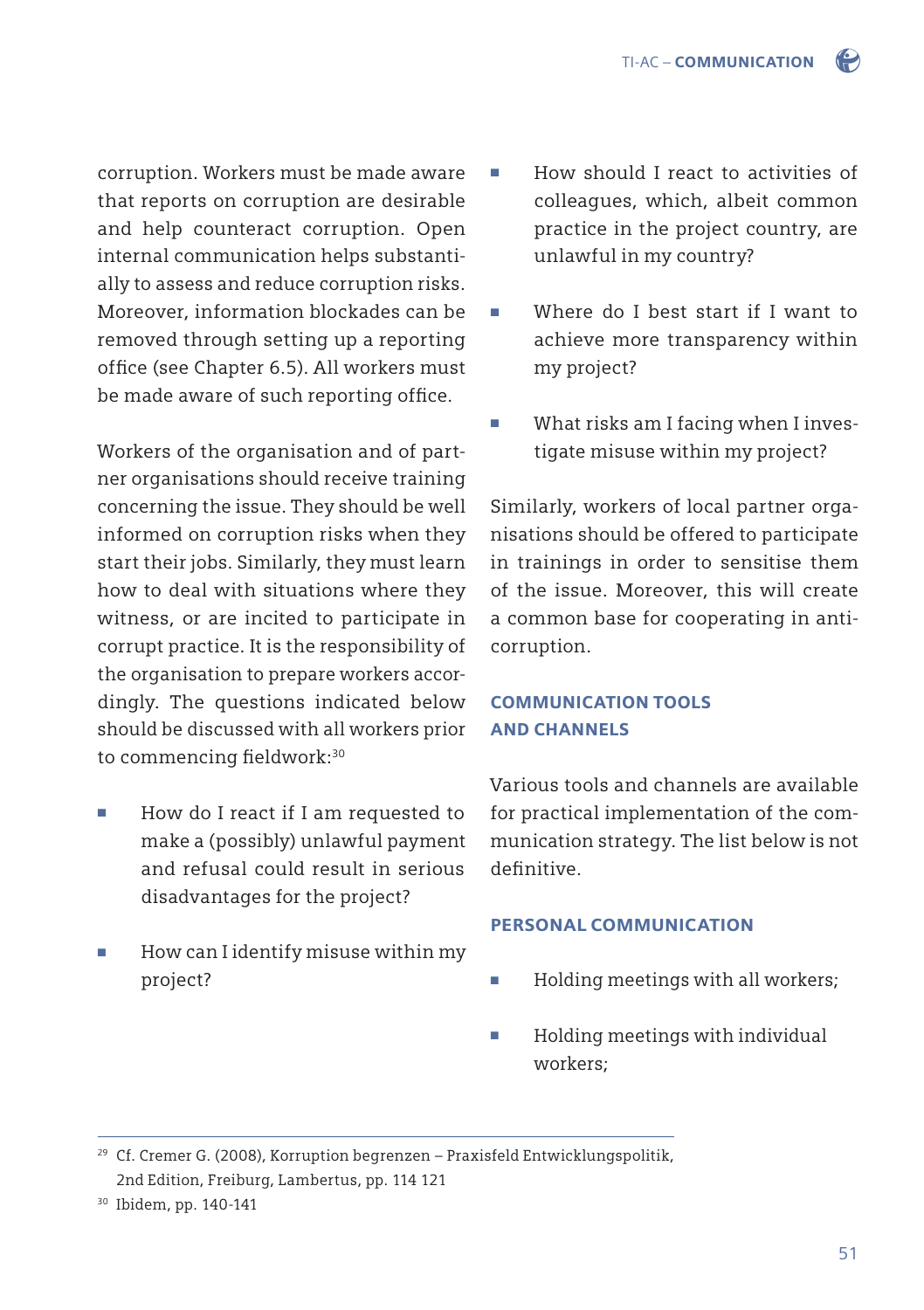

- Recognition schemes (recognition for work done);
- Social events (e.g., shared luncheons);
- Queries among workers.

## MEANS OF ELECTRONIC AND WRITTEN COMMUNICATION

- Internal newsletter:
- Internal handbook, e.g., in the form of a code of conduct;
- Library of internal documents;
- Notice board:
- E-mail;
- Disseminating lists;
- Telephone and video conferences;
- Intranet/website.

#### **Example case 5**

## LOCAL BUSINESSES PAYING GREASE MONEY

#### CASE SCENARIO

In the wake of the Tsunami disaster, a relief organisation conducts a reconstruction project in Indonesia. The organisation cooperates with local construction companies, among others. Corruption is a very common phenomenon in Indonesia. Bribing individuals who hold key positions in administration is a common business practice. In many cases, 'thank-youmoney' is distributed among various individuals who are deemed likely to be helpful, either at the time or in future.

In April 2007, it becomes evident that two of the relief organisation's contractors have made payments to authorities of grease money in the amount of approx. EUR 150,000 and that the money was handed over, against compensation, by one Indonesian and one European worker of the relief organisation. One of the workers is dismissed after the incident has become known.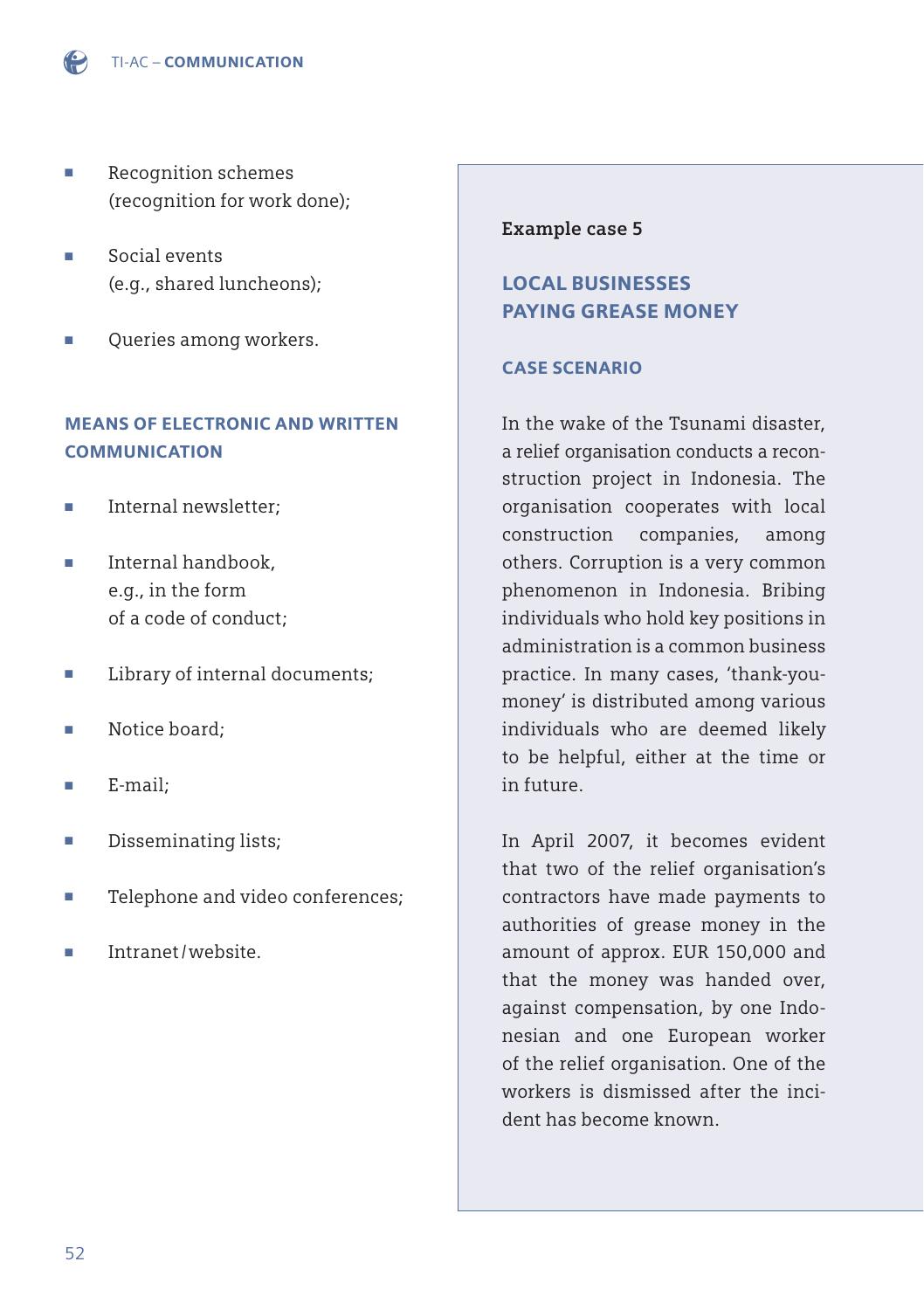The other worker is no longer working for the NGO at the time. Cooperation with the two companies continues. Due to insufficient evidence, the NGO refrains from taking legal action against involved individuals or companies. In December 2007, the public becomes aware of the incident through an anonymous e-mail.

#### **CONSEQUENCES**

Grease money payments generally increase project costs. Under international law, NGO representatives making payments to individuals of Indonesian authorities are liable to legal prosecution. The relief organisation suffered a loss of reputation because it failed to disclose the incident upon its own initiative.

#### **MISTAKES**

- Workers were not properly pre pared for this type of situation.
- Cooperation with the two companies was subject to insufficient control mechanisms.
- Rather than contractually pro tecting itself, from the onset, against corruption on the part of the companies, the NGO conclu ded a supplement agreement with these, only after the incident had become known. A pertinent clause included in the original agreements would have facilita ted easy termination of the cooperation.
- External communication was insufficient. Not only did the in cident surface through other channels; but, in its statement, the NGO claimed not to have suf fered any direct loss. That euphe mistic statement was criticised by the media, which caused a loss of reputation on the part of the NGO.

#### RESPONSE OF THE NGO

- In reaction to the events, the NGO implemented rules against corrup tion, including binding rules for workers.
- Moreover, the relief organisation now increasingly invests in trai ning of workers in order to prepare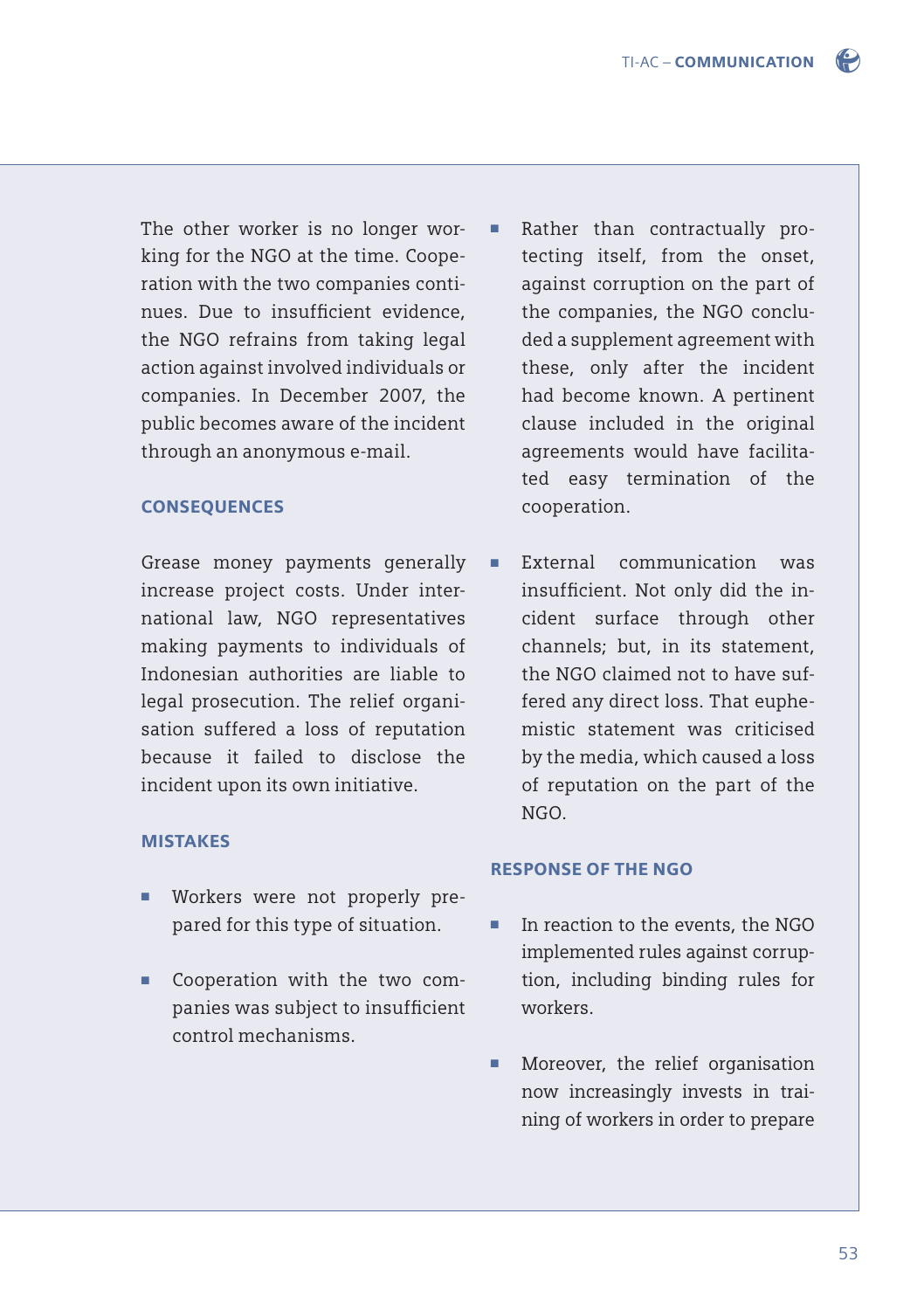employees for situations where they might become providers, or recipi ents, of unlawful payments.

- In reaction to the incident of corrup tion, the NGO introduced more rigo rous quality control in order to ensure provision of service.
- Agreements concluded with compa nies set forth that the NGO does not tolerate bribe payments of any kind whatsoever.

## FURTHER OPTIONS FOR PREVENTION

■ Introducing a proactive and direct communication system that helps eliminate misunderstandings, from the onset, when corruption or other shortcomings are discovered.

## 8.2 EXTERNAL COMMUNICATION

External communication provides an NGO with the opportunity to cultivate its reputation. The NGO's conduct and appearance in public determine how it is perceived by the public, which, in turn, affects the NGO's attractiveness to (potential) donors. External communication is equally important in terms of dealing with various stakeholders in the NGO's environment. These include private and governmental donors, media and – last but not least – actual target groups of the NGO's development work. It is important that an organisation maintain accountability vis à vis all stakeholders.

Even though this Chapter focuses on the conduct of NGOs vis à vis the public, nevertheless, the role of local stakeholders should not be neglected. It is crucial in terms of the effectiveness of an NGO's work that it is perceived by the various stakeholders as a legitimate advocate of their concern. Stakeholders include beneficiaries in development countries. $31$  In contrast to donors, these local stakeholders do not exercise any direct influence on the NGO's financial situation. However, including these significantly enhances the effectiveness of development work (see Chapter 6.2).

<sup>&</sup>lt;sup>31</sup> Cf. Brown, L. D. / Jagadananda (2007), Civil Society Legitimacy and Accountability: Issues and Challenges, http://www.civicus.org/new/media/LTA\_ScopingPaper.pdf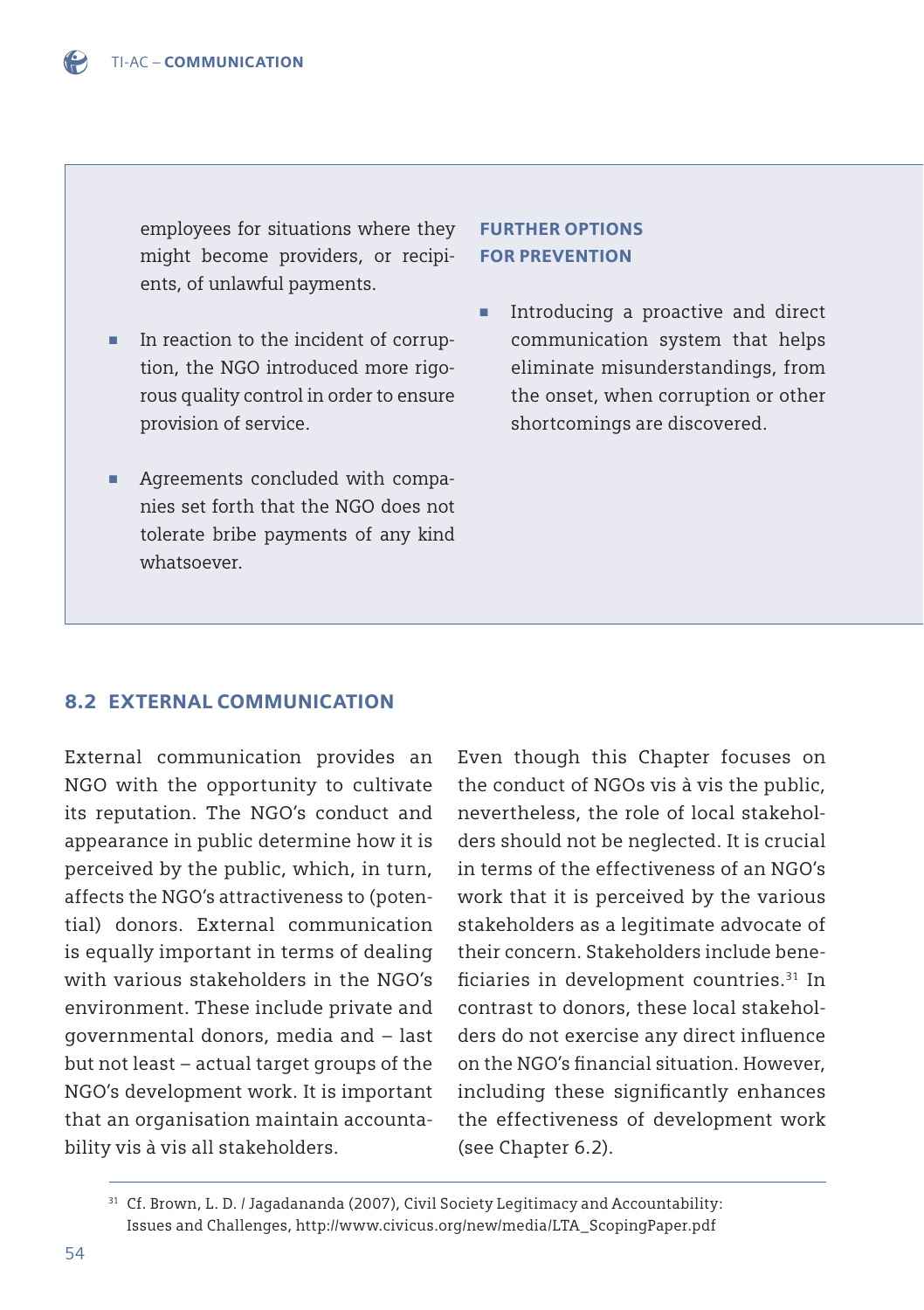External communication vis à vis the public distinguishes between two forms: regular reporting on the organisation's work, on the one hand, and crisis communication, on the other. The latter is applied when incidents of corruption surface. These include incidents of corruption that are voluntarily disclosed by NGOs. In contrast, regular reporting refers to planned communication that is independent of any particular case, involves stakeholders and incorporates the NGO's organisational strategy.32

Among the most commendable forms of project reporting is that of the World Bank Group's International Bank for Reconstruction and Development. Its website includes very detailed and up-to-date project documents. For example, an interactive map<sup>33</sup> gives project beneficiaries easy, mobile access to information concerning relevant projects. Such high degree of transparency allows target groups to monitor relevant projects and makes it difficult to cover up fraud or misuse.

The outcome document of the OECD DAC High Level Forum at Busan, Korea,<sup>34</sup> references the International Aid Transparency Initiative<sup>35</sup> and covenants to set up a common transparency directive. This, in order to improve OECD countries' development

External communication vis à vis the public distinguishes between two forms: regular reporting on the organisation's work, on the one hand, and crisis communication, on the other hand. External communication is of fundamental significance, particularly for the NGO's reputation.

cooperation, since the existing Creditor Reporting System (CRS) is unable to provide details, i.e., high transparency. Moreover, the quality of CRS data largely depends on the governmental offices providing such data and cannot be verified, even by experts. Another flaw of the CRS is the fact that it does not provide for recording NGO data.

<sup>35</sup> Cf. www.iatistandard.org

<sup>32</sup> Cf. Stucki (2009), NGOs und CSR. Die soziale Verantwortung von NGOs diskutiert am Beispiel der Korruption in der Humanitären Hilfe, p. 23

<sup>&</sup>lt;sup>33</sup> Cf. www.maps.worldbank.org

<sup>34</sup> Cf. www.aideffectiveness.org/busanhlf4/images/stories/hlf4/OUTCOME\_DOCUMENT\_-\_FINAL\_EN.pdf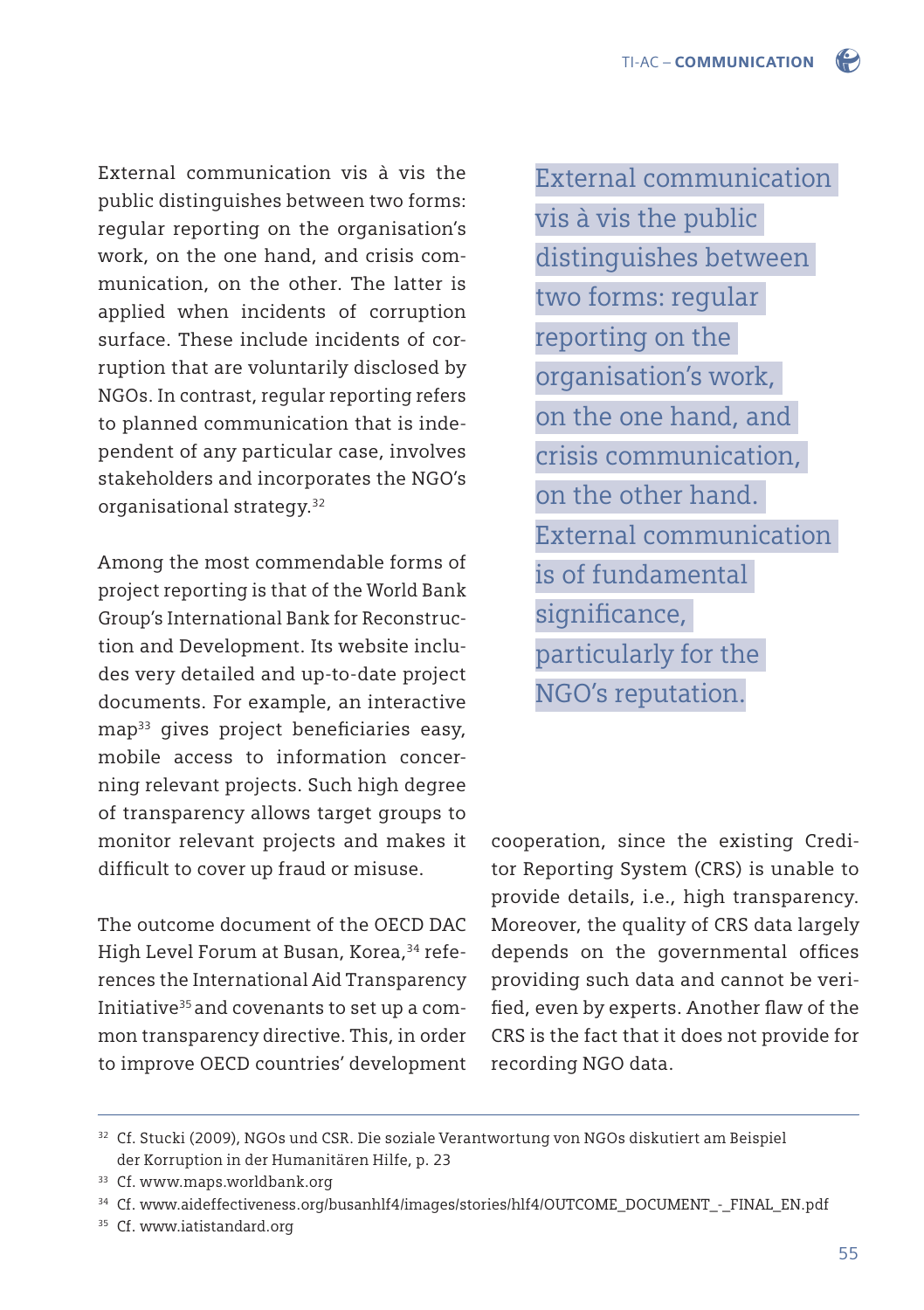Thus, the Open Aid Register,<sup>36</sup> for example, is recommended for NGOs. This online platform for easy documentation and publishing of project data is currently being developed. Development Gateway<sup>37</sup> is another organisation that is committed to supporting NGOs in publishing relevant data on the internet in a transparent and low-cost manner. Besides the World Bank, CARE Austria is another example of transparent project documentation, since this NGO gives its donors and other interested parties easy access, via the internet, to reports on monitoring and evaluation. Documents are detailed and include logframes and extensive narrative reports, hence provide open insight on project work.38

Moreover, in addition to representing a low-cost, sustainable and preventive measure against corruption, transparency is a significant step towards enabling target groups to monitor independently projects in their vicinity, publish pertinent reports, minimise inefficient allocation of funds and render project effectiveness and project efficiency more easily measurable in the long term. This represents a significant step toward corruptionresistant projects and toward more effectiveness within the meaning of the Paris Declaration and the Accra Agenda for Action and the Busan Partnership document. Any organisation that is interested in how to implement independent monitoring by target groups should take a look at the recent Transparent Aid<sup>39</sup> project.

Transparency is among the most effective, inexpensive and sustainable measures to avoid corruption. Moreover, it is an important step toward enabling target groups to monitor independently projects in their vicinity, publish pertinent reports, minimise inefficient allocation of funds and render project effectiveness and efficiency more easily measurable in the long term.

<sup>36</sup> Cf. www.openaidregister.org

<sup>&</sup>lt;sup>37</sup> Cf. www.developmentgateway.org

<sup>38</sup> Cf. [expert.care.at/de/care-expert/care-oesterreich.html](http://expert.care.at/de/care-expert/care-oesterreich.html)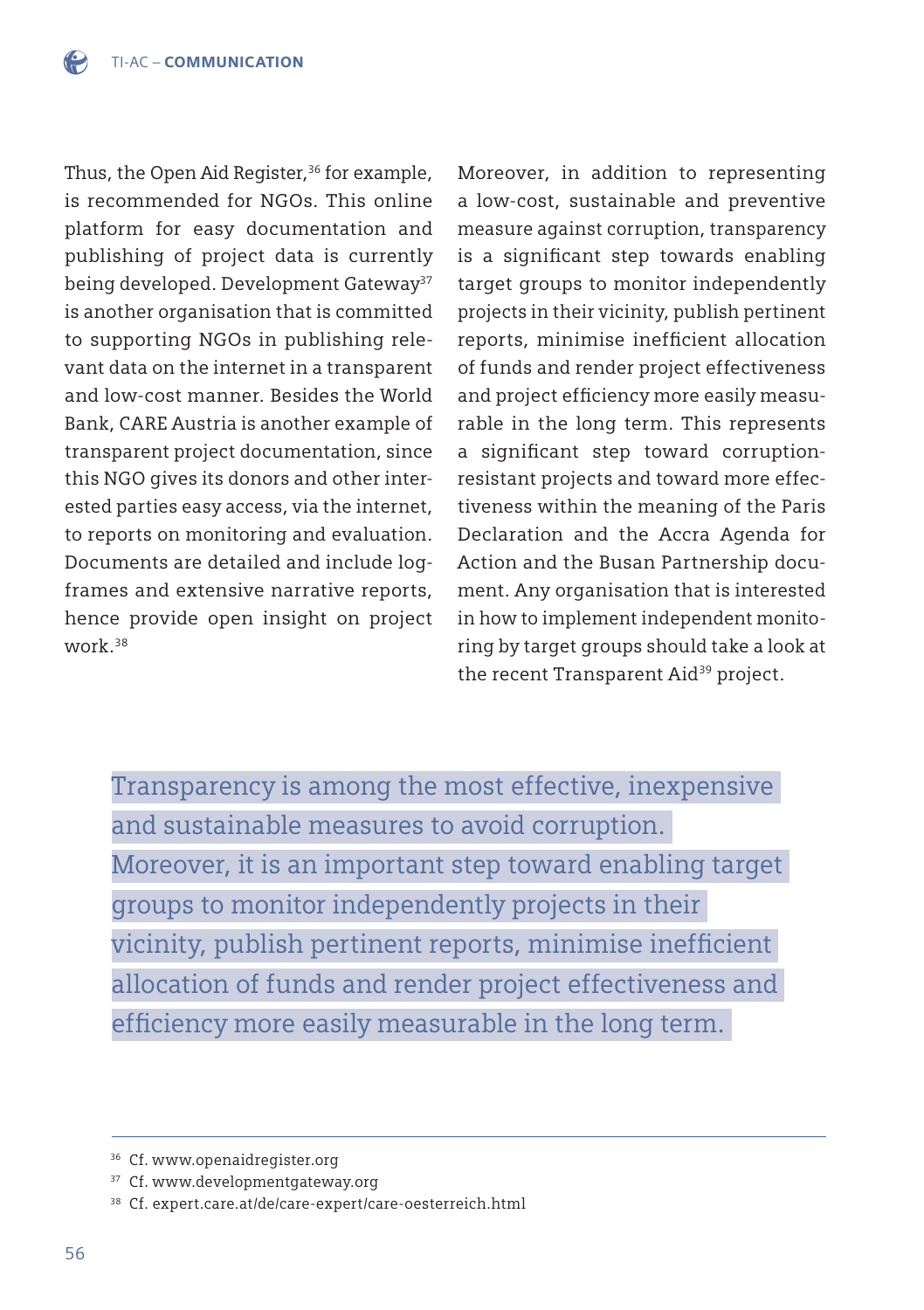Another exemplary model of transparency is the Danish DanChurchAid relief organisation, which provides on its website<sup>40</sup> transparent reports on incidents of corruption, including minor incidents that occurred within the organisation. Similarly, the Swiss HEKS relief organisation voluntarily went public and informed Neue Zürcher Zeitung when an incident of fraud was discovered in Niger in 2007.40 Otherwise, most relief organisations report incidents of corruption only if and when these have already surfaced through other channels, thus giving rise to negative impact on these organisations' reputation.

In order to avoid such negative impact, NGOs should adopt more transparent communication strategies that help minimise image loss caused by corruption. When (potential) private donors realise that an organisation provides open and transparent information, they will be more willing to trust such an organisation with their money. If the organisation is able also to point out its progress in terms of fighting corruption, this further enhances the benefit of open communication. It can provide its donors with detailed information on its anti-corruption programme. Thus, open communication provides a significant advantage in competing for donations.

Of course, internal communication is not independent of external communication. Open external communication signals to workers that the NGO is not covering up corruption. On the other hand, informing the public about corruption requires that internal communication channels for reports on incidents of corruption are functional. Therefore, the organisation's communication strategy should equally involve internal and external communication.

<sup>39</sup> Cf. www.transparentaid.org

<sup>&</sup>lt;sup>40</sup> Cf. www.danchurchaid.org/what\_we\_do/issues\_we\_work\_on/anti-corruption

<sup>41</sup> Cf. Neue Zürcher Zeitung (4/10/2007), Veruntreuung im Heks-Programm in Niger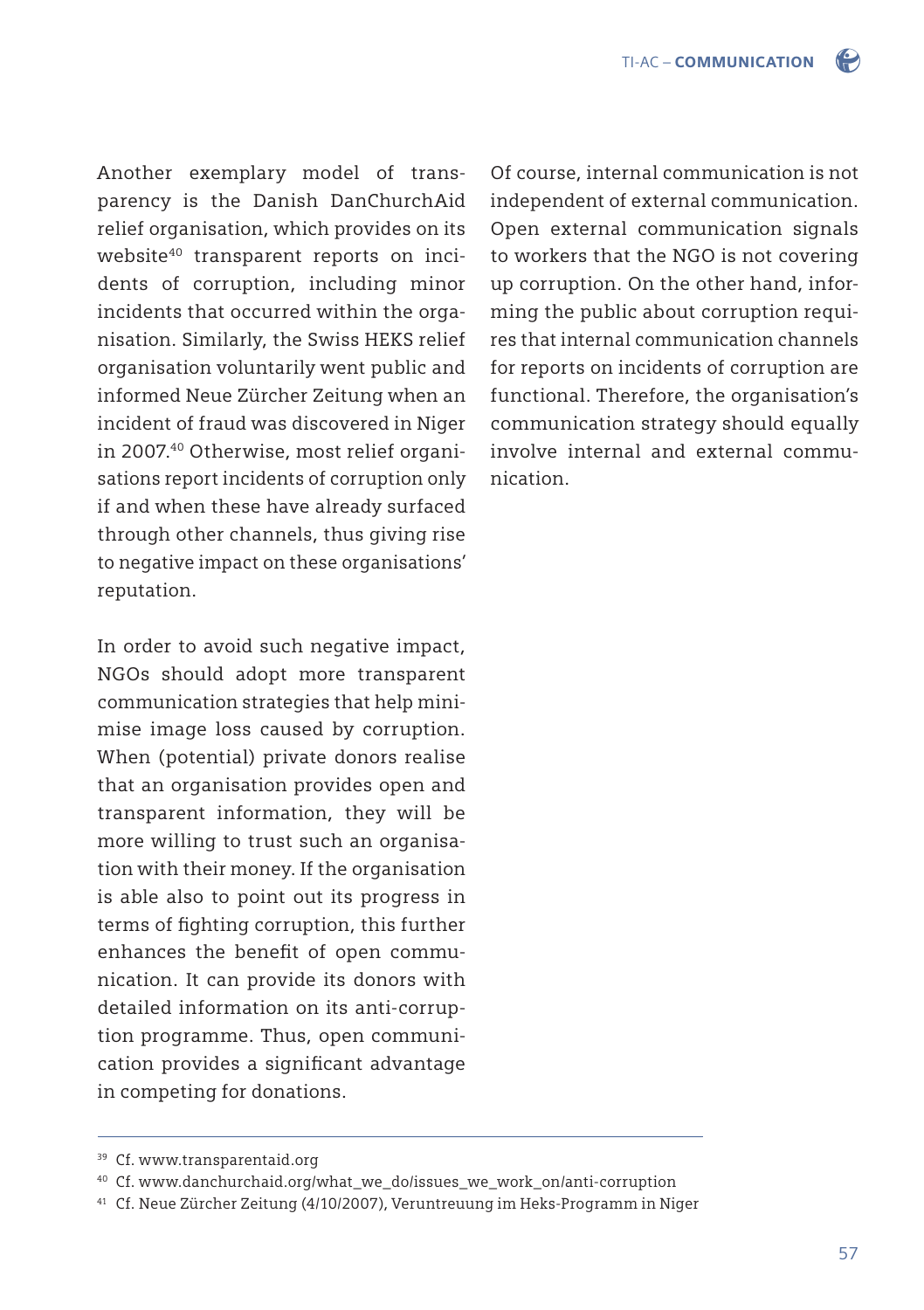#### **Example case 6**

#### NEPOTISM

#### CASE SCENARIO

The logistics manager of an international NGO that operates in the Democratic Republic of Congo successfully awards to the company of a close relative several contracts for supplying goods. This, at excessively high prices and in spite of the fact that, in each case, significantly lower bids had participated in the competitive tender procedure. Employees working in the financial department, who are involved and benefit as well, help evade internal controlling.

The corrupt machinations are discovered only upon inspection of the books by a new manager. An external audit reveals a loss of almost USD 80,000. The NGO dismisses those involved. Due to previous negative experiences with the judiciary system in the Democratic Republic of Congo, the organisation refrains from initiating legal steps. However, according to its usual practice, the NGO voluntarily publishes the case on its website.

#### **CONSEQUENCES**

Lost funds do not benefit the target group of the project. Instead, the money flows into the quilty employees' own pockets. This case of fraud renders the project more expensive, and less effective, than anticipated. The media take up the case and the NGO is forced to make a public statement.

#### MISTAKES

- Local, internal control was insufficient
- Monitoring of contract awarding was insufficient.

#### RESPONSE OF THE NGO

■ In the wake of the incident, the organisation tightened its control ling. Since then, the responsible manager checks each bid filed in competitive tender procedures, while agreements to be concluded are subject to dual verification. To this end, staff has been increased.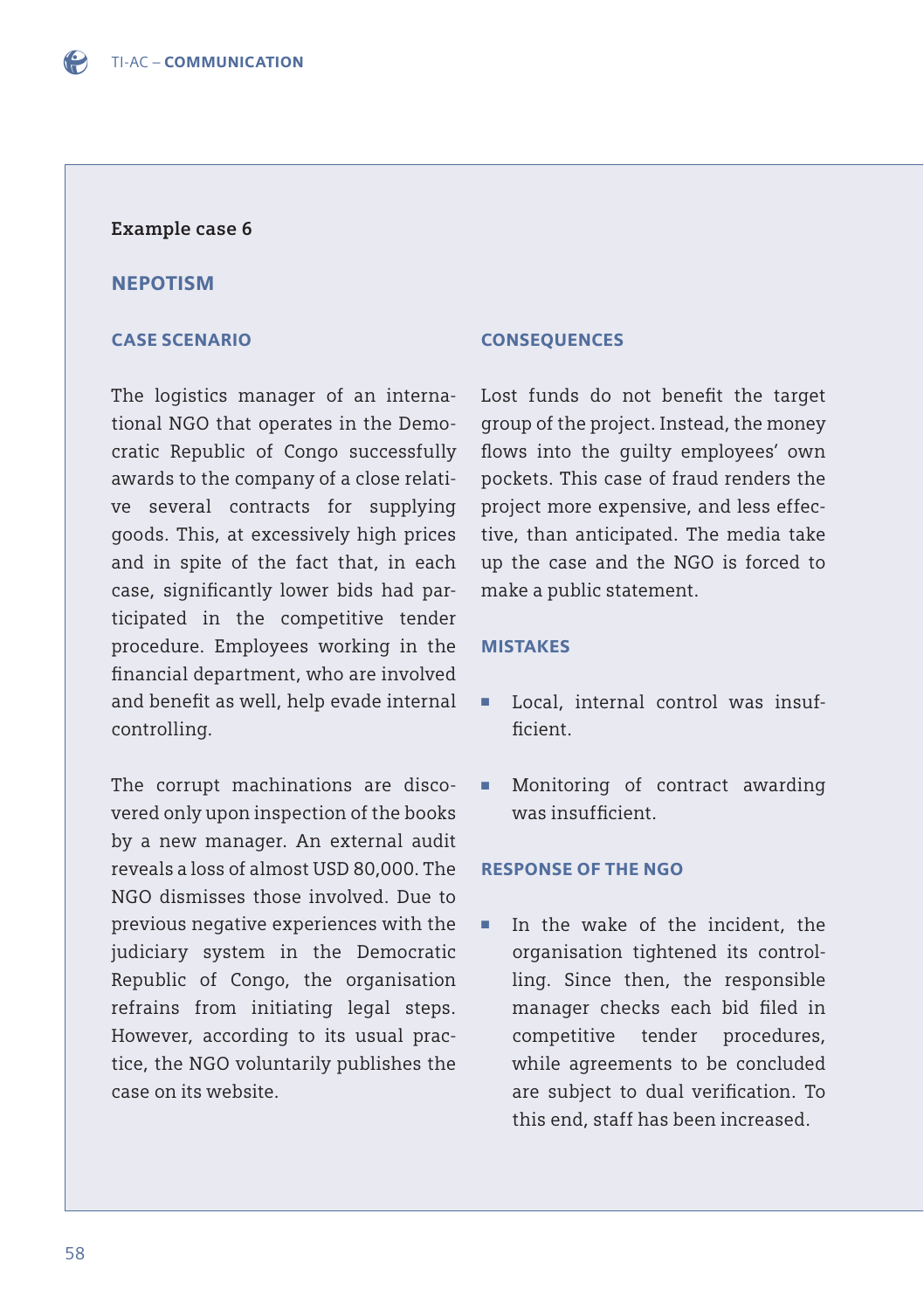

# FURTHER OPTIONS FOR **PREVENTION**

- Adhering to the four-eye principle can help prevent incidents of corruption.
- Conflicts of interest among wor kers should be managed accor ding to clear regulations.
- If possible, sensitive positions should be assigned to different workers at certain intervals (job rotation).

"He, who does not trust enough, Will not be trusted."

 $Lao Tzu$  (approx. 600 BC)

# 8.3 COMMUNICATION WITH LOCAL PARTNER ORGANISATIONS

Communication with local partner organisations is a separate chapter because it cannot be precisely defined as either internal or external communication. Measures envisaged by organisations in donor countries must be discussed with local partner organisations in relevant recipient countries. Rather than following a top-down strategy, where partner organisations are merely notified of arrangements that have been made, the organisation should encourage local partner organisations to participate in designing anti-corruption efforts.

Open communication with partner organisations helps these to implement transparency and anti-corruption in their own organisational culture. Moreover, it helps alleviate fears on the part of partner organisations in terms of corruption and communication. Thus, partner organisations become less reluctant to report transparently on their work.

Once an open situation based on mutual trust has been created, rights and obligations of both parties can be contractually agreed. In doing so, costs of anticorruption should be addressed as well. Although, qualified staff and appropriate administrative structures come at a price, these are, nevertheless, a prerequisite for fighting corruption.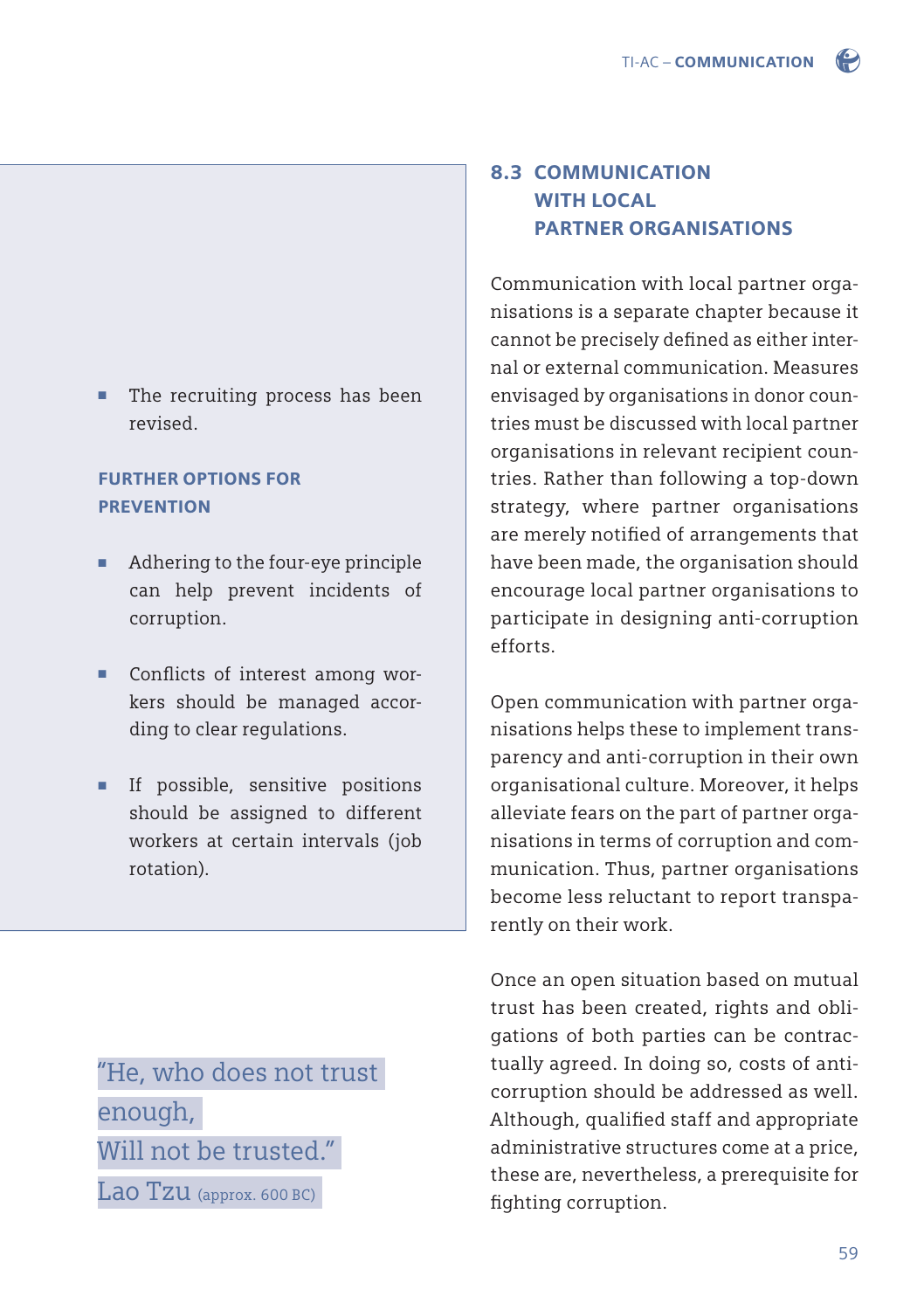# 9 PARTICULARITIES IN THE CONTEXT OF HUMANITARIAN AID

Particularities of preventing corruption in the context of humanitarian aid are briefly explained below. Humanitarian aid, at least in part, contrasts other forms of development cooperation insofar as it is characterised by the need for quick action, even more severe cash outflow

Humanitarian aid tends to be particularly vulnerable to corruption due to the need for quick action combined with heavy cash outflow pressure, including pertinent potential target conflicts in terms of quality, as well as operating in countries where infrastructure has been destroyed and where major institutions are not functional.

pressure, in many cases, including pertinent, potential target conflicts in terms of the quality of aid, and because operations are often conducted in countries where infrastructure has been completely destroyed and important institutions are not functioning.

Moreover, the fact that large sums of money flow into a poor environment within a comparatively short time harbours a number of corruption risks. For example, some countries lack the necessary absorption capacity and, in many cases, envy plays a big part in this context as well. Moreover, studies indicate that traditional networks and local power structures cause susceptibility for corruption, particularly in the context of humanitarian aid. Thus, imbalance of power structures, social standards of solidarity or parallel governance structures (warlords, paramilitary forces, guerrilla etc.) often cause particular groups to be excluded from aid. This affects, in particular, extremely poor or disadvantaged groups in society as well as those who are at risk or merit protection. Moreover, clan solidarity or family ties often lead to various forms of nepotism. In general, any engagement in highly corrupt countries must be deemed a rather complex issue.

 $\bigodot$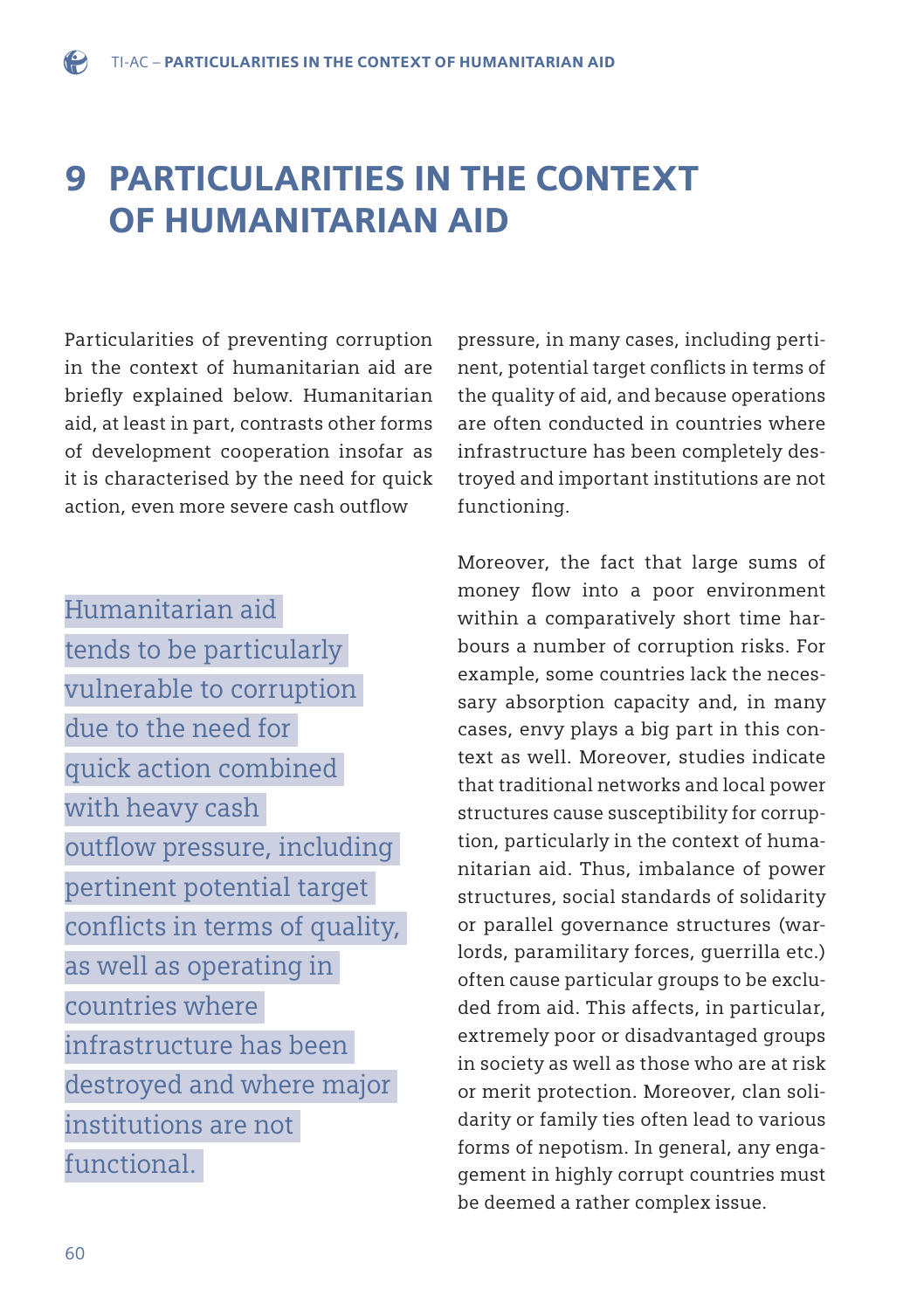According to relevant studies, the procurement, logistics and human resources sectors are particularly at risk of corruption; similarly, aid in the construction, health care and food sectors, as well as direct cash services, is deemed particularly vulnerable.<sup>42</sup>

Besides financial aspects, 'profits' for corrupt players often include reputation (e.g., a clan leader paying bribes in order to bring as much aid as possible into his community), political capital (e.g., when aid benefits political intentions) or access to certain services. A repeatedly occurring, hence noteworthy, problem is sexual services being requested in exchange for aid, which have been revealed, time and again, particularly in the context of humanitarian aid. This particular corruption risk arises in each phase of providing humanitarian aid. A study conducted by Ewins et al. examined and described the most significant risks in the context of humanitarian aid (see Annex 12.1).

In addition to general measures against corruption indicated above, the following measures are particularly helpful in preventing corruption in humanitarian aid (mostly taken from Maxwell et al. 2008, p. 3):

- Utmost possible transparency (of in formation, such as lists of aid bene ficiaries, programme components or cash flows, among others) and open debate (no taboo) on corruption in the context of humanitarian aid, including appropriate leadership, incentives for workers and effective compliance mechanisms;
- Ensuring that anti-corruption measures and reporting offices are known/ disseminated as widely as possible, including appropriate training;
- Transmitting to workers that, rather than merely supportive programme measures, anti-corruption measures represent an essential component in terms of quality of humanitarian aid;
- Disseminating information that cor ruption does not necessarily mean financial gain. Rather, and especially in the context of humanitarian aid, corruption may occur in other forms, such as nepotism and sexual ex ploitation, in particular; it should be made quite clear that, under no cir cumstance will such conduct be tolerated.

42 Cf., e.g., Maxwell et al. (2008), Preventing Corruption in Humanitarian Assistance, http://www.transparency.org/publications/publications/other/humanitarian\_ assistance\_report\_2008, pp. 13 et seq.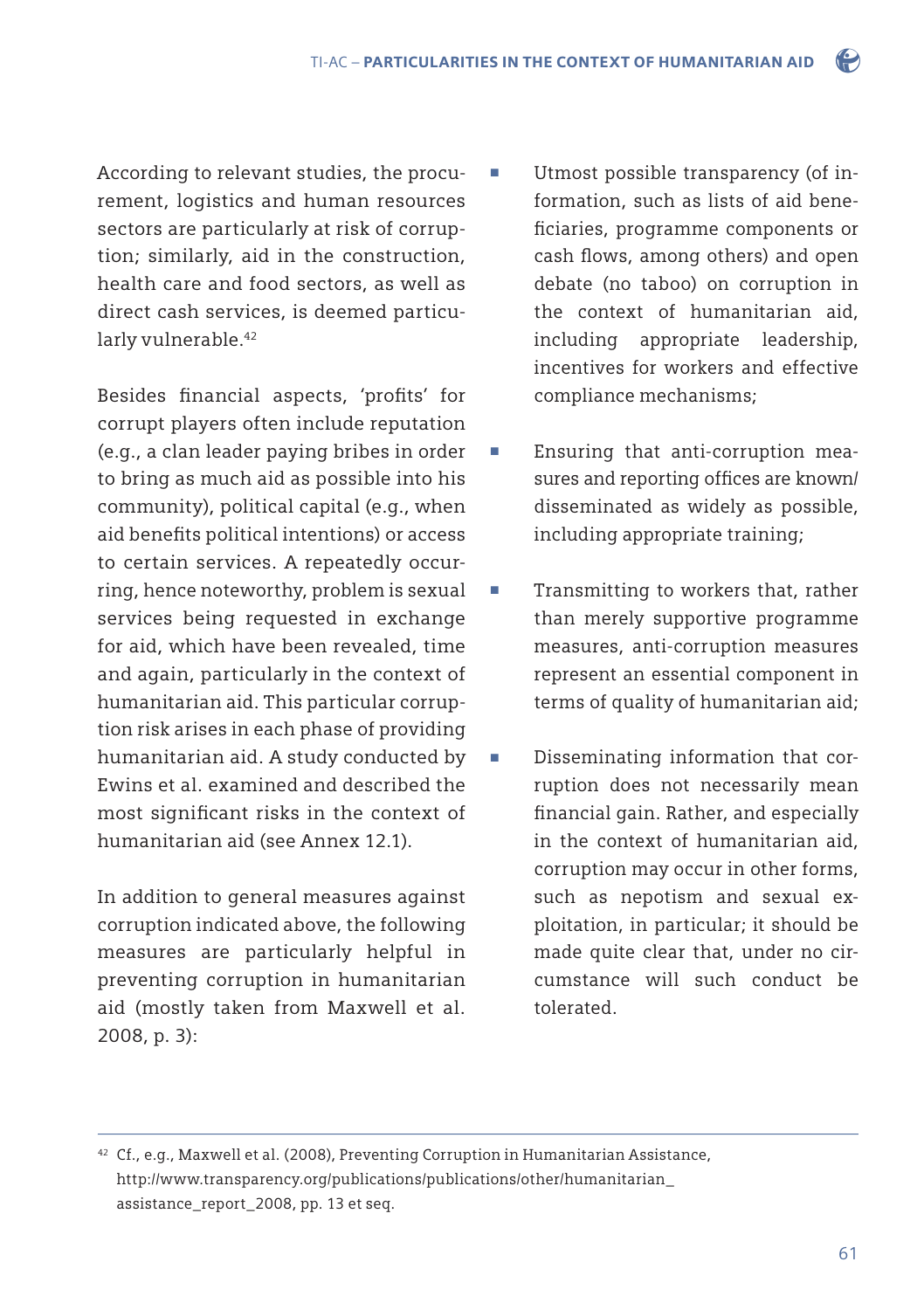- Identifying local context and power structures is a key factor in preven ting corruption (the same is true for incorporating corruption analyses in programmes and projects);
- Increasing capacities of institutions and workers to facilitate processing of rapidly increasing financial volumes;
- Addressing corruption during the selection process of partner organi sations, including anti-corruption clauses, and diligent examination of potential partners prior to processing aid; similarly, enhancing knowledge on anti-corruption and providing support for implementing anti-cor ruption measures are useful strate gies in many cases.
- The greater portion of resources should flow into monitoring and eva luation activities, while independent evaluations (including peer review mechanisms) should be enhanced.
- Intensifying measures to enhance accountability obligations vis à vis target groups;
- Coordination and exchange of infor mation among donors and other organisations as well as shared acti vities against corruption are also deemed very important.

At this point, we would like to refer to a handbook prepared by TI in 2010 on curbing corruption in humanitarian aid that, in addition to comprehensive warning signals, includes numerous policy options and further reading.

The handbook is available at http://www.transparency.org/news\_room/ in\_focus/2010/hum\_Guide.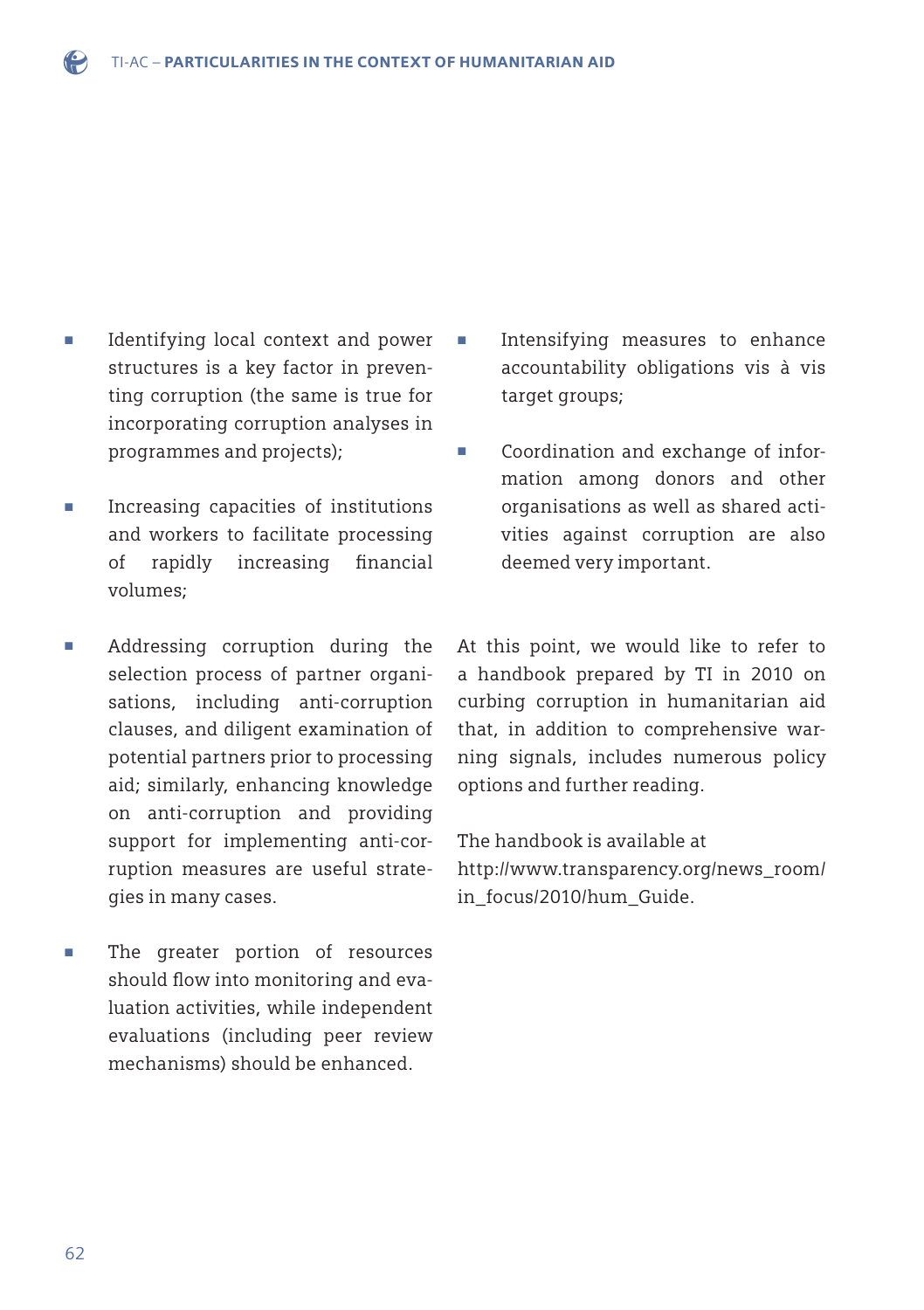

# 10 CONCLUSIONS

NGOs should not uphold the taboo on corruption. Instead, NGOs must assume responsibility. Only minimising corruption risks and imposing sanctions upon incidents of corruption will signal that NGOs actively counteract corruption. Clear regulations facilitate cooperation of NGOs with partner organisations and sponsors. Any violation of an NGO's anti-corruption programme is a costly matter, since the NGO's reputation is at stake.

In the absence of good reputation, the organisation suffers a loss of confidence on the part of sponsors and donors, partner organisations and target groups. An effective anti-corruption programme increases an NGO's credibility and enables it to conduct its projects more efficiently. Rather than communicating on corruption only by way of response to particular instances of corruption, an NGO should raise awareness of corruption risks in development cooperation among workers and partner organisations, sponsors and donors. Doing so will allow the NGO to communicate positive developments, rather than merely respond to scandals. It is important to report on progress, setbacks and sanctions. The anti-corruption officer shall inform management members on a regular basis of evaluation findings and the NGO shall effectively disseminate the programme, internally as well as externally, by virtue of brochures, internet, events and public hearings.

It takes money and energy to design, monitor and improve an efficient anti-corruption programme. Nevertheless, transparency gives the NGO a competitive edge because donors, sponsors and partner organisations can rely on the NGO's efforts to counteract corruption.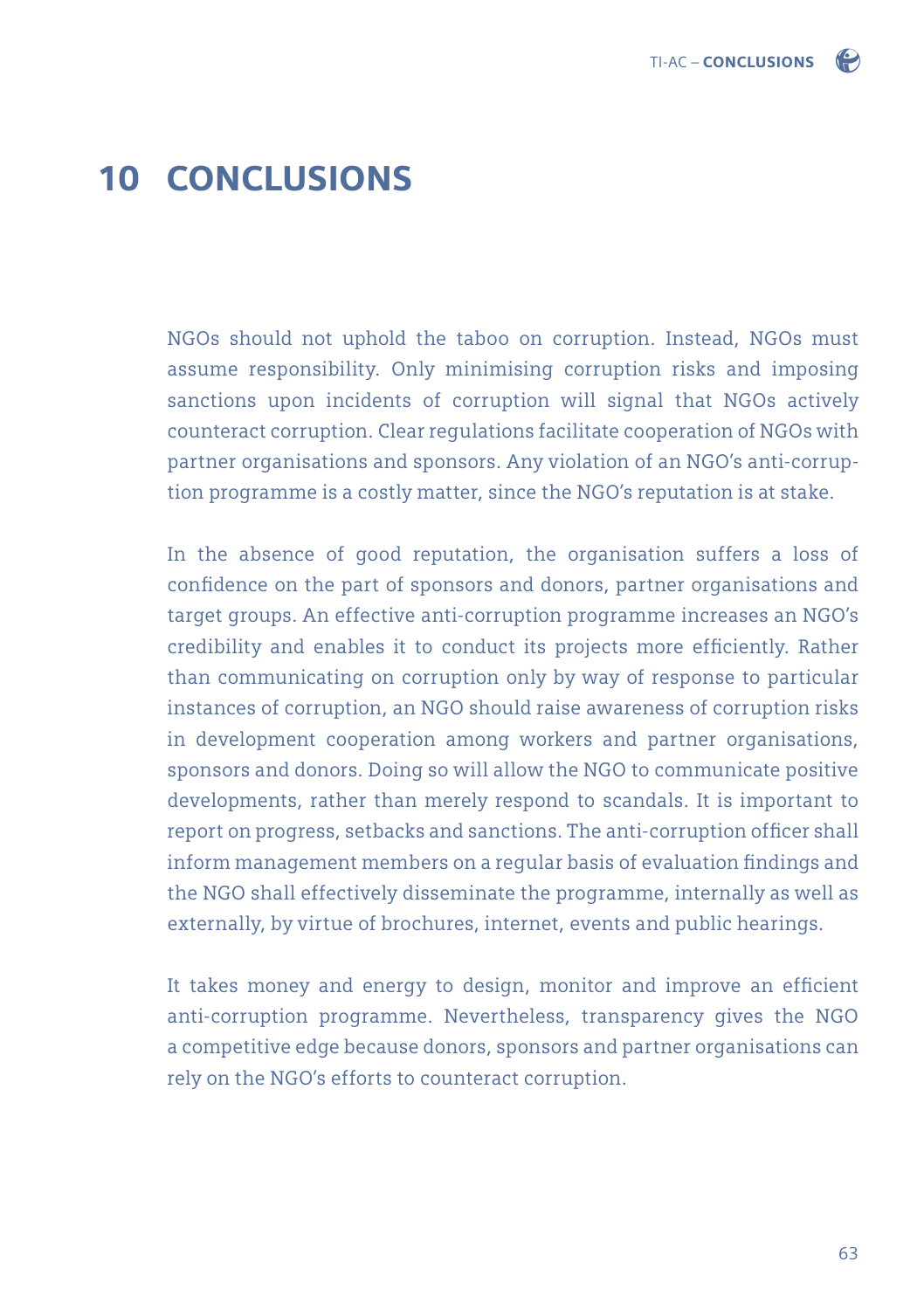**ADA** Austrian Development Agency **ADC** Austrian Development Cooperation

# 11 LIST OF ABBREVIATIONS

| <b>BFA</b>   | Bread For All                                 |
|--------------|-----------------------------------------------|
| <b>EMS</b>   | Evangelical Mission in Solidarity             |
| <b>GCB</b>   | Global Corruption Barometer                   |
| <b>GRECO</b> | Group of States against corruption            |
|              | (Groupe d'États contre la corruption)         |
|              | Council of Europe Anti-corruption Group       |
| <b>HEKS</b>  | Swiss Interchurch Aid                         |
|              | (Hilfswerk der evangelischen Kirchen Schweiz) |
| <b>NGO</b>   | Non–governmental Organisation                 |
| <b>OECD</b>  | Organisation for Economic Co-operation        |
|              | and Development                               |
| <b>SDC</b>   | Swiss Agency for Development and Cooperation  |
| TI           | Transparency International                    |
|              |                                               |

**UN** United Nations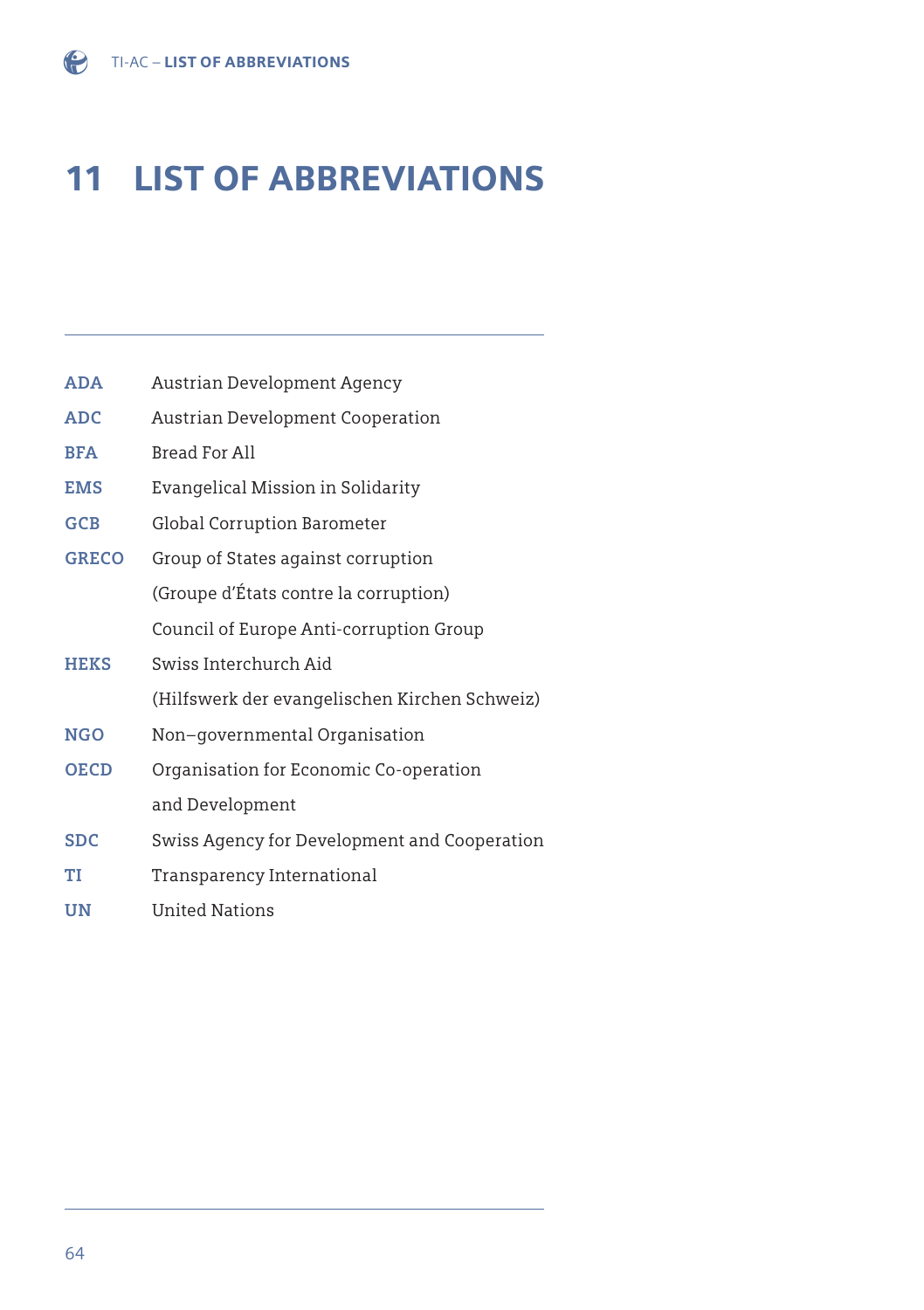

# 12 ANNEX

# 12.1 CORRUPTION RISKS IN HUMANITARIAN AID

According to a study conducted by **Ewins et al.**, the corruption risks indicated below may occur in various phases of humanitarian aid: 43

#### I. INITIAL ASSESSMENT, DECISION TO RESPOND AND PROGRAMME DESIGN

| Activity                               | Risk                                                                                            | Who Gains What                                                  |
|----------------------------------------|-------------------------------------------------------------------------------------------------|-----------------------------------------------------------------|
| <b>Needs</b><br>assessments            | Elites influence assessors                                                                      | Assessors gain bribes,<br>elites gain 'political' capital       |
| Consultation with<br>local authorities | Coercion to influence the shape,<br>size or location of programme                               | Authorities gain political<br>capital                           |
|                                        | Elites influence decision<br>makers to inflate needs and/or to<br>favour specific social groups | Decision makers gain bribes.<br>Elites gain 'political' capital |

#### II. FUNDRAISING AND ALLOCATION OF FUNDING

| Activity               | Risk                                                         | Who Gains What                                         |
|------------------------|--------------------------------------------------------------|--------------------------------------------------------|
| Funding<br>projects    | Double funding of projects or<br>overheads. Inflated budgets | Agency or staff gain financially<br>with surplus funds |
| Appealing<br>for funds | Boqus, 'briefcase', NGOs                                     | Those setting-up the bogus<br>NGO gain financially     |

<sup>43</sup> Cf. Ewins, P./ Harvey, P./ Savage, K. and Jacobs, A. (2006), Mapping the Risks of Corruption in Humanitarian Action, http://www.u4.no/pdf/?file=/themes/ces/documents/mapping-riskscorruption-humanitarian-action.pdf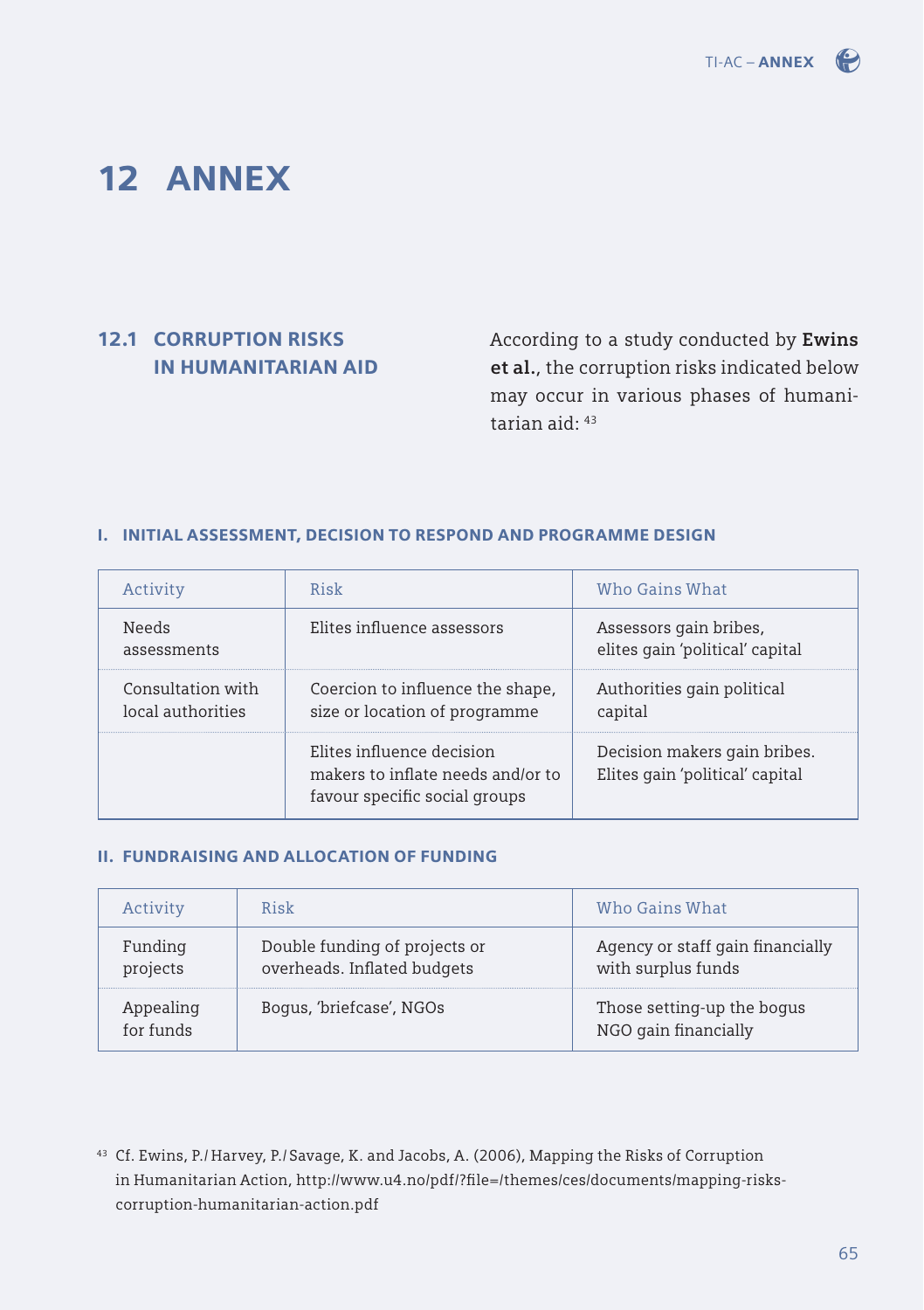### III. WORKING WITH LOCAL ORGANISATIONS\*

| Activity             | Risk                                | Who Gains What                                                                               |
|----------------------|-------------------------------------|----------------------------------------------------------------------------------------------|
| Choosing<br>partners | Influencing selection<br>process    | Staff gain bribes/kickbacks. Partners gain<br>employment, status, access to other resources  |
|                      | Funding of<br>non-existent partners | Agency staff gain financially as would any<br>others involved in substantiating the illusion |

#### IV. PROCUREMENT AND LOGISTICS RISKS

| Activity                                   | Risk                                         | Who Gains What                                                             |
|--------------------------------------------|----------------------------------------------|----------------------------------------------------------------------------|
| Procurement of                             | Inclusion in a tender list as                | Staff gains bribes,                                                        |
| goods and services                         | a result of a bribe                          | supplier gains potential                                                   |
| Tendering,                                 | Undue preference given                       | Staff gains bribes,                                                        |
| supplier selection                         | to tenders, suppliers                        | supplier gains financially                                                 |
| Supply of goods                            | Sub-standard, below                          | Supplier makes financial gain,                                             |
| or services                                | specification, goods supplied                | staff may gain bribe                                                       |
| Warehousing,<br>Fleet and Asset<br>control | Diversion of stock, vehicles,<br>parts, fuel | Those controlling assets gain<br>through bribes or direct<br>sale of goods |

### V. TARGETING AND REGISTRATION RISKS

| Activity                         | Risk                                                                                                                           | Who Gains What                                                                                                                                                                  |
|----------------------------------|--------------------------------------------------------------------------------------------------------------------------------|---------------------------------------------------------------------------------------------------------------------------------------------------------------------------------|
| Targeting<br>and<br>registration | Illegitimate inclusion on lists                                                                                                | Those in control of lists gain bribes,<br>bribers gain assistance to which they<br>aren't entitled                                                                              |
|                                  | Authorities, elites or staff<br>give preference to individuals<br>or groups because of bias,<br>social obligations or coercion | Those involved in targeting and<br>registration fulfil social obligations,<br>avoid penalties. Beneficiaries gain<br>assistance which they would not have<br>otherwise received |
|                                  | Powerful individuals within<br>the community manipulate the<br>beneficiary lists                                               | Powerful individuals gain political<br>and material benefit                                                                                                                     |

\* in addition to all the risks listed in the other tables that equally apply to implementing local organisations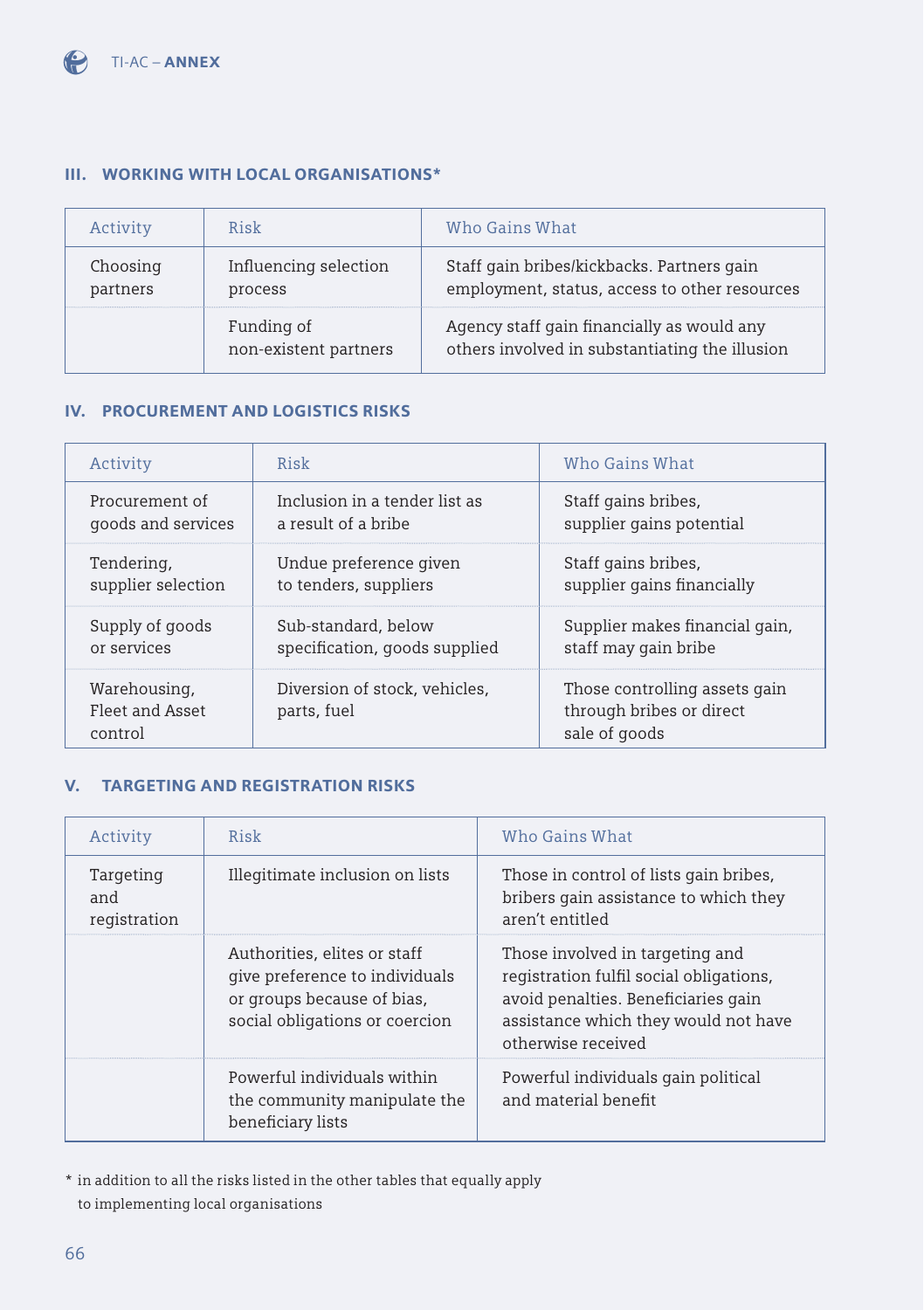| Activity          | Risk                                                                           | Who Gains What                                                                                                |
|-------------------|--------------------------------------------------------------------------------|---------------------------------------------------------------------------------------------------------------|
| Distributions     | Those involved in<br>the distribution<br>divert assistance for<br>private gain | Material gain for those<br>diverting the assistance                                                           |
|                   | Extortion<br>of beneficiaries                                                  | Financial, sexual or material gain<br>by staff, local elites or authorities<br>in return for their assistance |
| Post-distribution | 'Taxation' of relief goods                                                     | Material gain by local elites<br>or authorities                                                               |

### VI. IMPLEMENTATION AND DISTRIBUTION RISKS

## VII. MONITORING, REPORTING AND EVALUATION RISKS

| Activity                                          | Risk                                               | Who Gains What                                                                             |
|---------------------------------------------------|----------------------------------------------------|--------------------------------------------------------------------------------------------|
| Project visits and<br>writing internal<br>reports | False or exaggerated reporting<br>by project       | Project managers secure<br>continued funding/employment,<br>assistance for favoured groups |
| Auditing                                          | Favourable reports that hide<br>financial problems | Auditors gain bribes, internal<br>auditors secure careers                                  |

#### VIII. FINANCE, ADMINISTRATION AND HUMAN RESOURCES RISKS

| Activity                  | Risk                                                                                                                            | Who Gains What                                                  |
|---------------------------|---------------------------------------------------------------------------------------------------------------------------------|-----------------------------------------------------------------|
| Funding transfers         | Staff divert funds being paid<br>to the agency                                                                                  | Donor or agency staff<br>gain financially                       |
| Recruitment<br>of staff   | Coercion to select certain<br>people for jobs                                                                                   | Coercers gain<br>patronage or kickbacks                         |
| Wages/salaries<br>payment | Payroll frauds e.g. employees<br>that don't exist, employees that have<br>left, payroll salary higher than<br>authorised salary | Those involved in<br>perpetrating the fraud<br>gain financially |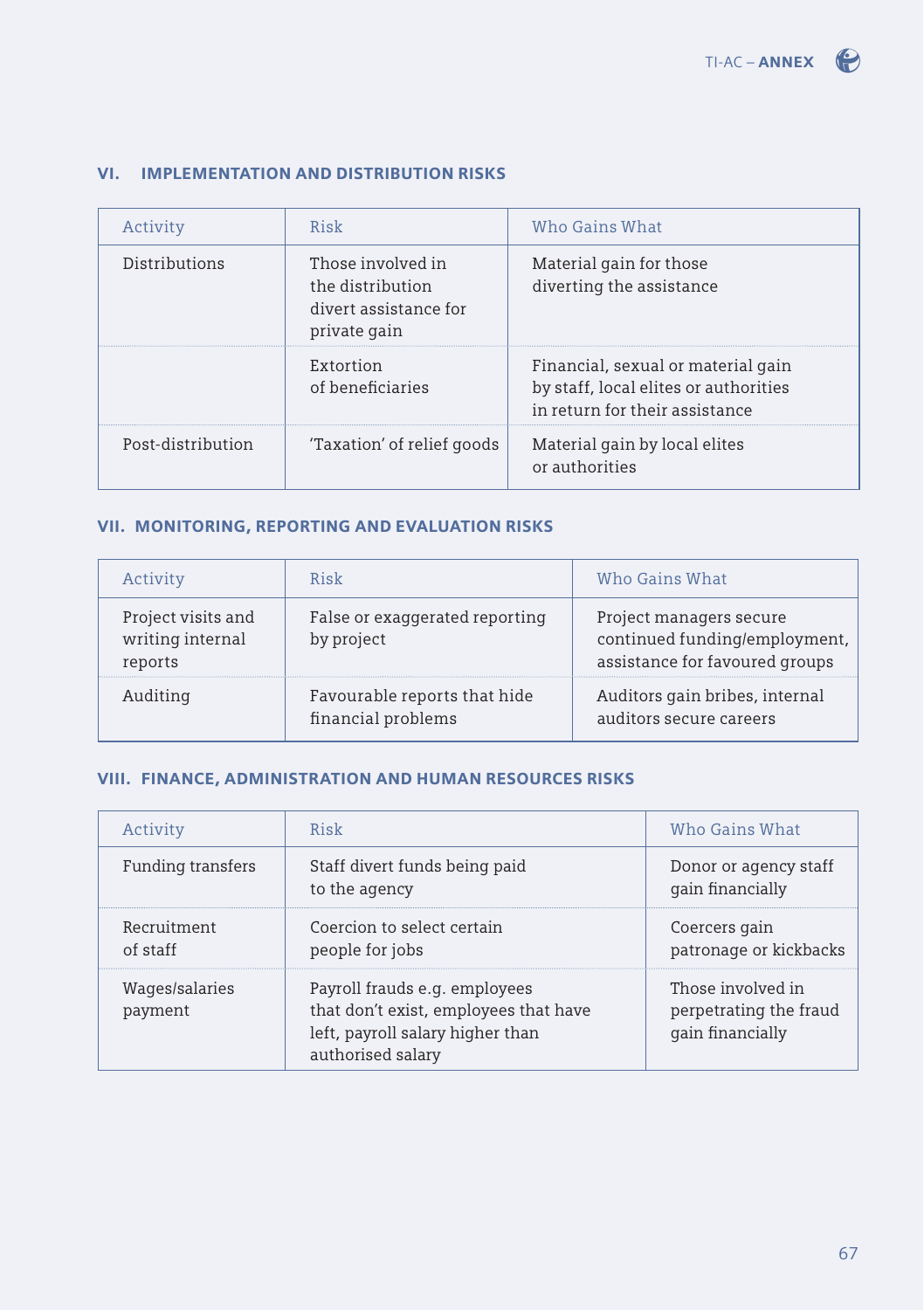

#### IX. SHELTER RISKS

| Activity                             | Risk                                                                                     | Who Gains What                                                                                                                  |
|--------------------------------------|------------------------------------------------------------------------------------------|---------------------------------------------------------------------------------------------------------------------------------|
| Construction                         | Sub-standard materials,<br>inadequate adherence<br>to standards, below<br>standard work. | Contractor profits by substituting<br>inferior materials or completing<br>sub-standard work. Agency staff may<br>receive bribes |
| Compliance with<br>local regulations | Extortion by authorities<br>to approve work                                              | Individual authorities gain bribes                                                                                              |

#### X. HEALTH SECTOR RISKS

|                               | Risk                                                                 | Who Gains What                             |
|-------------------------------|----------------------------------------------------------------------|--------------------------------------------|
|                               | Acceptance and use of out-of-date<br>supplies or below specification | Supplier profits,<br>staff may gain bribes |
| Use of equipment,<br>supplies | Unauthorised use or diversion                                        | Staff gain financially<br>or in other ways |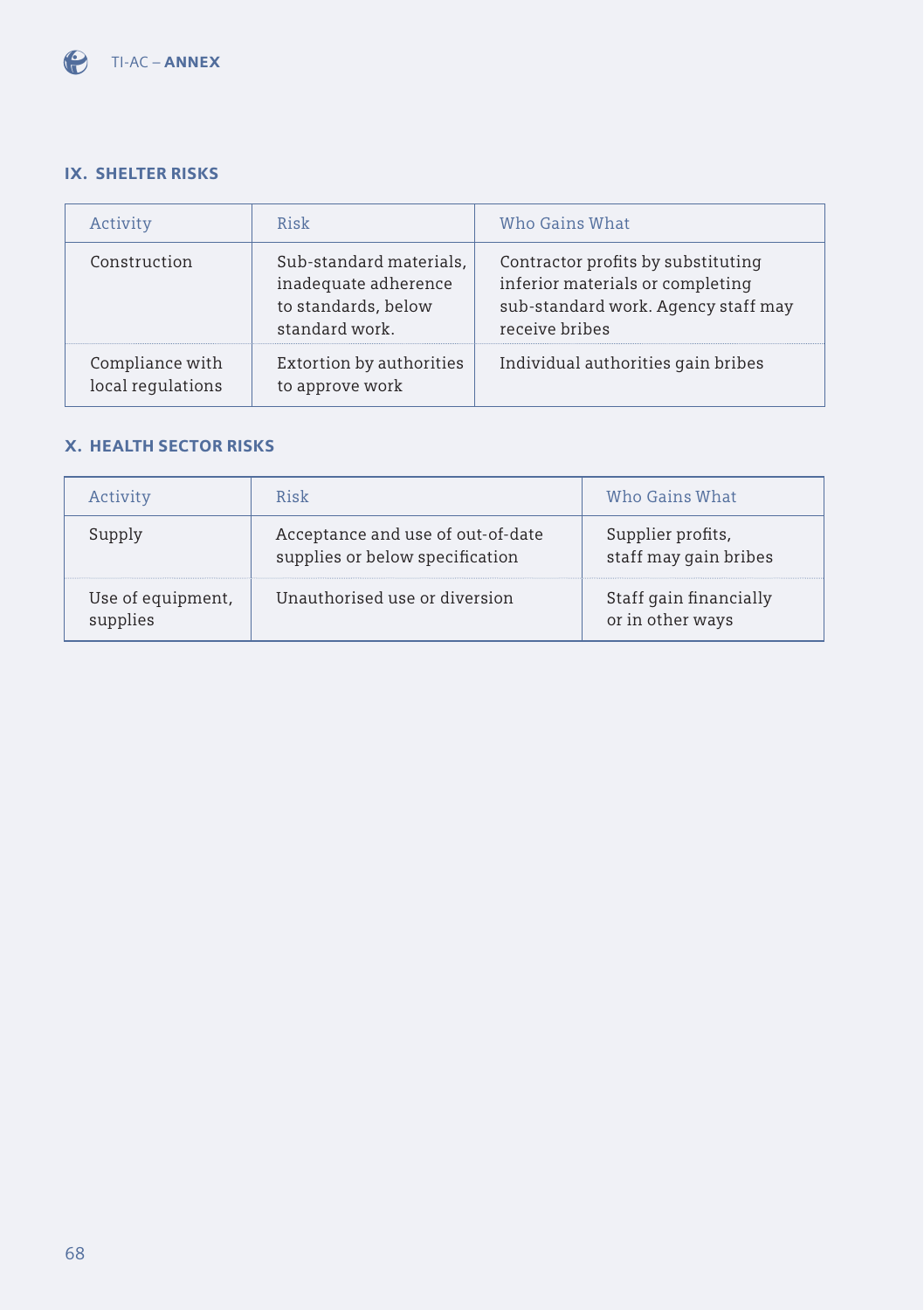## 12.2 USEFUL LINKS AND CONTACTS\*

#### 12.2.1 USEFUL LINKS

- Active Learning Network on Accountability and Performance in Humanitarian Action: www.alnap.org
- Anti-corruption conventions, an overview: [www.transparency.org/global\\_priorities/](http://www.transparency.org/global_priorities/international_conventions/conventions_instruments) international\_conventions/ conventions\_instruments
- Approach of Austrian Development Agency to fight corruption in development cooperation

www.entwicklung.at/projektbeispiele/ [korruptionsbekaempfung\\_in\\_der\\_eza](http://www.entwicklung.at/projektbeispiele) 

- Business Anti-Corruption Portal: www.business-anti-corruption.com
- Construction Sector Transparency Initiative (CoST): www.constructiontransparency.org
- European Anti-Fraud Office (OLAF): [http://ec.europa.eu/anti\\_fraud/](http://ec.europa.eu/anti_fraud/index_en.htm) index\_en.htm
- Extractive Industries Transparency Initiative (EITI): http://eiti.org
- Global Infrastructure Anti-Corruption Centre (GIACC): www.giaccentre.org
- Global Integrity: www.globalintegrity.org
- Global Organization of Parliamentarians against Corruption (GOPAC): www.gopacnetwork.org
- Global Witness: www.globalwitness.org
- Group of States against corruption (GRECO) – Council of Europe Anti-corruption [Group www.coe.int/t/dghl/monitoring/](http://www.coe.int/t/dghl/monitoring/greco/default_en.asp) greco/default\_en.asp
- Humanitarian Accountability Partnership: www.hapinternational.org
- International Aid Transparency Initiative (IATI): www.aidtransparency.net
- International Anti-Corruption Academy (IACA): www.iaca.int
- Medicine Transparency Alliance (MeTA) www.medicinestransparency.org
- Publish what you pay: www.publishwhatyoupay.org
- Publish what you fund: www.publishwhatyoufund.org
- Revenue Watch Institute: www.revenuewatch.org
- Sphere Project: www.sphereproject.org
- Tax Justice Network: www.taxjustice.net/ [cms/front\\_content.php?idcatart=2&lang=1](http://www.taxjustice.net/about/who-we-are/615/)
- Tiri Making Integrity Work: www.tiri.org
- Transparency International (TI): www.transparency.org
- Transparency International Austrian Chapter: www.ti-austria.at
- National TI Chapters (list, including addresses of all national TI Chapters): www.transparency.org/contact\_us/ti\_nc/all
- OECD Bribery and Corruption Website: www.oecd.org/corruption
- OECD Principles for Donor Action in Anti-Corruption (2006): www.oecd.org/document/62/ [0,3746,en\\_2649\\_34565\\_45792510\\_](http://www.oecd.org/dac/governance-development/principlesfordonoractiononanti-corruption.htm) 1\_1\_1\_1,00.html

<sup>\*</sup> as of 8 January 2014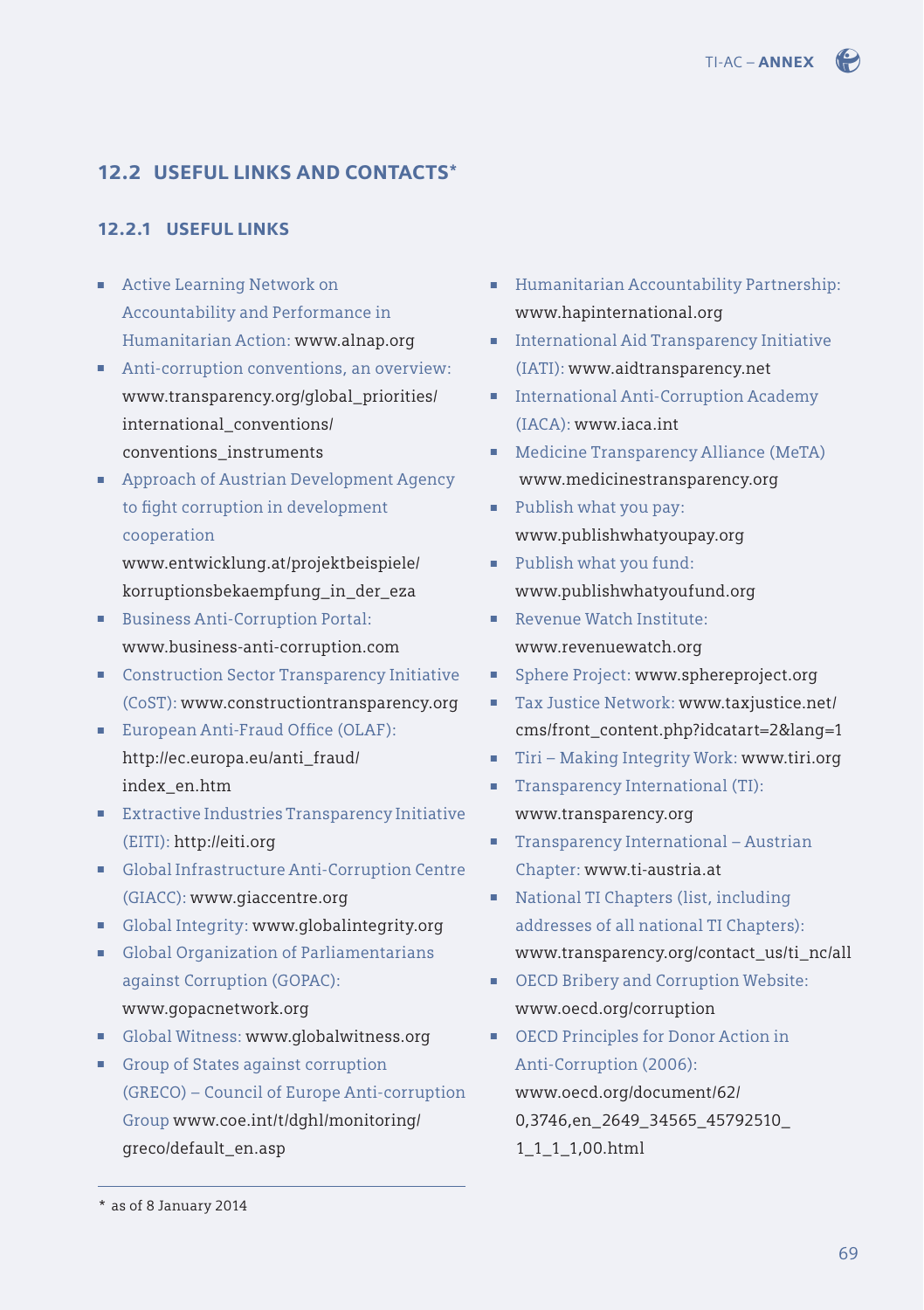

- U4 Anti-Corruption Resource Centre (U4): www.u4.no
- UN Convention against Corruption [\(UNCAC\): www.unodc.org/unodc/en/](http://www.unodc.org/unodc/en/treaties/CAC) treaties/CAC
- UNCAC Coalition: www.uncaccoalition.org
- UN Global Compact: www.unglobalcompact.org (Global Compact Network Austria: [www.unglobalcompact.at/content/ungc/](http://www.unglobalcompact.at/content/ungc/site/de/netzwerk/oesterreichischesnetzwerk/index.html) site/de/netzwerk/ oesterreichischesnetzwerk/index.html
- UNODC (UN Organisation on Drugs and Crime): www.unodc.org
- Water Integrity Network: www.waterintegritynetwork.net
- Vienna Institute for International Dialogue and Cooperation (VIDC): www.vidc.org/fi leadmin/Bibliothek/DP/ [pdfs/Corruption\\_Grundlagenarbeit.pdf](http://www.vidc.org/fileadmin/Bibliothek/DP/pdfs/Corruption_Grundlagenarbeit.pdf)
- World Bank Integrity Vice Presidency: http://go.worldbank.org/1ZEK9VGAR0

## 12.2.2 USEFUL CONTACT ADDRESSES

■ Business Anti-Corruption Portal (BACP): includes many links to embassies, consulates, anti-corruption NGOs, other useful contacts in many developing countries; for example Uganda: [www.business-anti-corruption.com/](http://www.business-anti-corruption.com/country-profiles/sub-saharan-africa/uganda/information-network) country-profi les/sub-saharan-africa/ uganda/information-network

- Reporting Office Austrian Office of Prosecution for Economic Crime and Corruption): www.bkms-system.net/bkwebanon/ report/clientInfo?cin=1at21
- Reporting Office Austrian Federal Ministry of Internal Affairs (BMI): www.bmi.gv.at/cms/bk/meldestellen
- Reporting Office European Anti-fraud Office (OLAF): http://ec.europa.eu/anti\_fraud/ [investigations/report-fraud/index\\_en.htm](http://ec.europa.eu/anti_fraud/investigations/report-fraud/index_en.htm)
- Code of Conduct including information on reporting violations of the Code of Conduct – Austrian Development Agency (ADA):

[www.entwicklung.at/uploads/media/](http://www.entwicklung.at/uploads/media/CoC_Oct2011.pdf) CoC\_Oct2011.pdf

- TI National Chapters (list includes addresses of all national Chapters): www.transparency.org/contact\_us/ti\_nc/all
- Transparency International Austria: www.ti-austria.at/metanavigation/ kontakt.html
- Zentrale Staatsanwaltschaft zur Verfolgung von Wirtschaftsstrafsachen und Korruption (public prosecutor's offices for white collar crime and corruption) [www.justiz.gv.at/internet/html/default/](http://www.justiz.gv.at/web2013/html/default/2c9484853f386e94013f57e43e3a0bd8.de.html) wksta-de.html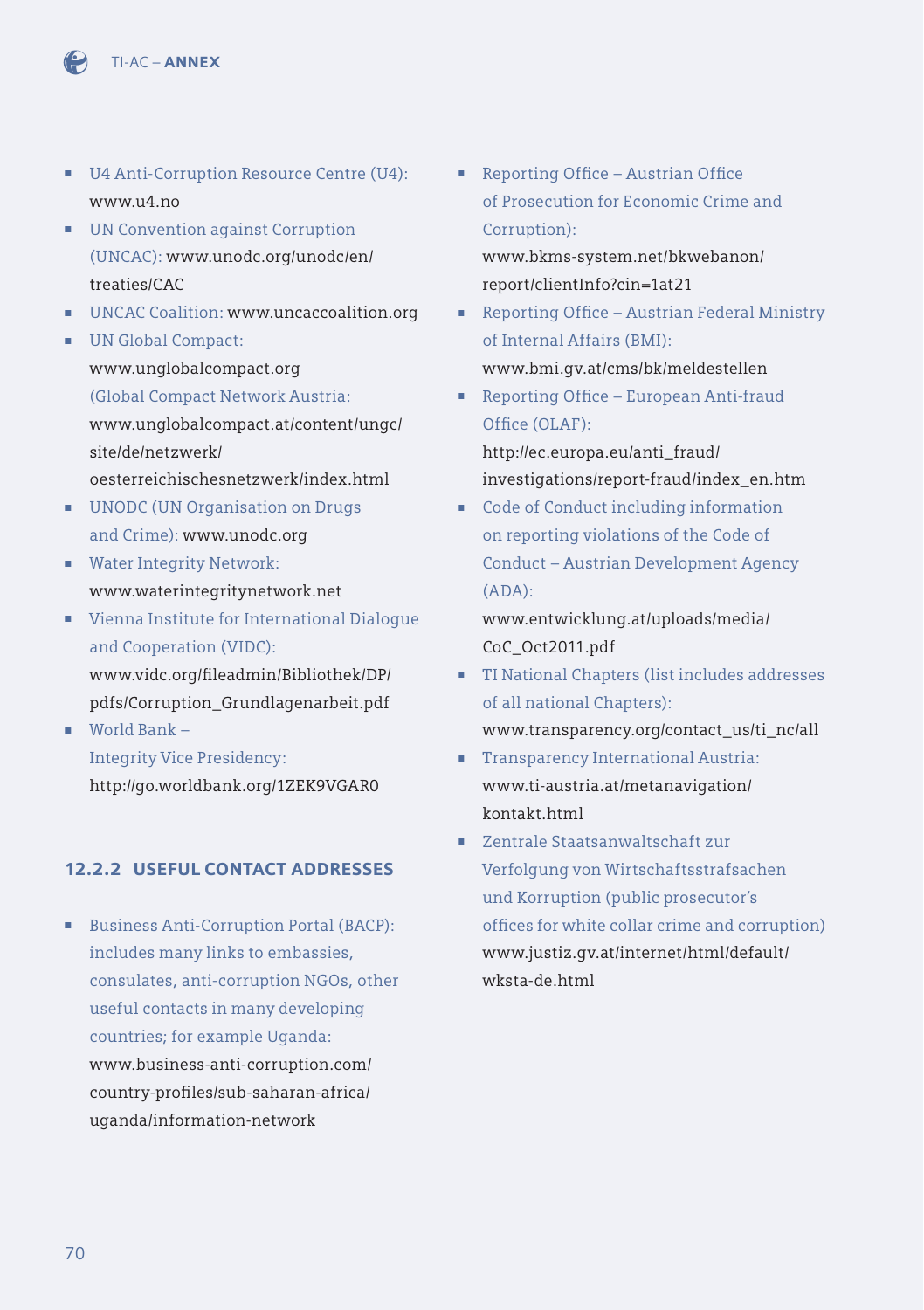

# 13 LITERATURE

Aicher-Hadler, Gabriele (2009), **Verantwortlichkeit bei Amtsmissbrauch und Korruption.** 

in: Schriftenreihe Recht & Finanzen für Gemeinden, 05/2009, 2nd Edition, Österreichischer Gemeindebund, Manz et al.

Austrian Development Agency (October 2010), **Fokus: Korruptionsbekämpfung.**

[www.entwicklung.at/uploads/media/](http://www.entwicklung.at/uploads/media/Fokus_Korruption_Okt2010_03.pdf) Fokus\_Korruption\_Okt2010\_03.pdf (Status 22/04/2012)

Bannenberg, Britta/ Schaupensteiner, Wolfgang (2007), **Korruption in Deutschland. Portrait einer Wachstumsbranche.**  2nd Edition, Munich, Beck Series

Basel Institute on Governance (2008), **Non-Governmental Organizations and Governance.** 

Böckmann, Alexander/Bachmann, Ruth (2009), **Österreichische Entwicklungszusammenarbeit und Massnahmen gegen Korruption.**  Transparency International Austria, www.ti-austria.at/uploads/media/ Entwicklungszusammenarbeit [\\_u\\_Massnahmen\\_gg\\_Korruption.pdf](http://www.ti-austria.at/uploads/media/Entwicklungszusammenarbeit_u_Massnahmen_gg_Korruption.pdf)  (Status 22/04/2012)

Brown, L. David/Jagadananda (2007), **Civil Society Legitimacy and Accountability: Issues and Challenges.** 

[www.civicus.org/new/media/LTA\\_](http://www.civicus.org/new/media/LTA_ScopingPaper.pdf) ScopingPaper.pdf (Status 22/04/2012)

Caritas Switzerland (2008), **Reglement gegen Korruption.** 

### Cremer, Georg (2008),

**Korruption begrenzen.**

Praxisfeld Entwicklungspolitik, 2nd Edition, Freiburg, Lambertus

#### Cremer, Georg (2009),

**What do we know about the results**  of fighting corruption in developing **countries and development cooperation?**  NADEL Discussion Forum, 24/04/2009

Deutsche Gesellschaft für Internationale Zusammenarbeit GIZ (German association for international cooperation) (2008), **The costs of corruption – everyone pays and the poor more than others.** 

www.giz.de/fachexpertise/downloads/ [gtz2008-en-german-uncac-project-costs-of](http://www.giz.de/fachexpertise/downloads/gtz2008-en-german-uncac-project-costs-of-corruption.pdf)corruption.pdf (Status 08/01/2014)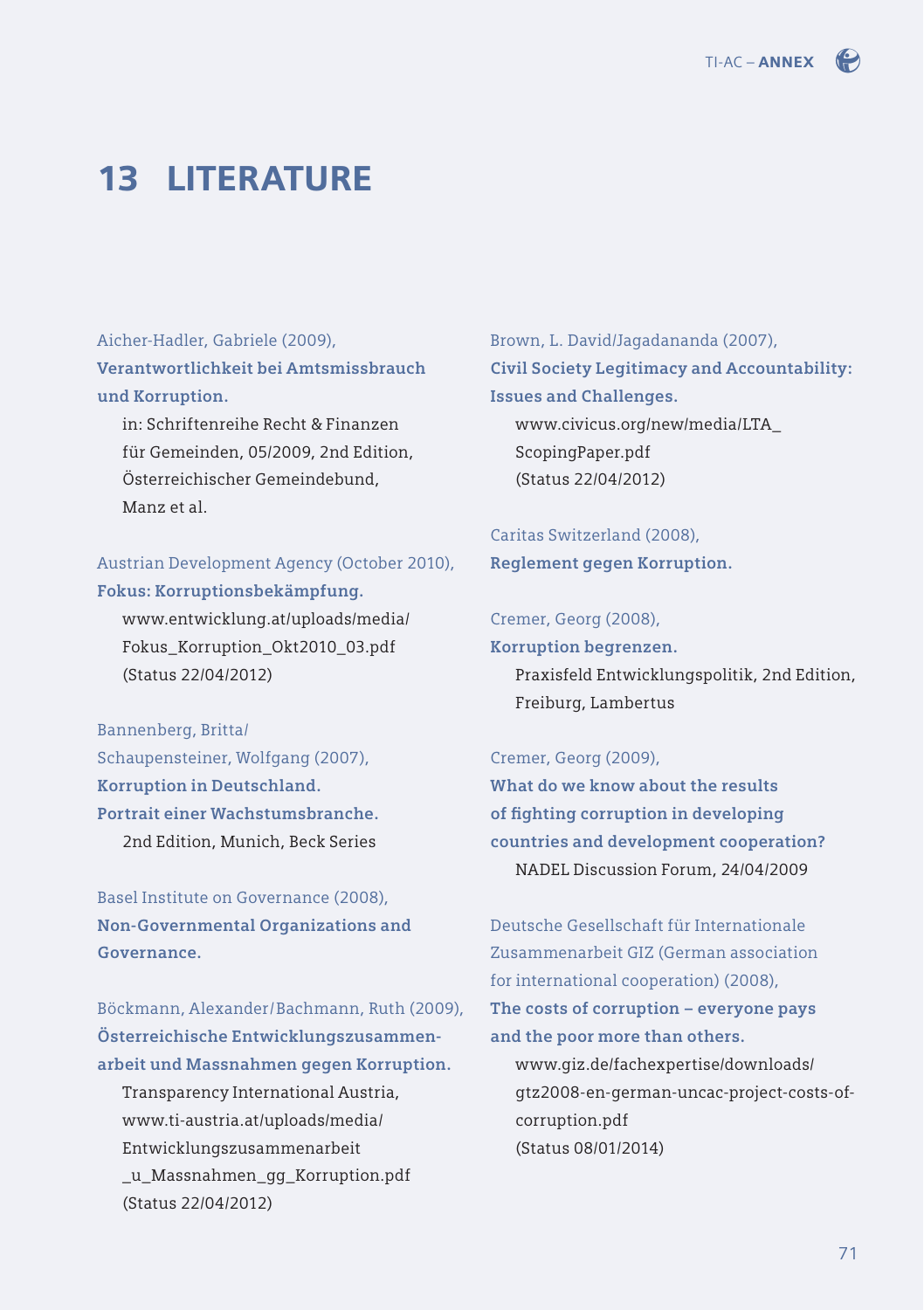

GIZ (2007), **The role of Arab Civil Society in Fighting Corruption.** 

[www2.gtz.de/dokumente/bib/07-1386.pdf](http://www2.gtz.de/dokumente/bib/07-1386.pdf)  (Status 08/01/2014)

### De Vibe, Maja (2012), **A joint response to corruption in Uganda: Donors beginning to bite?**

U4 Practice Insight 2012:1, www.u4.no/ [publications/a-joint-response-to-corruption](www.u4.no/publications/a-joint-response-to-corruption-in-uganda-donors-beginning-to-bite/downloadasset/2680)in-uganda-donors-beginning-to-bite/ downloadasset/2680

## Devine, Vera (2011), **NGOs and corruption in post war reconstruction:**

**The case of Bosnia's refugee return.** 

U4 Practice Insight, 2011:3, www.u4.no/publications/ngos-and[corruption-in-post-war-reconstruction](http://www.u4.no/publications/ngos-and-corruption-in-post-war-reconstruction-the-case-of-bosnia-s-refugee-return/downloadasset/202)the-case-of-bosnia-s-refugee-return/ downloadasset/202 (22/04/2012)

Swiss Agency for Development and Cooperation SDC (1998),

#### **Korruptionsbekämpfung.**

Leitlinien, www.deza.admin.ch/ [ressources/resource\\_de\\_93919.pdf](www.deza.admin.ch/ressources/resource_de_93919.pdf)  (Status 22/04/2012)

Swiss Agency for Development and Cooperation SDC (2006):

### **Korruption bekämpfen.**

[DEZA-Strategie, www.deza.admin.ch/](www.deza.admin.ch/ressources/resource_de_92770.pdf) ressources/resource\_de\_92770.pdf (Status 22/04/2012)

Swiss Agency for Development and Cooperation SDC (2009), **Challenging Common Assumptions on Corruption and Democratisation. Key Recommendations and Guiding Principles.** 

www.deza.admin.ch/ressources/ resource\_en\_170422.pdf (Status 22/04/2012)

Swiss Agency for Development and Cooperation SDC (2009), **Entwicklung der APD und privaten Spenden der NGOs 2002–2009.** www.deza.admin.ch/de/Home/ [Die\\_DEZA/ Zahlen\\_und\\_Fakten/APD/](www.deza.admin.ch/ressources/resource_en_170422.pdf) Entwicklung\_der\_APD (22.4.2012)

Evangelical Mission in Solidarity EMS (2008), **Anti-Korruptions-Policy.**  www.ems-online.org/uploads/media/

[EMS\\_Anti-Korruptions\\_Policy\\_deutsch.pdf](http://www.ems-online.org/uploads/media/EMS_Anti-Korruptions_Policy_deutsch.pdf)  (Status 22/04/2012)

Ewins, Peter/Harvey, Paul/Savage, Kevin und Jacobs, Alex (2006), **Mapping the Risks of Corruption in Humanitarian Action, Overseas Development Institute and Management Accounting for NGOs.**  www.odi.org.uk/resources/docs/874.pdf (22/04/2012)

Fellmann, Ilan (2010),

**Die ,automatische' Korruption. Handbuch der Korruptionsprävention.** Vienna/Graz: Berliner Wissenschafts-Verlag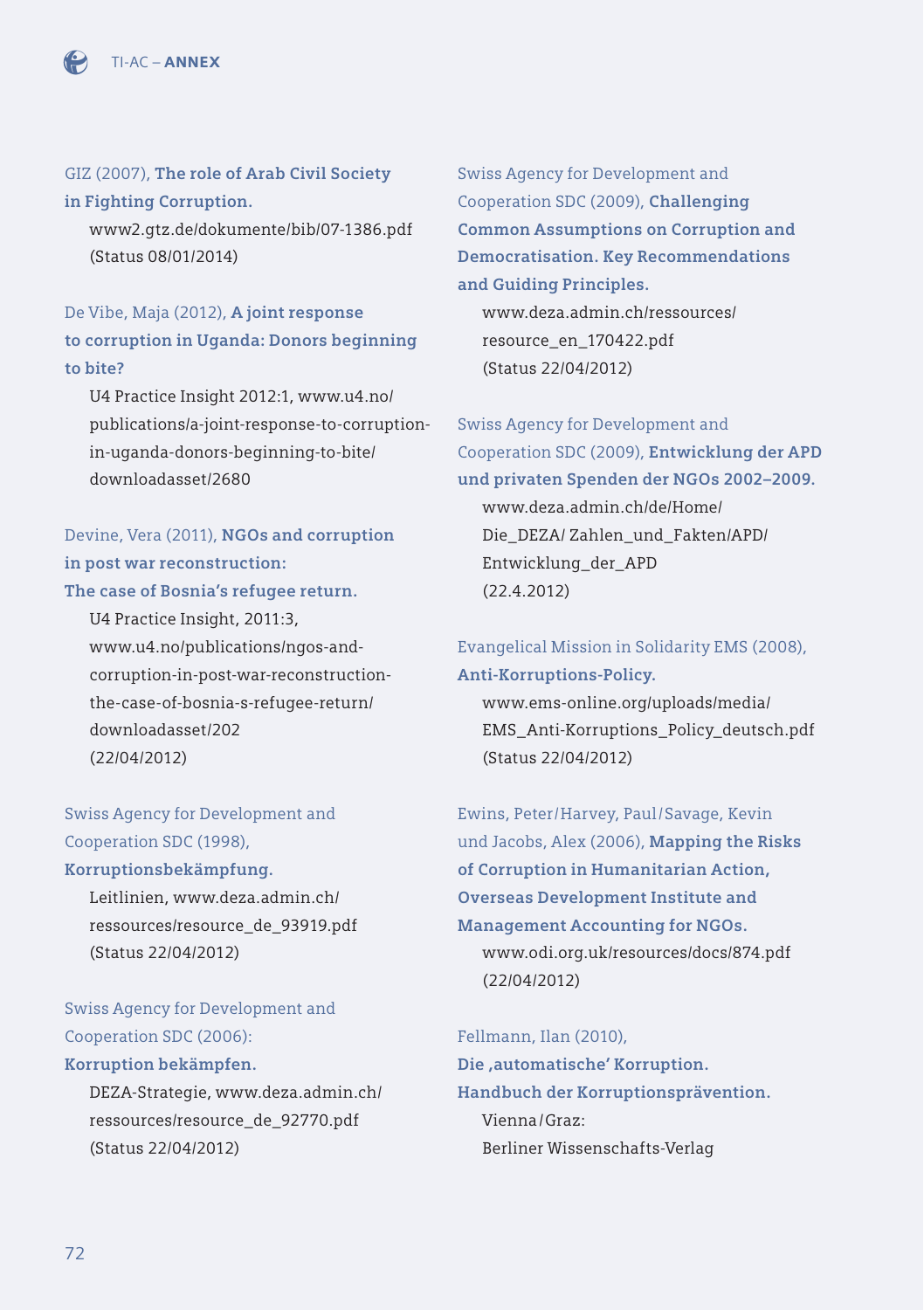### Fritz, Verena/Kolstad, Ivar (2008),

**Corruption and Aid Modalities.**

[U4 Issue 4:2008. www.cmi.no/publications/](http://www.cmi.no/publications/file/3102-corruption-and-aid-modalities.pdf) fi le/?3102=corruption-and-aid-modalities (22/04/2012)

Fuchs, Eva/Jerabek, Robert (Editors) (2010), **Korruption und Amtsmissbrauch.**  Grundlagen, Definitionen und Beispiele. 3rd Edition. Vienna: Manz

Gibelman, Margaret und Sheldon R. Gelman (2001), **Very Public Scandals: Nongovernmental Organizations in Trouble.** in: Voluntas – International Journal of Voluntary and Nonprofit Organizations 12(1), pp. 49–66

#### HEKS (2008), **Jahresbericht 2008.**

www.heks.ch/fileadmin/user\_upload/ domain1/1\_news\_and\_service/pdf/ [Materialien/HEKS\\_Jahresbericht\\_2008\\_d.](http://www.heks.ch/fi%20leadmin/user_upload/domain1/1_news_and_service/pdf/Materialien/HEKS_Jahresbericht_2008_d.) pdf (Status 22/04/2012)

### Holloway, Richard (2006),

**NGO Corruption Fighters' Resource Book – How NGOs can use monitoring and**  advocacy to fight corruption.

www.impactalliance.org/file\_download.php ?location=S\_U&filename=11618854321 Holloway\_NGO\_Corruption\_Fighters%27\_ Resource\_Book%5B1%5D.pdf (Status 22/04/2012)

Independent Development Experts Association IDEAS (2008), **Transparenz in der schweizerischen Entwicklungszusammenarbeit zur Berichterstattung grosser Hilfswerke im Internet.** 

AidRating Pilot Study. Winterthur

Independent Development Experts Association IDEAS (2009), **Transparenz. Fortschritte in der schweizerischen Entwicklungszusammenarbeit. Beobachtungen im zweiten Jahr.** AidRating Communication on Progress. Winterthur

#### Independent Sector (2009),

**Accountability. Sarbanes-Oxley and Implications for Nonprofits.** www.independentsector.org/ [sarbanes\\_oxley \(Status 22/04/2012\)](http://www.independentsector.org/sarbanes_oxley#sthash.2NJbmCe9.dpbs) 

# **International Non Governmental**

**Organisations Accountability Charter** [www.ingoaccountabilitycharter.org/](http://www.ingoaccountabilitycharter.org/wpcms/wp-content/uploads/ingo-accountability-charter-eng.pdf) wpcms/wp-content/uploads/ ingo-accountability-charter-eng.pdf (Status 22/04/2012)

### Jordan, Lisa (2005),

**Mechanisms for NGO Accountability.**  Global Public Policy Institute (GPPi) Research Paper Series No. 3. [www.gppi.net/fi leadmin/gppi/](http://www.gppi.net/fileadmin/gppi/Jordan_Lisa_05022005.pdf) Jordan\_Lisa\_05022005.pdf (Status 22/04/2012)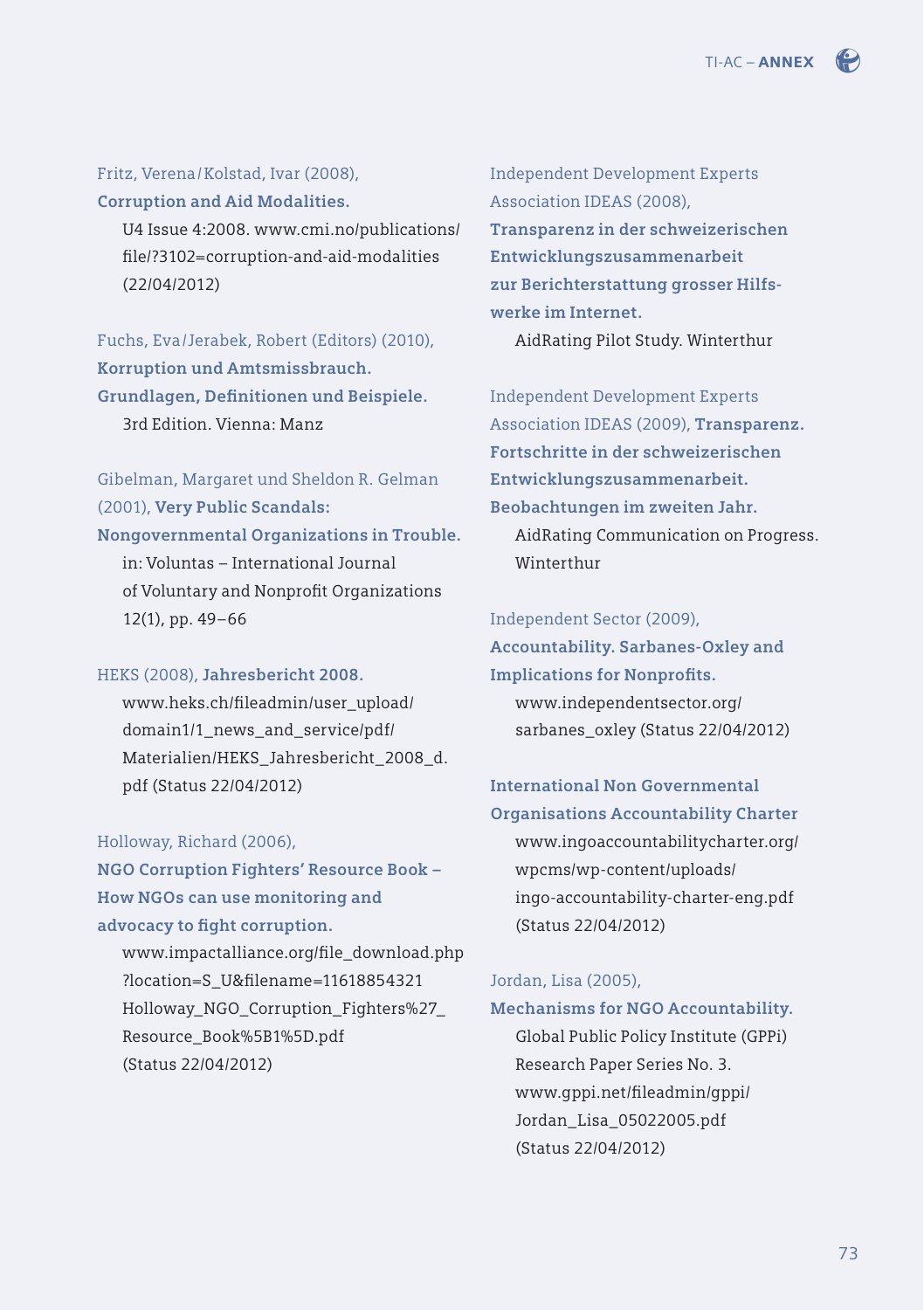

Kramer, W. Michael (2007), **Corruption and Fraud in International Aid Projects.** [U4 Brief 2007: 4. www.u4.no/publications/](http://www.u4.no/publications/corruption-and-fraud-in-international-aid-projects/downloadasset/74) corruption-and-fraud-in-internationalaid-projects/downloadasset/74 (Status 22/04/2012)

### Kucsko-Stadlmayer, Gabriele (2009), **Korruptionsstrafrecht und Dienstrecht.**

in: Juristische Blätter 131, 2009, pp. 742–750

### Maxwell, Daniel et al. (2008), **Preventing Corruption in Humanitarian Assistance.**

www.odi.org.uk/resources/docs/1836.pdf (Status 22/04/2012)

Mazal, Wolfgang (2009), **Antikorruptionsstrafrecht – Handlungsbedarf für Unternehmen.** in: ecolex 2009, pp. 739–741

### Neue Zürcher Zeitung (4/10/2007),

**Veruntreuung im Heks-Programm in Niger.** www.nzz.ch/nachrichten/politik/schweiz/ aktuell/veruntreuung\_im\_heks-programm\_ [in\\_niger\\_1.564506.html \(Status 22/04/2012\)](http://www.nzz.ch/aktuell/startseite/veruntreuung-im-heks-programm-in-niger-1.564506) 

### Neue Zürcher Zeitung (17/06/2009),

**Ein Strafregister für «kriminelle Firmen».**  www.nzz.ch/ nachrichten/kultur/ literatur\_und\_kunst/strafregister\_ kriminelle\_firmen\_1.2758357.html (Status 22/04/2012)

### NZZ am Sonntag (14/09/2008), **Schlechte**

**Internet-Auftritte vieler Hilfswerke.**  Expertengruppe kritisiert mangelnde Transparenz privater Entwicklungsorganisationen

Olken, A. Benjamin (2009), **Corruption Perceptions vs. Corruption Reality.** in: Journal of Public Economics 93, pp. 950–964

### Reindl-Krauskopf, Susanne (2009), **Korruptionsstrafrecht neu – ein Überblick.** in: ecolex 2009, pp. 732–735

Schweizerische Zertifizierungsstelle für gemeinnützige, Spenden sammelnde Organisationen (ZEWO) (2008), **Reglement über das ZEWO-Gütesiegel für gemeinnützige Organisationen.** www.zewo.ch/Dokumente/ Publikationen/Reglemente\_Zert/ [Guetesiegelreglement\\_2013.pdf](http://www.zewo.ch/Dokumente/Publikationen/Reglemente_Zert/Guetesiegelreglement_2013.pdf)  (Status 08/01/2014)

SonntagsZeitung (2/12/2007), **Caritas in Nöten.**

SonntagsZeitung (9/12/2007), **Caritas setzt auf interne Aufklärung.** 

Staatssekretariat für Wirtschaft SECO (2008), **Korruption vermeiden – Hinweise für im Ausland tätige Schweizer Unternehmen.**  2nd Edition, www.news.admin.ch/ [NSBSubscriber/message/attachments/](http://www.news.admin.ch/NSBSubscriber/message/attachments/7728.pdf) 7728.pdf (22/04/2012)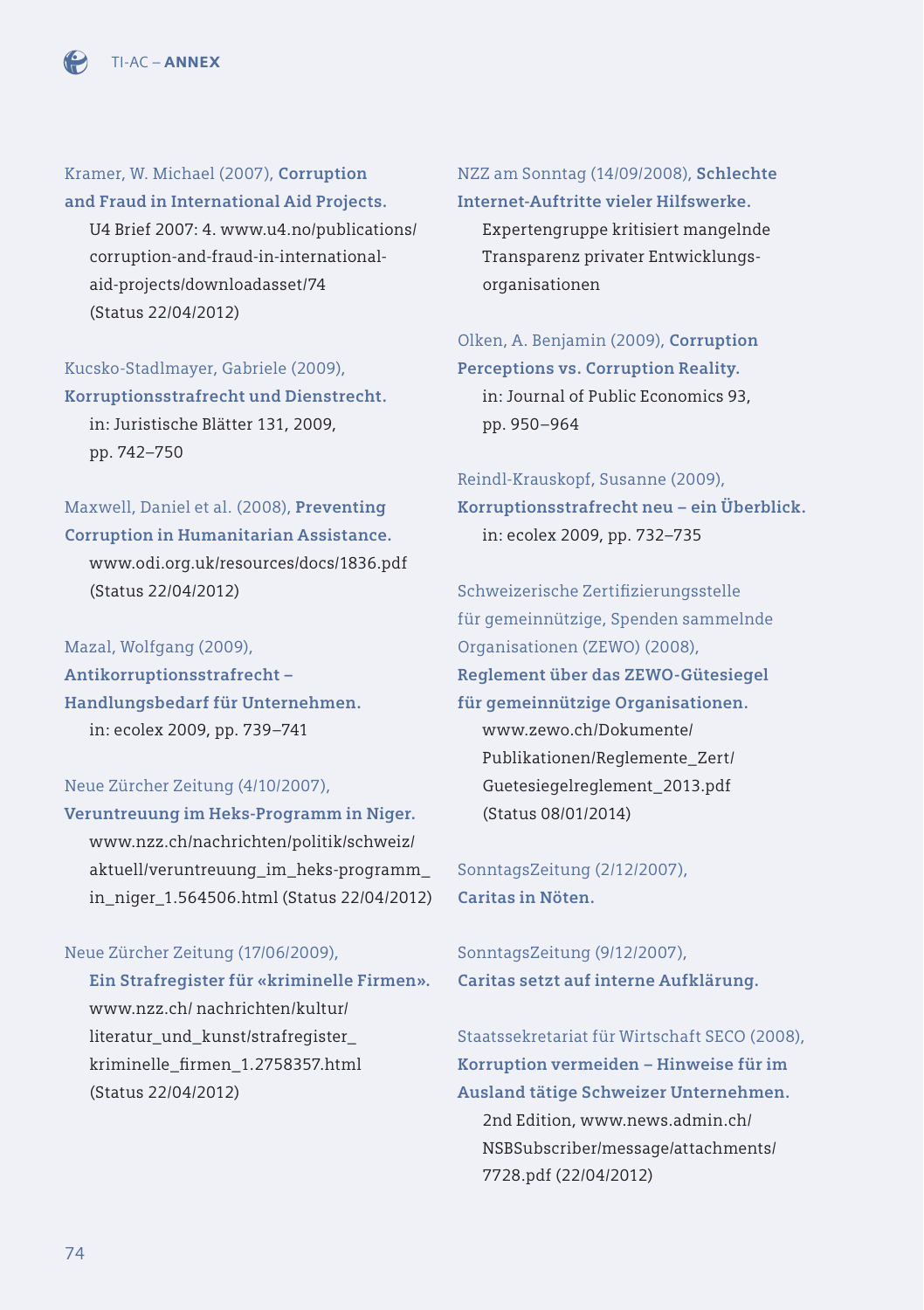Stückelberger, Christoph (2003), **Continue Fighting Corruption. Experiences and Tasks of Churches and Development Agencies.** 

BFA-Impulse No. 2

#### Stucki, Christina (2009), **NGOs und CSR.**

Die soziale Verantwortung von NGOs diskutiert am Beispiel der Korruption in der Humanitären Hilfe.

### Transparency International (2011),

#### **Bribe Payers Index 2011.**

http://bpi.transparency.org/ (Status 22/04/2012)

### Transparency International (2010),

**Preventing Corruption in Humanitarian Operations.**

http://transparency.org/content/ download/49759/795776/ Humanitarian\_Guide\_cd\_version.pdf (Status 22/04/2012)

### Transparency International (2009),

**Business Principles for Countering Bribery.** 

[2nd Edition, www.transparency.org/](http://transparency.org/content/download/49759/795776/Humanitarian_Guide_cd_version.pdf) global\_priorities/private\_sector/ business\_principles (Status 22/04/2012)

#### Transparency International (2007),

#### **Policy Paper: Poverty, Aid and Corruption.**

www.transparency.org/publications/ publications/policy\_positions/ pp\_01\_2007\_aid\_corruption (Status 22/04/2012)

Transparency International Deutschland (2007), **Korruption in der Entwicklungszusammenarbeit – ein Problem auch für kirchliche Organisationen.** 

Arbeitspapier. www.transparency.de/fileadmin/pdfs/ Themen/webversion\_final.pdf (Status 22/04/2012)

#### Transparency International (2005),

**Business Principles for Countering Bribery: Six Step Process.**

[www.transparency.org/global\\_priorities/](http://www.transparency.org/whatwedo/tools/business_principles_for_countering_bribery/1/) private\_sector/business\_principles (Status 22/04/2012)

### Trivunovic, Marijana /Johnson, Jesper and Mathisen Harald (2011),

**Developing a corruption risk management system – consideration for donors.** U4 Issue, September 2011, No 9.

www.u4.no/publications/developing[an-ngo-corruption-risk-management](www.u4.no/publications/developing-an-ngo-corruption-risk-management-system-considerations-for-donors/downloadasset/2664)system-considerations-for-donors/ downloadasset/2664 (22/04/2012)

### Trivunovic, Marijana (2011),

### **Countering NGO corruption – Rethinking the conventional approaches.**

U4 Issue, March 2011, No 3, [www.u4.no/publications/countering-ngo](www.u4.no/publications/countering-ngo-corruption-rethinking-the-conventional-approaches/downloadasset/2608)corruption-rethinking-the-conventionalapproaches/downloadasset/2608 (22/04/2012)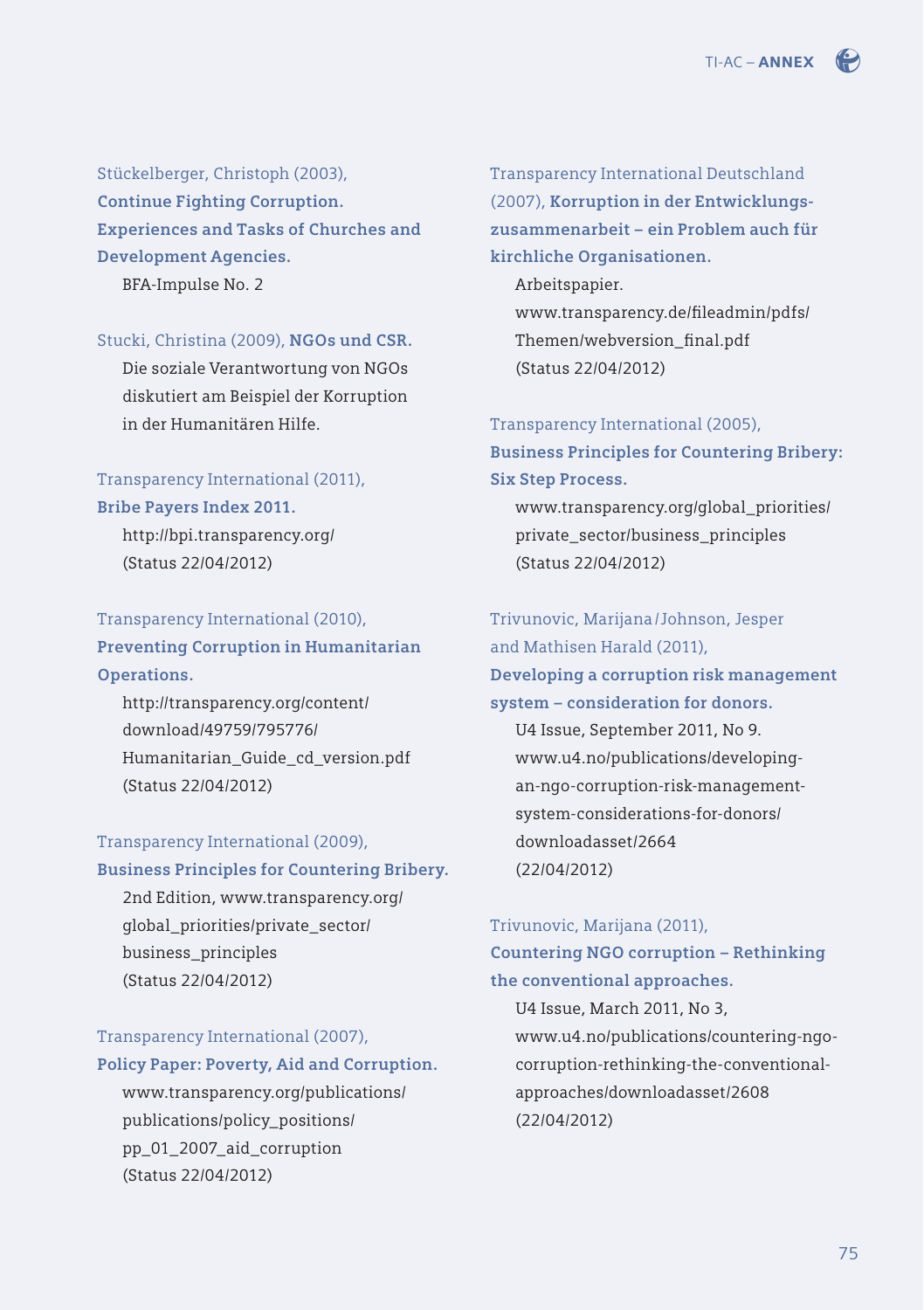

UN Department of Economic and Social Affairs – Division for Sustainable Development (2008), **Monterrey Consensus of the International Conference on Financing for Development.**  [www.un.org/esa/ffd/monterrey/](www.un.org/esa/ffd/monterrey/MonterreyConsensus.pdf)

MonterreyConsensus.pdf (Status 22/04/2012)

U4 Anti-Corruption Resource Centre (2009), **U4 Expert Answer.** 

### **Developing a Code of Conduct for NGOs.**

www.u4.no/publications/ [developing-a-code-of-conduct-for-ngos/](http://www.u4.no/publications/developing-a-code-of-conduct-for-ngos/)  (Status 22/04/2012)

### Weltwoche (6/11/2008),

#### **Spenden ins Blaue.**

[www.weltwoche.ch/ausgaben/2008-45/](http://www.weltwoche.ch/ausgaben/2008-45/artikel-2008-46-spenden-ins-blau.html) artikel-2008-46-spenden-ins-blau.html (Status 22/04/2012)

### World Bank (2004),

**The Costs of Corruption.**  http://go.worldbank.org/LJA29GHA80 (Status 22/04/2012)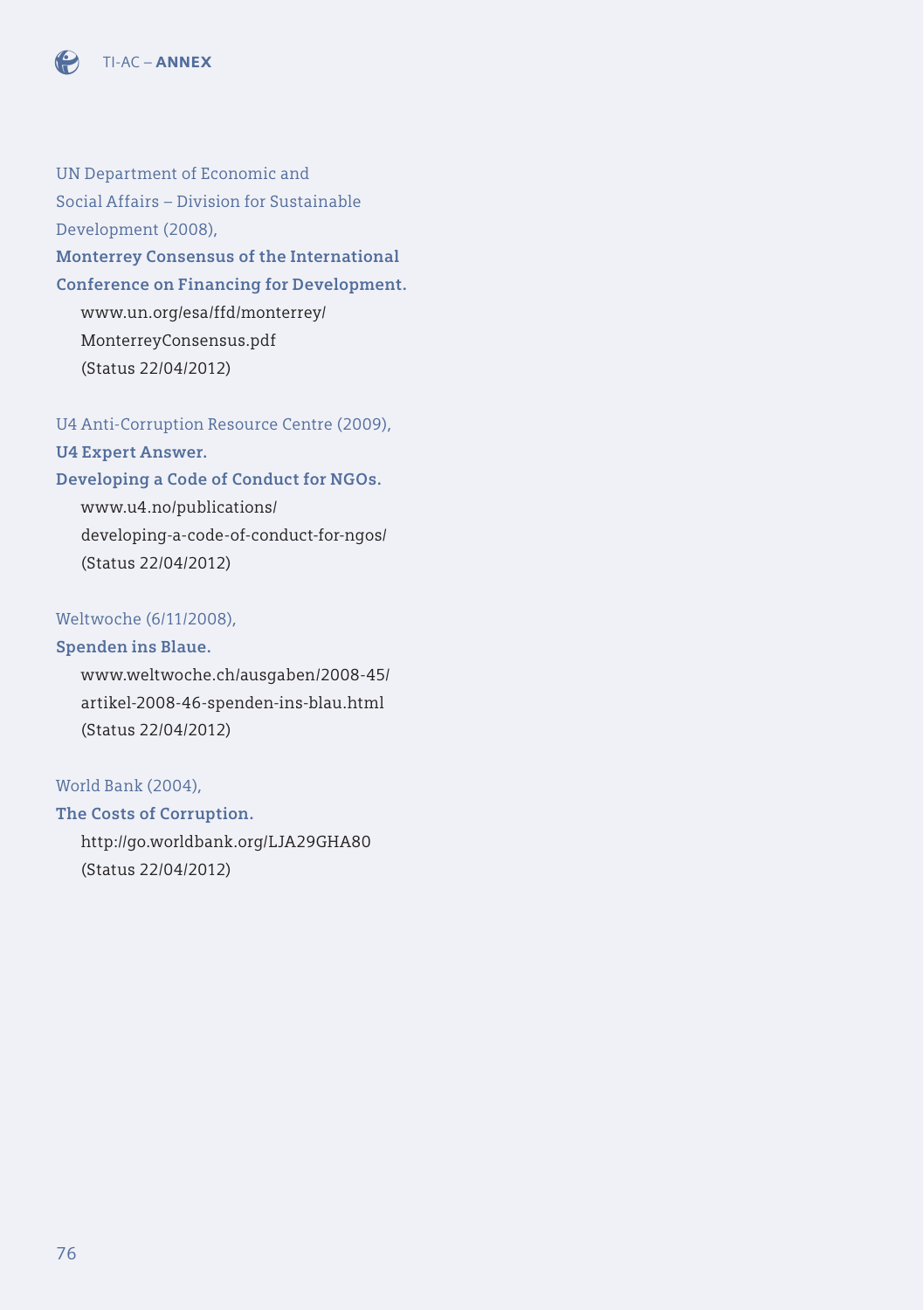

Imprint:

**Transparency International – Austrian Chapter** Verein zur Korruptionsbekämpfung

Berggasse 7, A-1090 Vienna Tel.: +43 1 960 760, Fax: +43 1 960 760 760

www.ti-austria.at, office@ti-austria.at

Bank account: 283-477-244/00 BLZ 20111 Erste Bank, BIC/Swift: GIBAATWW IBAN: AT662011128347724400

Design: Barbara Jaumann